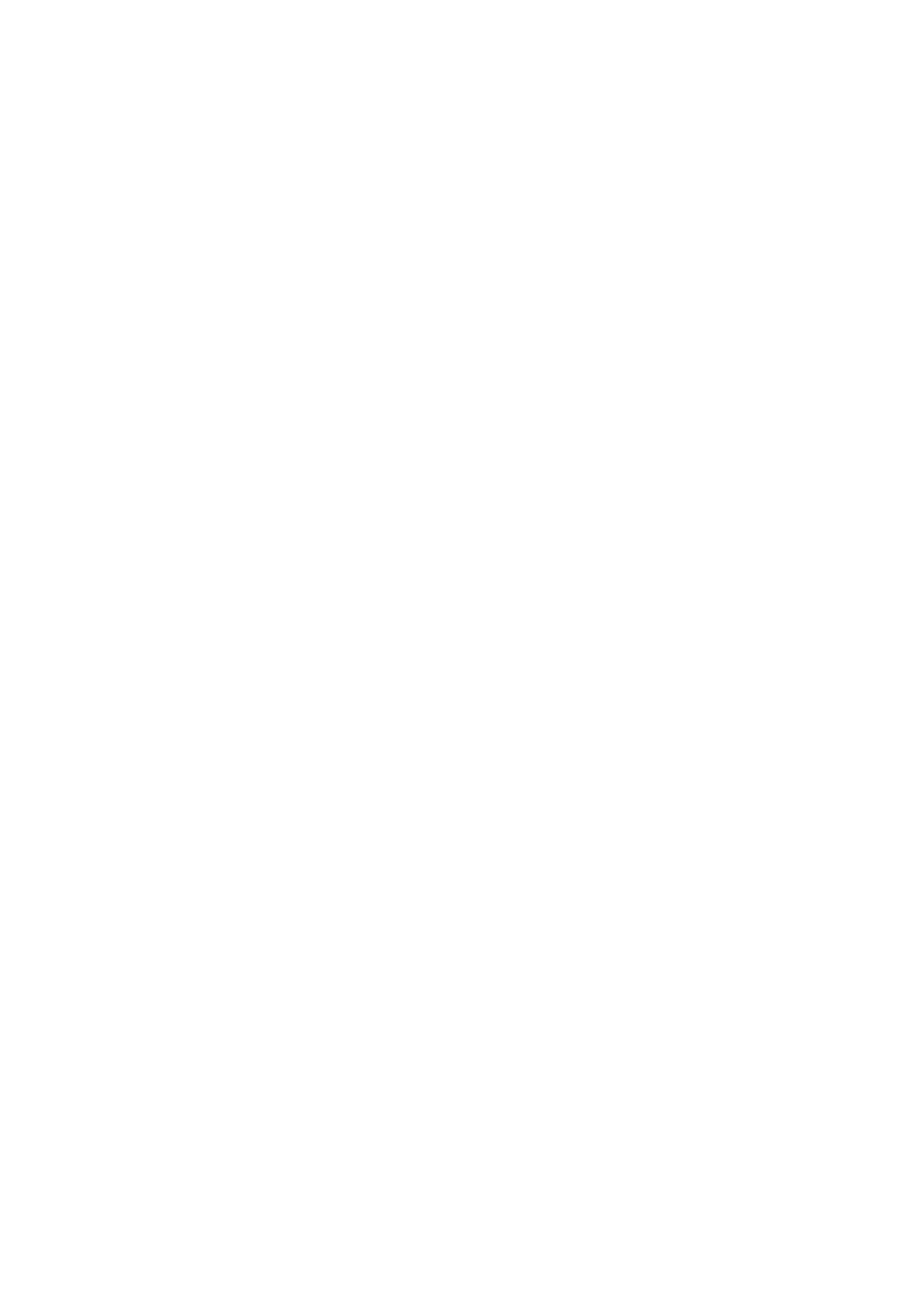social relations primarily through the construction of knowledge which was confined to the three higher varnas, the Brahmins, the Kshatiyas and the Vaishyas. The shudras, the untouchables and the women were completely denied access to the sacredness of knowledge which was equated to the learning of the vedas. Even during the medieval period and the begining of the modem age, the social relations and production of knowledge remained under the control of Brahmanic discourses. The exclusive possession of knowledge, power by the upper castes remained undisturbed even during the colonial rule, resulting in the subjugation of the Dalits and throwing them to the abyss of moral degradation.

# **1.2 B. R. AMBEDKAR**



**Bhimrao Ramji Ambedkar** (14 April 1891 – 6 December 1956), also known as **Babasaheb Ambedkar**, was an Indian [jurist,](https://en.wikipedia.org/wiki/Jurist) [economist,](https://en.wikipedia.org/wiki/Economist) [politician](https://en.wikipedia.org/wiki/Politician) and [social](https://en.wikipedia.org/wiki/Social_Reformer)  [reformer](https://en.wikipedia.org/wiki/Social_Reformer) who inspired the [Dalit Buddhist movement](https://en.wikipedia.org/wiki/Dalit_Buddhist_movement) and campaigned against social [discrimination](https://en.wikipedia.org/wiki/Discrimination) towards the [untouchables](https://en.wikipedia.org/wiki/Untouchability) (*[Dalits](https://en.wikipedia.org/wiki/Dalit)*). He was independent India's first [law and justice minister,](https://en.wikipedia.org/wiki/Ministry_of_Law_and_Justice_(India)) the major architect of the [Constitution of India.](https://en.wikipedia.org/wiki/Constitution_of_India)

Ambedkar was a prolific student, earning [doctorates](https://en.wikipedia.org/wiki/Doctorate) in economics from both [Columbia University](https://en.wikipedia.org/wiki/Columbia_University) and the [London School of Economics,](https://en.wikipedia.org/wiki/London_School_of_Economics) and gained a reputation as a scholar for his research in law, economics and political science.In his early career he was an economist, professor, and lawyer. His later life was marked by his political activities; he became involved in campaigning and negotiations for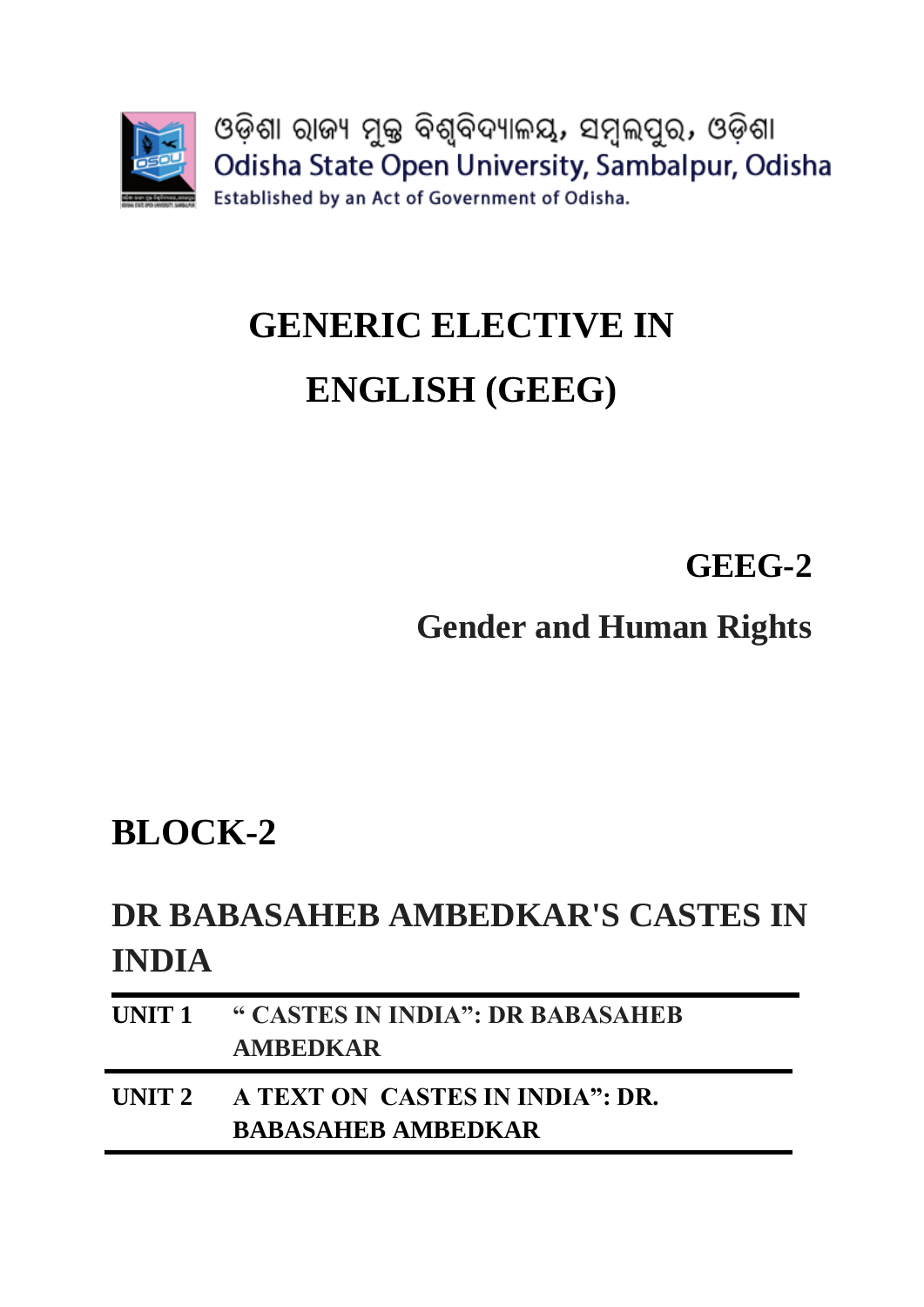India's independence, publishing journals, advocating political rights and social freedom for Dalits, and contributing significantly to the establishment of the state of India. In 1956 he converted to [Buddhism,](https://en.wikipedia.org/wiki/Buddhism) initiating mass conversions of Dalits.

In 1990, the [Bharat Ratna,](https://en.wikipedia.org/wiki/Bharat_Ratna) India's highest civilian award, was posthumously conferred upon Ambedkar. Ambedkar's legacy includes numerous memorials and depictions in popular culture.

П.

# **1.2.1 EARLY LIFE**

Ambedkar was born on 14 April 1891 in the town and military cantonment of [Mhow](https://en.wikipedia.org/wiki/Mhow) in the [Central Provinces](https://en.wikipedia.org/wiki/Central_Provinces) (now in [Madhya Pradesh\)](https://en.wikipedia.org/wiki/Madhya_Pradesh). He was the 14th and last child of [Ramji Maloji Sakpal,](https://en.wikipedia.org/w/index.php?title=Ramji_Maloji_Sakpal&action=edit&redlink=1) an army officer who held the rank of [Subedar,](https://en.wikipedia.org/wiki/Subedar) and Bhimabai Sakpal, daughter of Laxman Murbadkar. His [family](https://en.wikipedia.org/wiki/Ambedkar_family) was of [Marathi](https://en.wikipedia.org/wiki/Marathi_people) background from the town of [Ambadawe](https://en.wikipedia.org/wiki/Ambadawe) [\(Mandangad taluka\)](https://en.wikipedia.org/wiki/Mandangad) in [Ratnagiri district](https://en.wikipedia.org/wiki/Ratnagiri_(district)) of modern-day [Maharashtra.](https://en.wikipedia.org/wiki/Maharashtra) Ambedkar was born into a poor low [Mahar](https://en.wikipedia.org/wiki/Mahar) (dalit) caste, who were treated as [untouchables](https://en.wikipedia.org/wiki/Untouchability) and subjected to socioeconomic discrimination. Ambedkar's ancestors had long worked for the army of the [British East India Company,](https://en.wikipedia.org/wiki/British_East_India_Company) and his father served in the [British Indian Army](https://en.wikipedia.org/wiki/British_Indian_Army) at the Mhow cantonment. Although they attended school, Ambedkar and other untouchable children were segregated and given little attention or help by teachers. They were not allowed to sit inside the class. When they needed to drink water, someone from a higher caste had to pour that water from a height as they were not allowed to touch either the water or the vessel that contained it. This task was usually performed for the young Ambedkar by the school [peon,](https://en.wikipedia.org/wiki/Peon) and if the peon was not available then he had to go without water; he described the situation later in his writings as *"No peon, No Water"*. He was required to sit on a [gunny sack](https://en.wikipedia.org/wiki/Gunny_sack) which he had to take home with him.

Ramji Sakpal retired in 1894 and the family moved to [Satara](https://en.wikipedia.org/wiki/Satara_district) two years later. Shortly after their move, Ambedkar's mother died. The children were cared for by their paternal aunt and lived in difficult circumstances. Three sons – Balaram, Anandrao and Bhimrao – and two daughters – Manjula and Tulasa – of the Ambedkars survived them. Of his brothers and sisters, only Ambedkar passed his examinations and went to high school. His original surname was *Sakpal* but his father registered his name as *Ambadawekar* in school, meaning he comes from his native village ['Ambadawe'](https://en.wikipedia.org/wiki/Ambadawe) in Ratnagiri district. His Devrukhe Brahmin teacher, Krishna Keshav Ambedkar, changed his surname from 'Ambadawekar' to his own surname 'Ambedkar' in school records.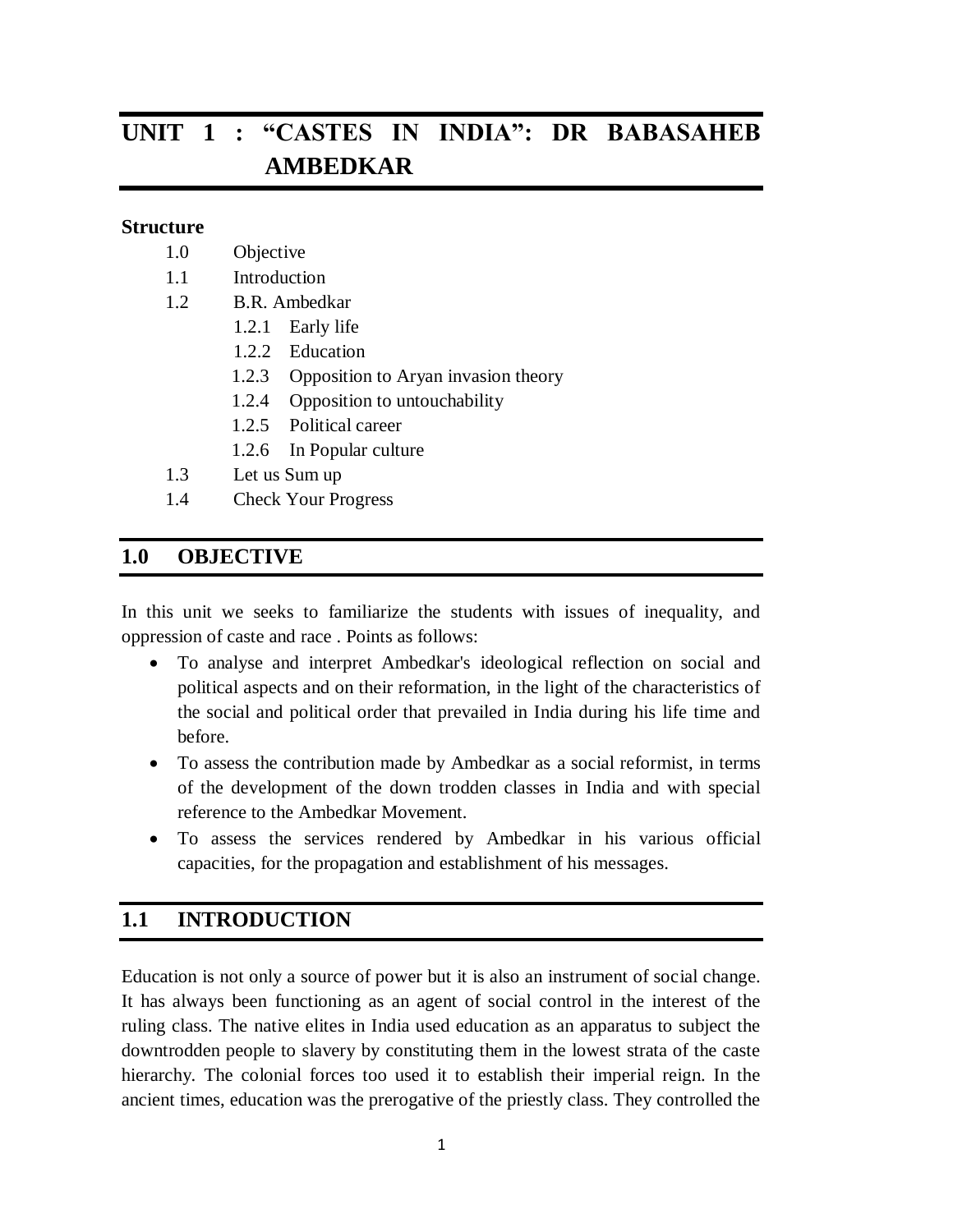## **1.2.2 EDUCATION**

## **Post-secondary education**

In 1897, Ambedkar's family moved to Mumbai where Ambedkar became the only untouchable enrolled at [Elphinstone High School.](https://en.wikipedia.org/wiki/Elphinstone_High_School) In 1906, when he was about 15 years old, his marriage to a nine-year-old girl, Ramabai, was [arranged.](https://en.wikipedia.org/wiki/Arranged_marriage_in_the_Indian_subcontinent)

**Undergraduate studies at the University of Bombay**



**Ambedkar as a student**

In 1907, he passed his matriculation examination and in the following year he entered [Elphinstone College,](https://en.wikipedia.org/wiki/Elphinstone_College) which was affiliated to the [University of Bombay,](https://en.wikipedia.org/wiki/University_of_Bombay) becoming, according to him, the first from his Mahar caste to do so. When he passed his English fourth standard examinations, the people of his community wanted to celebrate because they considered that he had reached "great heights" which he says was "hardly an occasion compared to the state of education in other communities". A public ceremony was evoked, to celebrate his success, by the community, and it was at this occasion that he was presented with a biography of the [Buddha](https://en.wikipedia.org/wiki/Gautama_Buddha) by Dada Keluskar, the author and a family friend. *Pritchett, Frances. ["In the 1890s"](http://www.columbia.edu/itc/mealac/pritchett/00ambedkar/timeline/1890s.html) (PHP).*

By 1912, he obtained his degree in economics and political science from Bombay University, and prepared to take up employment with the Baroda state government. His wife had just moved his young family and started work when he had to quickly return to Mumbai to see his ailing father, who died on 2 February 1913.

# **Postgraduate studies at Columbia University**

In 1913, Ambedkar moved to the United States at the age of 22. He had been awarded a Baroda State Scholarship of £11.50 (Sterling) per month for three years under a scheme established by [Sayajirao Gaekwad III](https://en.wikipedia.org/wiki/Sayajirao_Gaekwad_III) [\(Gaekwad](https://en.wikipedia.org/wiki/Gaekwad) of [Baroda\)](https://en.wikipedia.org/wiki/Princely_State_of_Baroda) that was designed to provide opportunities for postgraduate education at [Columbia](https://en.wikipedia.org/wiki/Columbia_University)  [University](https://en.wikipedia.org/wiki/Columbia_University) in [New York City.](https://en.wikipedia.org/wiki/New_York_City) Soon after arriving there he settled in rooms at [Livingston Hall](https://en.wikipedia.org/wiki/Wallach_Hall) with Naval Bhathena, a [Parsi](https://en.wikipedia.org/wiki/Parsi) who was to be a lifelong friend. He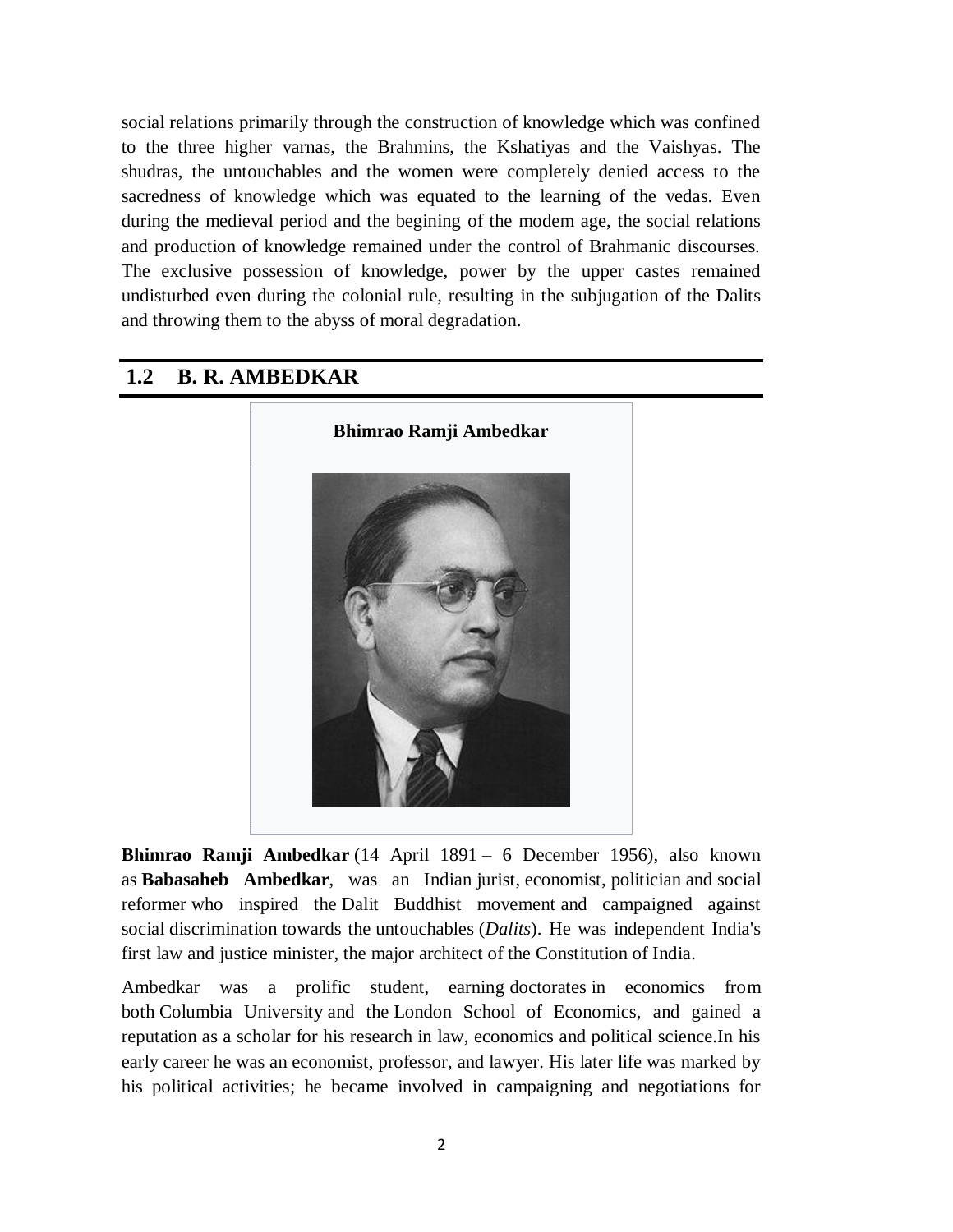passed his M.A. exam in June 1915, majoring in Economics, and other subjects of Sociology, History, Philosophy and Anthropology. He presented a thesis, *Ancient Indian Commerce*. Ambedkar was influenced by [John Dewey](https://en.wikipedia.org/wiki/John_Dewey) and his work on democracy.

In 1916 he completed his second thesis, *National Dividend of India - A Historic and Analytical Study*, for another M.A., and finally he received his PhD in Economics in 1927, for his third thesis, after he left for London. On 9 May, he presented the paper *[Castes in India: Their Mechanism, Genesis and Development](https://en.wikipedia.org/wiki/Castes_in_India:_Their_Mechanism,_Genesis_and_Development)* before a seminar conducted by the anthropologist [Alexander Goldenweiser.](https://en.wikipedia.org/wiki/Alexander_Goldenweiser_(anthropologist))

## **Postgraduate studies at the London School of Economics**

Ambedkar (In center line, first from right) with his professors and friends from the London School of Economics (1916-17)

In October 1916, he enrolled for the [Bar course](https://en.wikipedia.org/wiki/Bar_examination) at [Gray's Inn,](https://en.wikipedia.org/wiki/Gray%27s_Inn) and at the same time enrolled at the London School of Economics where he started working on a doctoral thesis. In June 1917, he returned to India because his scholarship from Baroda ended. His book collection was dispatched on different ship from the one he was on, and that ship was torpedoed and sunk by a German submarine He got permission to return to London to submit his thesis within four years. He returned at the first opportunity, and completed a master's degree in 1921. His thesis was on "The problem of the rupee: Its origin and its solution".In 1923, he completed a D.Sc. in Economics, and the same year he was called to the Bar by Gray's Inn. His third and fourth Doctorates (LL.D, Columbia, 1952 and D.Litt., Osmania, 1953) were conferred *honoris causa*.

#### **1.2.3 OPPOSITION TO ARYAN INVASION THEORY**

Ambedkar viewed the [Shudras](https://en.wikipedia.org/wiki/Shudras) as Aryan and adamantly rejected the [Aryan invasion](https://en.wikipedia.org/wiki/Indo-Aryan_migration_theory)  [theory,](https://en.wikipedia.org/wiki/Indo-Aryan_migration_theory) describing it as "so absurd that it ought to have been dead long ago" in his 1946 book *[Who Were the Shudras?](https://en.wikipedia.org/wiki/Who_Were_the_Shudras%3F)*.

Ambedkar viewed Shudras as originally being "part of the Kshatriya Varna in the Indo-Aryan society", but became socially degraded after they inflicted many tyrannies on [Brahmins.](https://en.wikipedia.org/wiki/Brahmins)

According to Arvind Sharma, Ambedkar noticed certain flaws in the Aryan invasion theory that were later acknowledged by western scholarship. For example, scholars now acknowledge *anās* in [Rig Veda](https://en.wikipedia.org/wiki/Rig_Veda) 5.29.10 refers to speech rather than the shape of the [nose.](https://en.wikipedia.org/wiki/Human_nose) Ambedkar anticipated this modern view by stating:

The term *Anasa* occurs in Rig Veda V.29.10. What does the word mean? There are two interpretations. One is by Prof. Max Muller. The other is by Sayanacharya.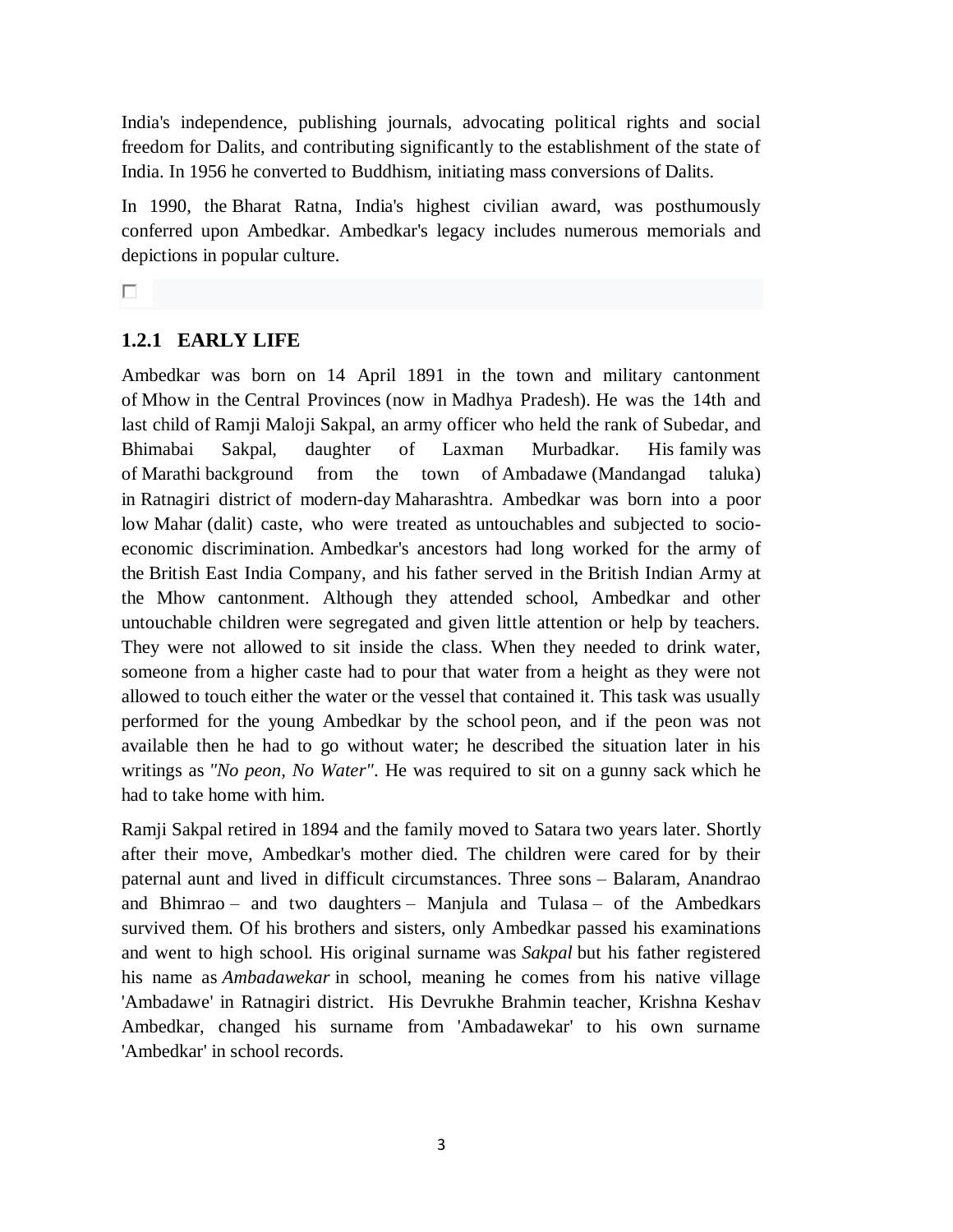According to Prof. Max Muller, it means 'one without nose' or 'one with a flat nose' and has as such been relied upon as a piece of evidence in support of the view that the Aryans were a separate race from the Dasyus. Sayanacharya says that it means 'mouthless,' i.e., devoid of good speech. This difference of meaning is due to difference in the correct reading of the word *Anasa*. Sayanacharya reads it as *anasa* while Prof. Max Muller reads it as *a-nasa*. As read by Prof. Max Muller, it means 'without nose.' Question is : which of the two readings is the correct one? There is no reason to hold that Sayana's reading is wrong. On the other hand there is everything to suggest that it is right. In the first place, it does not make non-sense of the word. Secondly, as there is no other place where the Dasyus are described as noseless, there is no reason why the word should be read in such a manner as to give it an altogether new sense. It is only fair to read it as a synonym of *Mridhravak*. There is therefore no evidence in support of the conclusion that the Dasyus belonged to a different race.

Ambedkar disputed various hypotheses of the Aryan homeland being [outside India,](https://en.wikipedia.org/wiki/Indo-Aryan_migration_theory) and concluded the Aryan homeland was India itself. According to Ambedkar, the Rig Veda says Aryans, Dāsa and Dasyus were competing religious groups, not different people.

# **1.2.4 OPPOSITION TO UNTOUCHABILITY**



**Ambedkar as a barrister in 1922**

As Ambedkar was educated by the Princely State of Baroda, he was bound to serve it. He was appointed Military Secretary to the Gaikwad but had to quit in a short time. He described the incident in his autobiography, *[Waiting for a Visa](https://en.wikipedia.org/wiki/Waiting_for_a_Visa)*. Thereafter, he tried to find ways to make a living for his growing family. He worked as a private tutor, as an accountant, and established an investment consulting business, but it failed when his clients learned that he was an untouchable. In 1918, he became Professor of Political Economy in the [Sydenham College of Commerce and](https://en.wikipedia.org/wiki/Sydenham_College)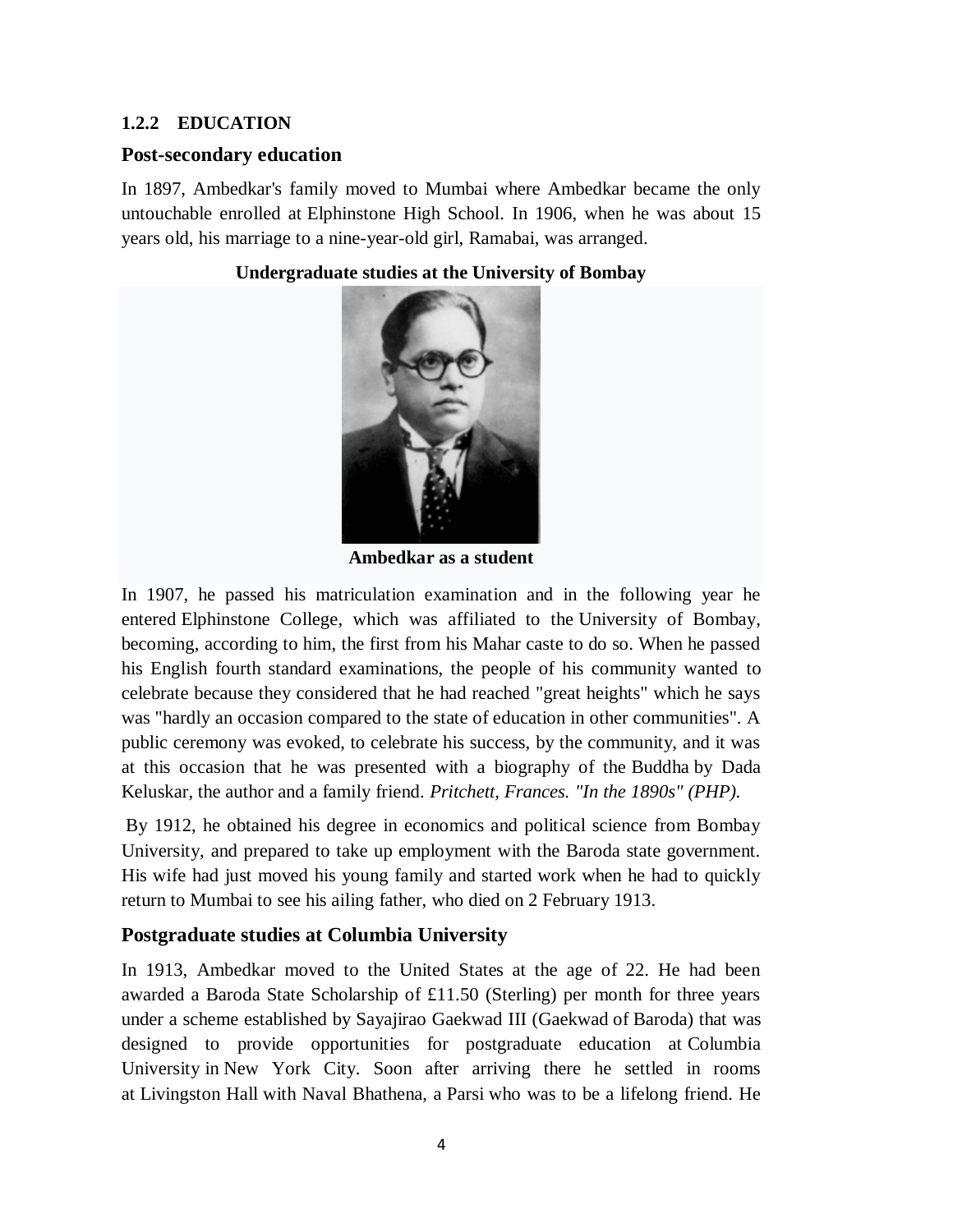Economics in Mumbai. Although he was successful with the students, other professors objected to his sharing a drinking-water jug with them.

Ambedkar had been invited to testify before the [Southborough Committee,](https://en.wikipedia.org/wiki/Southborough_Committee) which was preparing the [Government of India Act 1919.](https://en.wikipedia.org/wiki/Government_of_India_Act_1919) At this hearing, Ambedkar argued for creating separate [electorates](https://en.wikipedia.org/wiki/Electoral_district) and [reservations](https://en.wikipedia.org/wiki/Reservation_in_India) for untouchables and other religious communities.In 1920, he began the publication of the weekly *Mooknayak* (*Leader of the Silent*) in Mumbai with the help of [Shahu of Kolhapur](https://en.wikipedia.org/wiki/Shahu_of_Kolhapur) i.e. Shahu IV (1874– 1922).

Ambedkar went on to work as a legal professional. In 1926, he successfully defended three non-Brahmin leaders who had accused the Brahmin community of ruining India and were then subsequently sued for libel. [Dhananjay Keer](https://en.wikipedia.org/wiki/Dhananjay_Keer) notes that "The victory was resounding, both socially and individually, for the clients and the Doctor Samarth.

While practising law in the Bombay High Court, he tried to promote education to untouchables and uplift them. His first organised attempt was his establishment of the central institution [Bahishkrit Hitakarini Sabha,](https://en.wikipedia.org/wiki/Bahishkrit_Hitakarini_Sabha) intended to promote education and socio-economic improvement, as well as the welfare of ["outcastes"](https://en.wikipedia.org/wiki/Dalit), at the time referred to as depressed classes For the defence of Dalit rights, he started many periodicals like *Mook Nayak*, *Bahishkrit Bharat*, and *Equality Janta*

He was appointed to the Bombay Presidency Committee to work with the all-European [Simon Commission](https://en.wikipedia.org/wiki/Simon_Commission) in 1925.This commission had sparked great protests across India, and while its report was ignored by most Indians, Ambedkar himself wrote a separate set of recommendations for the future Constitution of India.

By 1927, Ambedkar had decided to launch active movements against [untouchability.](https://en.wikipedia.org/wiki/Untouchability) He began with public movements and marches to open up public drinking water resources. He also began a struggle for the right to enter Hindu temples. He led *[a](https://en.wikipedia.org/wiki/Mahad_Satyagraha)  [satyagraha](https://en.wikipedia.org/wiki/Mahad_Satyagraha)* in [Mahad](https://en.wikipedia.org/wiki/Mahad) to fight for the right of the untouchable community to draw water from the main water tank of the town. In a conference in late 1927, Ambedkar publicly condemned the classic Hindu text, the [Manusmriti](https://en.wikipedia.org/wiki/Manusmriti) (Laws of Manu), for ideologically justifying caste discrimination and "untouchability", and he ceremonially burned copies of the ancient text. On 25 December 1927, he led thousands of followers to [burn copies of Manusmrti.](https://en.wikipedia.org/wiki/Manusmriti_Dahan_Din) Thus annually 25 December is celebrated as *[Manusmriti Dahan Din](https://en.wikipedia.org/wiki/Manusmriti_Dahan_Din) (Manusmriti Burning Day)* by [Ambedkarites](https://en.wikipedia.org/wiki/Dalit_Buddhist_movement) and [Dalits.](https://en.wikipedia.org/wiki/Dalit) In 1930, Ambedkar launched Kalaram Temple movement after three months of preparation. About 15,000 volunteers assembled at [Kalaram Temple](https://en.wikipedia.org/wiki/Kalaram_Temple) satygraha making one of the greatest processions of [Nashik.](https://en.wikipedia.org/wiki/Nashik) The procession was headed by a military band, a batch of scouts, women and men walked in discipline, order and determination to see the god for the first time. When they reached to gate, the gates were closed by Brahmin authorities.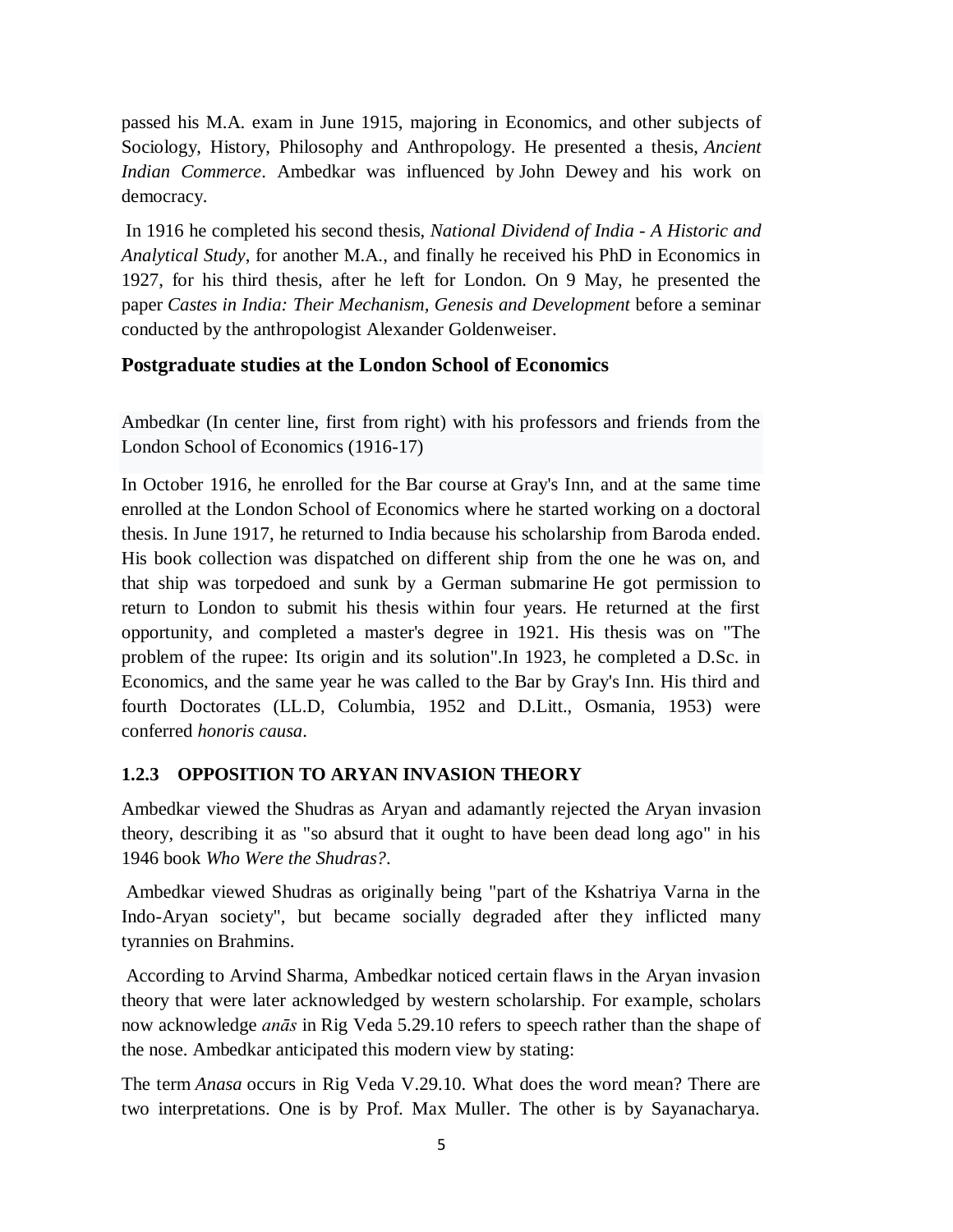#### **Poona Pact**

M.R. Jayakar, Tej Bahadur Sapru and Ambedkar at Yerwada jail, in Poona, on 24 September 1932, the day the Poona Pact was signed.

In 1932, British announced the formation of a separate electorate for "Depressed Classes" in the [Communal Award.](https://en.wikipedia.org/wiki/Communal_Award) [Gandhi](https://en.wikipedia.org/wiki/Gandhi) fiercely opposed a separate electorate for untouchables, saying he feared that such an arrangement would divide the Hindu community. Gandhi protested by fasting while imprisoned in the [Yerwada Central](https://en.wikipedia.org/wiki/Yerwada_Central_Jail)  [Jail](https://en.wikipedia.org/wiki/Yerwada_Central_Jail) of [Poona.](https://en.wikipedia.org/wiki/Poona) Following the fast, Congress politicians and activists such as [Madan](https://en.wikipedia.org/wiki/Madan_Mohan_Malaviya)  [Mohan Malaviya](https://en.wikipedia.org/wiki/Madan_Mohan_Malaviya) and [Palwankar Baloo](https://en.wikipedia.org/wiki/Palwankar_Baloo) organised joint meetings with Ambedkar and his supporters at Yerwada. On 25 September 1932, the agreement known as [Poona](https://en.wikipedia.org/wiki/Poona_Pact)  [Pact](https://en.wikipedia.org/wiki/Poona_Pact) was signed between Ambedkar (on behalf of the depressed classes among Hindus) and [Madan Mohan Malaviya](https://en.wikipedia.org/wiki/Madan_Mohan_Malaviya) (on behalf of the other Hindus). The agreement gave reserved seats for the depressed classes in the Provisional legislatures, within the general electorate. Due to the pact, the depressed class received 148 seats in the legislature, instead of the 71 as allocated in the [Communal Award](https://en.wikipedia.org/wiki/Communal_Award) earlier proposed by British Prime Minister [Ramsay MacDonald.](https://en.wikipedia.org/wiki/Ramsay_MacDonald) The text uses the term "Depressed Classes" to denote Untouchables among Hindus who were later called Scheduled Castes and Scheduled Tribes under India Act 1935, and the later Indian Constitution of 1950. In the Poona Pact, a unified electorate was in principle formed, but primary and secondary elections allowed Untouchables in practice to choose their own candidates.

#### **1.2.5 POLITICAL CAREER**

Ambedkar with his family members at Rajgraha in February 1934. From left – Yashwant (son), Ambedkar, Ramabai (wife), Laxmibai (wife of his elder brother, Balaram), Mukund (nephew) and Ambedkar's favourite dog, Tobby

In 1935, Ambedkar was appointed principal of the [Government Law College,](https://en.wikipedia.org/wiki/Government_Law_College,_Bombay)  [Bombay,](https://en.wikipedia.org/wiki/Government_Law_College,_Bombay) a position he held for two years. He also served as the chairman of Governing body of [Ramjas College,](https://en.wikipedia.org/wiki/Ramjas_College) University of Delhi, after the death of its Founder Shri Rai Kedarnath. Settling in Bombay (today called Mumbai), Ambedkar oversaw the construction of a house, and stocked his personal library with more than 50,000 books. His wife Ramabai died after a long illness the same year. It had been her long-standing wish to go on a pilgrimage to [Pandharpur,](https://en.wikipedia.org/wiki/Pandharpur) but Ambedkar had refused to let her go, telling her that he would create a new Pandharpur for her instead of Hinduism's Pandharpur which treated them as untouchables. At the Yeola Conversion Conference on 13 October in Nasik, Ambedkar announced his intention to convert to a different religion and exhorted his followers to leave [Hinduism.](https://en.wikipedia.org/wiki/Hinduism) He would repeat his message at many public meetings across India.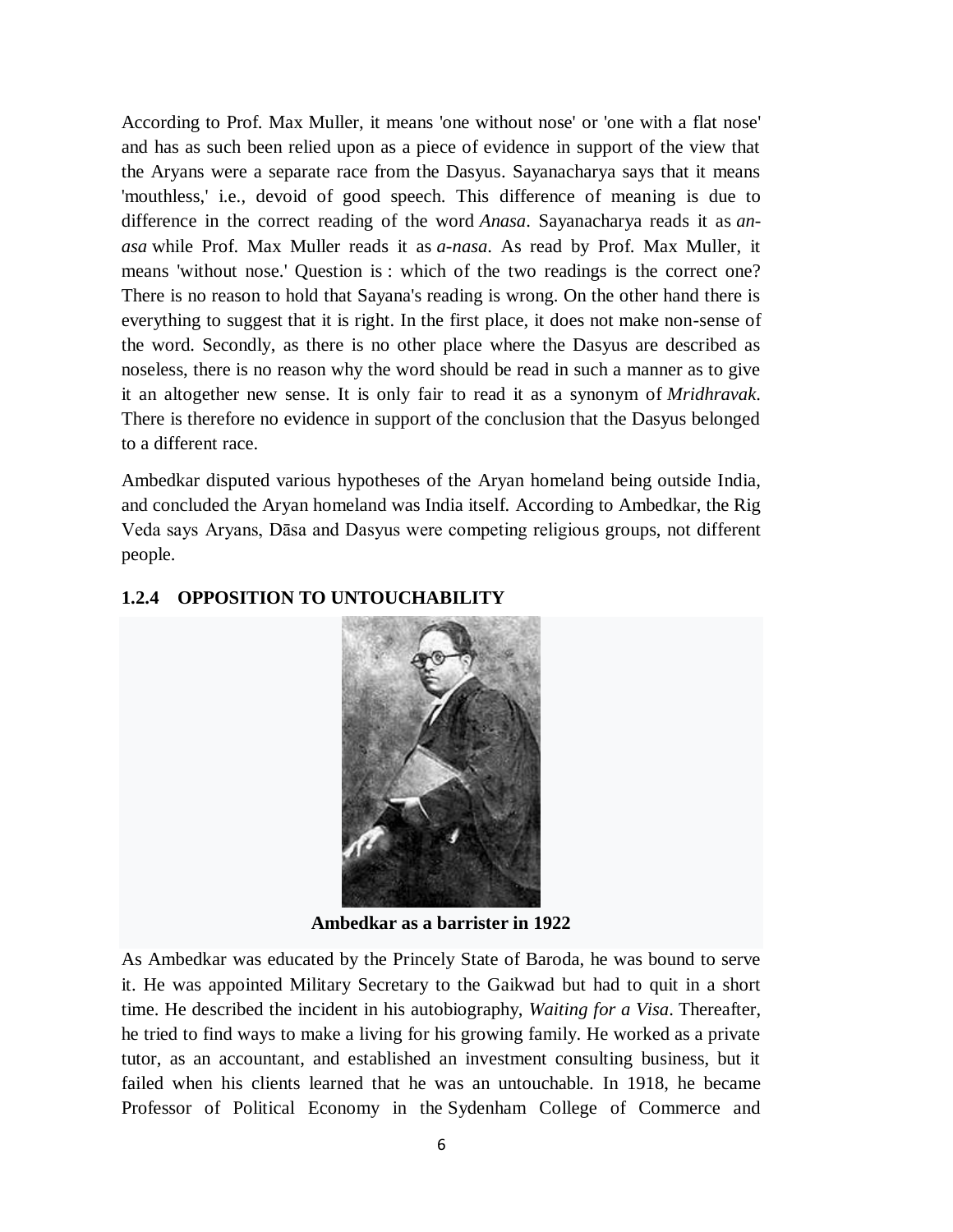In 1936, Ambedkar founded the [Independent Labour Party,](https://en.wikipedia.org/wiki/Independent_Labour_Party_(India)) which contested the 1937 Bombay election to the [Central Legislative Assembly](https://en.wikipedia.org/wiki/Central_Legislative_Assembly) for the 13 reserved and 4 general seats, and secured 11 and 3 seats respectively.

Ambedkar published his book *[Annihilation of Caste](https://en.wikipedia.org/wiki/Annihilation_of_Caste)* on 15 May 1936. It strongly criticised Hindu orthodox religious leaders and the caste system in general, and included "a rebuke of Gandhi" on the subject. Later, in a 1955 BBC interview, he accused Gandhi of writing in opposition of the caste system in English language papers while writing in support of it in Gujarati language papers.

Ambedkar served on the Defence Advisory Committee and the Viceroy's Executive Council as minister for labour. After the [Lahore resolution](https://en.wikipedia.org/wiki/Lahore_resolution) (1940) of the Muslim League demanding Pakistan, Ambedkar wrote a 400 page tract titled *Thoughts on Pakistan*, which analysed the concept of "Pakistan" in all its aspects. Ambedkar argued that the Hindus should concede Pakistan to the Muslims. He proposed that the provincial boundaries of Punjab and Bengal should be redrawn to separate the Muslim and non-Muslim majority parts. He thought the Muslims could have no objection to redrawing provincial boundaries. If they did, they did not quite "understand the nature of their own demand". Scholar Venkat Dhulipala states that *Thoughts on Pakistan* "rocked Indian politics for a decade". It determined the course of dialogue between the Muslim League and the Indian Naitonal Congress, paving the way for the [Partition of India.](https://en.wikipedia.org/wiki/Partition_of_India) In his work *[Who Were the Shudras?](https://en.wikipedia.org/wiki/Who_Were_the_Shudras%3F)*, Ambedkar tried to explain the formation of untouchables. He saw Shudras and Ati Shudras who form the lowest caste in the ritual hierarchy of the [caste system,](https://en.wikipedia.org/wiki/Caste_system_in_India) as separate from Untouchables. Ambedkar oversaw the transformation of his political party into the [Scheduled Castes Federation,](https://en.wikipedia.org/wiki/Scheduled_Castes_Federation) although it performed poorly in the 1946 elections for [Constituent Assembly of India.](https://en.wikipedia.org/wiki/Constituent_Assembly_of_India) Later he was elected into the constituent assembly of [Bengal](https://en.wikipedia.org/wiki/Bengal) where [Muslim League](https://en.wikipedia.org/wiki/All-India_Muslim_League) was in power. Ambedkar contested in the Bombay North first Indian General Election of 1952, but lost to his former assistant and Congress Party candidate Narayan Kajrolkar. Ambedkar became a member of Rajya Sabha, probably an appointed member. He tried to enter Lok Sabha again in the by-election of 1954 from Bhandara, but he placed third (the Congress Party won). By the time of the second general election in 1957, Ambedkar had died.

Ambedkar also criticised Islamic practice in South Asia. While justifying the [Partition of India,](https://en.wikipedia.org/wiki/Partition_of_India) he condemned child marriage and the mistreatment of women in Muslim society.

No words can adequately express the great and many evils of polygamy and concubinage, and especially as a source of misery to a Muslim woman. Take the caste system. Everybody infers that Islam must be free from slavery and caste. [...] [While slavery existed], much of its support was derived from Islam and Islamic countries. While the prescriptions by the Prophet regarding the just and humane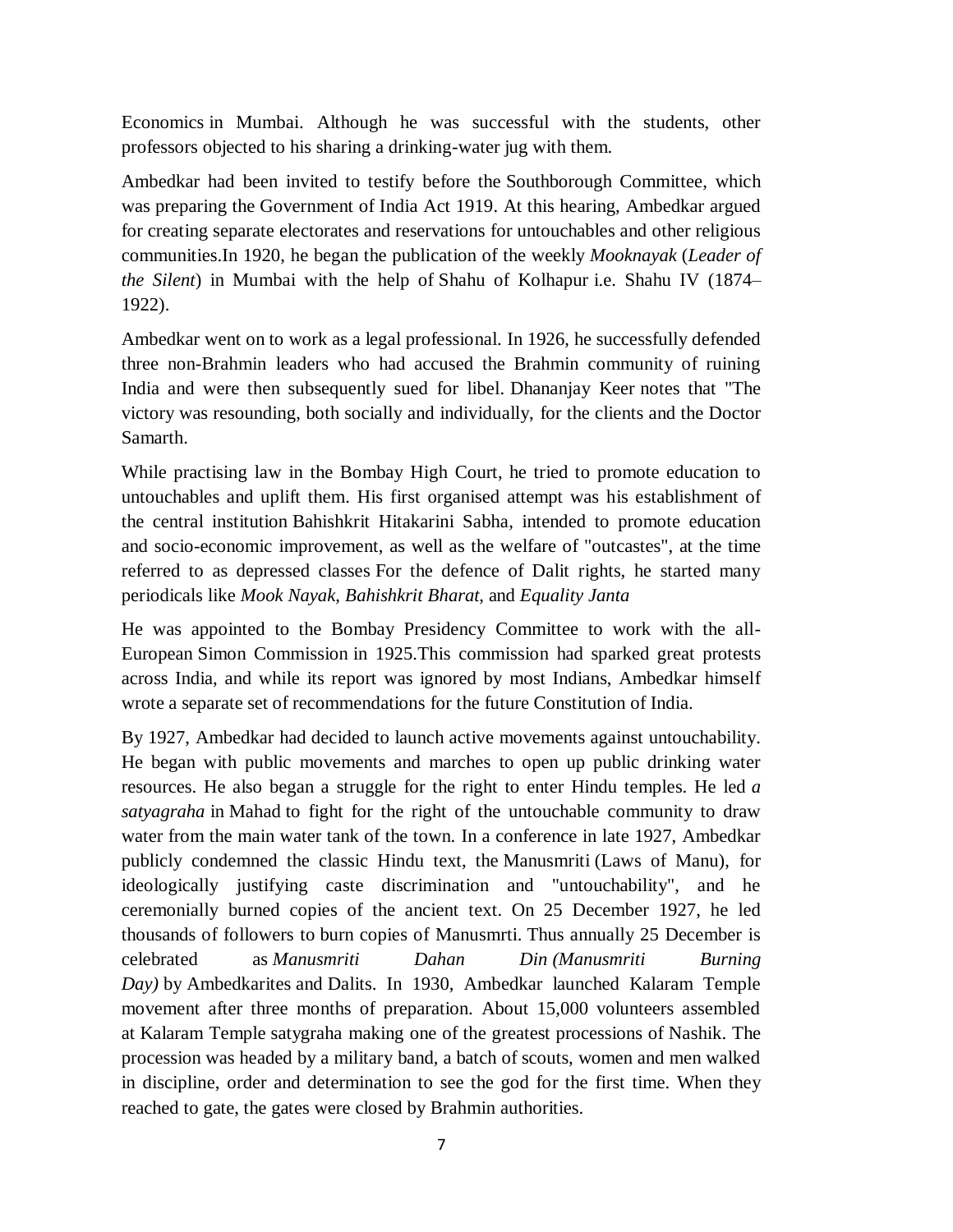treatment of slaves contained in the Koran are praiseworthy, there is nothing whatever in Islam that lends support to the abolition of this curse. But if slavery has gone, caste among Musalmans [Muslims] has remained.



**Drafting India's Constitution**

Ambedkar, chairman of the Drafting Committee, presenting the final draft of the Indian Constitution to Rajendra Prasad on 25 November 1949.

Upon India's independence on 15 August 1947, the new Congress-led government invited Ambedkar to serve as the nation's first Law Minister, which he accepted. On 29 August, he was appointed Chairman of the Constitution Drafting Committee, and was appointed by the Assembly to write India's new Constitution. [Granville](https://en.wikipedia.org/wiki/Granville_Austin)  [Austin](https://en.wikipedia.org/wiki/Granville_Austin) described the [Indian Constitution](https://en.wikipedia.org/wiki/Indian_Constitution) drafted by Ambedkar as 'first and foremost a social document'. 'The majority of India's constitutional provisions are either directly arrived at furthering the aim of social revolution or attempt to foster this revolution by establishing conditions necessary for its achievement.'

The text prepared by Ambedkar provided constitutional guarantees and protections for a wide range of [civil liberties](https://en.wikipedia.org/wiki/Civil_liberties) for individual citizens, including freedom of religion, the abolition of untouchability, and the outlawing of all forms of discrimination. Ambedkar argued for extensive economic and social rights for women, and won the Assembly's support for introducing a system of [reservations](https://en.wikipedia.org/wiki/Reservation_in_India) of jobs in the civil services, schools and colleges for members of [scheduled](https://en.wikipedia.org/wiki/Scheduled_Castes_and_Tribes)  [castes](https://en.wikipedia.org/wiki/Scheduled_Castes_and_Tribes) and [scheduled tribes](https://en.wikipedia.org/wiki/Scheduled_tribe) and [Other Backward Class,](https://en.wikipedia.org/wiki/Other_Backward_Class) a system akin to [affirmative](https://en.wikipedia.org/wiki/Affirmative_action)  [action.](https://en.wikipedia.org/wiki/Affirmative_action) India's lawmakers hoped to eradicate the socio-economic inequalities and lack of opportunities for India's depressed classes through these measures. The Constitution was adopted on 26 November 1949 by the Constituent Assembly.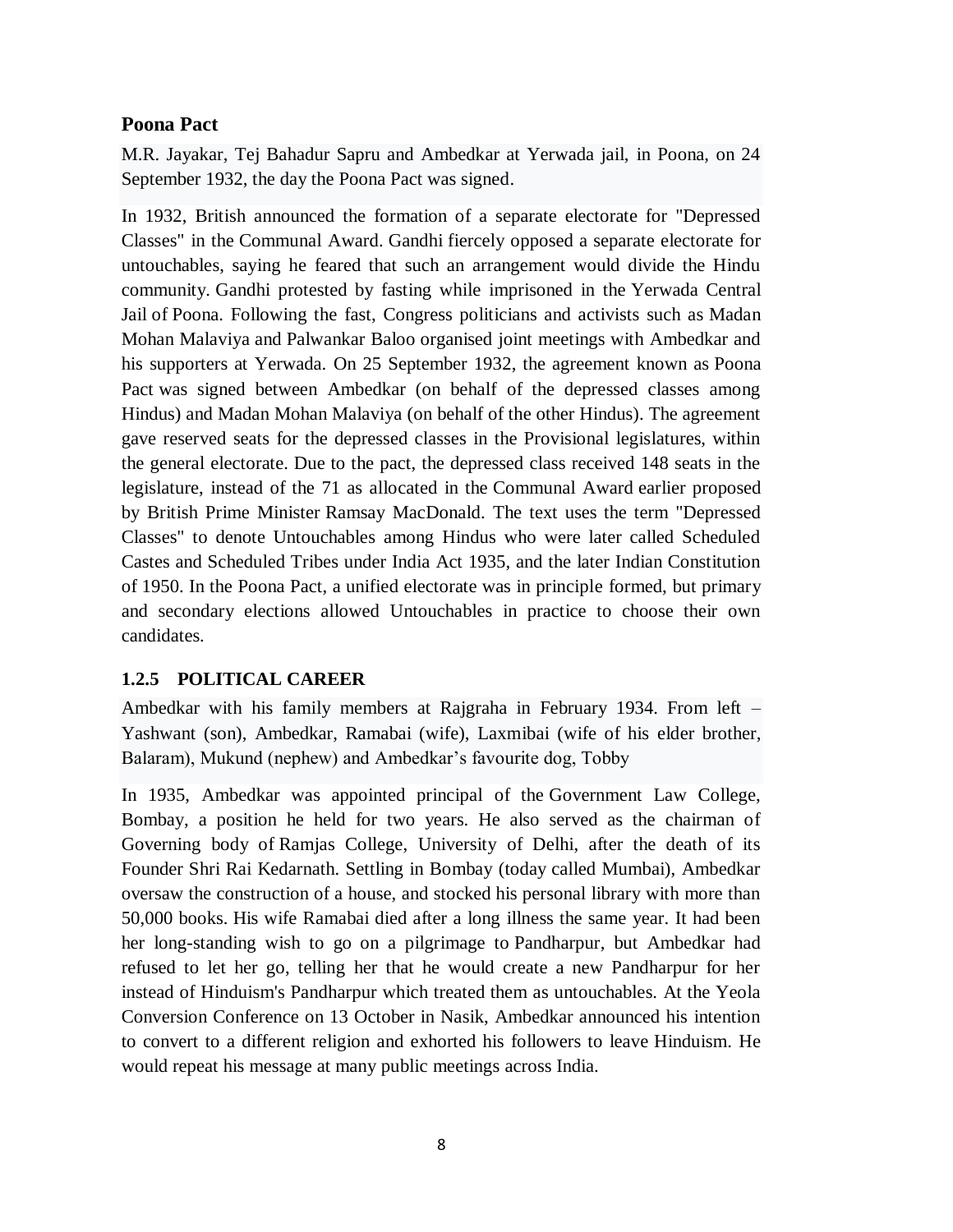## **Opposition to Article 370**

Ambedkar opposed [Article 370](https://en.wikipedia.org/wiki/Article_370) of the Constitution of India, which granted a special status to the State of Jammu and Kashmir, and which was included against his wishes. [Balraj Madhok](https://en.wikipedia.org/wiki/Balraj_Madhok) reportedly said, Ambedkar had clearly told the Kashmiri leader, [Sheikh Abdullah:](https://en.wikipedia.org/wiki/Sheikh_Abdullah) "You wish India should protect your borders, she should build roads in your area, she should supply you food grains, and Kashmir should get equal status as India. But Government of India should have only limited powers and Indian people should have no rights in Kashmir. To give consent to this proposal, would be a treacherous thing against the interests of India and I, as the Law Minister of India, will never do it." Then Sk. Abdullah approached Nehru, who directed him to Gopal Swami Ayyangar, who in turn approached Sardar Patel, saying Nehru had promised Sk. Abdullah the special status. Patel got the Article passed while Nehru was on a foreign tour. On the day the article came up for discussion, Ambedkar did not reply to questions on it but did participate on other articles. All arguments were done by Krishna Swami Ayyangar.

# **Support to Uniform Civil Code**

I personally do not understand why religion should be given this vast, expansive jurisdiction, so as to cover the whole of life and to prevent the legislature from encroaching upon that field. After all, what are we having this liberty for? We are having this liberty in order to reform our social system, which is so full of inequities, discriminations and other things, which conflict with our fundamental rights.

During the debates in the Constituent Assembly, Ambedkar demonstrated his will to reform Indian society by recommending the adoption of a [Uniform Civil Code.](https://en.wikipedia.org/wiki/Uniform_Civil_Code) Ambedkar resigned from the cabinet in 1951, when parliament stalled his draft of the [Hindu Code Bill,](https://en.wikipedia.org/wiki/Hindu_Code_Bills) which sought to enshrine gender equality in the laws of inheritance and marriage. Ambedkar independently contested an election in 1952 to the [lower house](https://en.wikipedia.org/wiki/Lower_house) of parliament, the [Lok Sabha,](https://en.wikipedia.org/wiki/Lok_Sabha) but was defeated in the [Bombay](https://en.wikipedia.org/wiki/Mumbai_North_Central_(Lok_Sabha_constituency))  [\(North Central\)](https://en.wikipedia.org/wiki/Mumbai_North_Central_(Lok_Sabha_constituency)) constituency by a little-known Narayan Sadoba Kajrolkar, who polled 138,137 votes compared to Ambedkar's 123,576. He was appointed to the [upper house,](https://en.wikipedia.org/wiki/Upper_house) of parliament, the [Rajya Sabha](https://en.wikipedia.org/wiki/Rajya_Sabha) in March 1952 and would remain as member till death.

# **Economic planning**

Ambedkar was the first Indian to pursue a doctorate in economics abroad. He argued that industrialisation and agricultural growth could enhance the Indian economy. He stressed investment in agriculture as the primary industry of India. According to [Sharad Pawar,](https://en.wikipedia.org/wiki/Sharad_Pawar) Ambedkar's vision helped the government to achieve its food security goal. Ambedkar advocated national economic and social development,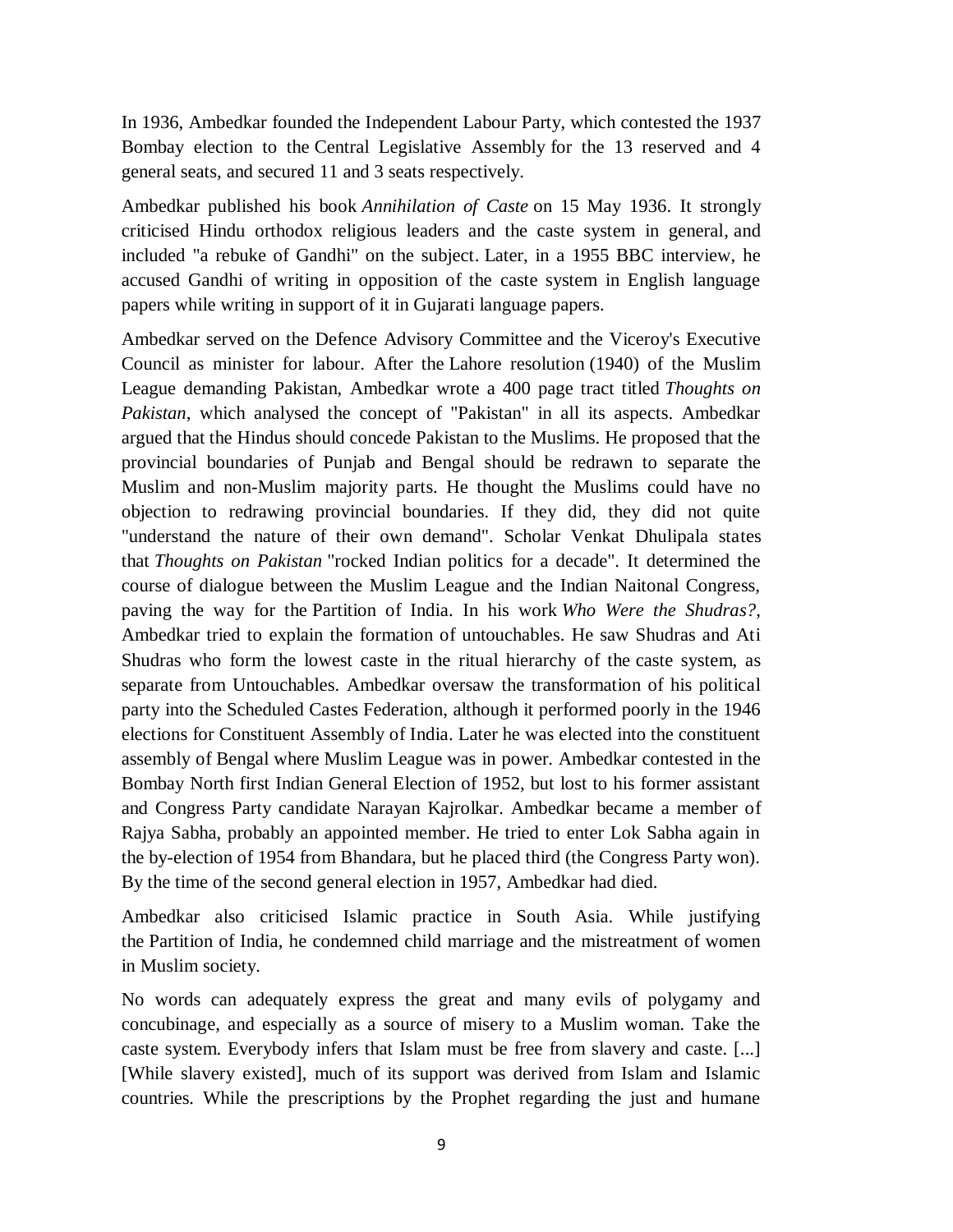stressing education, public hygiene, community health, residential facilities as the basic amenities. His DSc thesis "The problem of the Rupee: Its origin and solution" (1923) examines the causes for the Rupee's fall in value. He proved the importance of price stability over exchange stability. He analysed the silver and gold exchange rates and their effect on the economy, and found the reasons for the failure of British India's public treasury. He calculated the loss of development caused by British rule.

In 1951, Ambedkar established the [Finance Commission of India.](https://en.wikipedia.org/wiki/Finance_Commission_of_India) He opposed income tax for low-income groups. He contributed in Land Revenue Tax and excise duty policies to stabilise the economy. He played an important role in land reform and the state economic development.According to him, the caste system divided labourors and impeded economic progress. He emphasised a free economy with a stable Rupee which India has adopted recently. He advocated birth control to develop the Indian economy, and this has been adopted by Indian government as national policy for family planning. He emphasised equal rights for women for economic development. He laid the foundation of industrial relations after Indian independence.

# **Reserve Bank of India**

Ambedkar was trained as an economist, and was a professional economist until 1921, when he became a political leader. He wrote three scholarly books on economics:

- Administration and Finance of the East India Company
- The Evolution of Provincial Finance in British India
- The Problem of the Rupee: Its Origin and Its Solution.
- The [Reserve Bank of India](https://en.wikipedia.org/wiki/Reserve_Bank_of_India) (RBI), was based on the ideas that Ambedkar presented to the Hilton Young Commission.

#### **Second marriage**



**Ambedkar with wife Savita in 1948**

Ambedkar's first wife Ramabai died in 1935 after a long illness. After completing the draft of India's constitution in the late 1940s, he suffered from lack of sleep,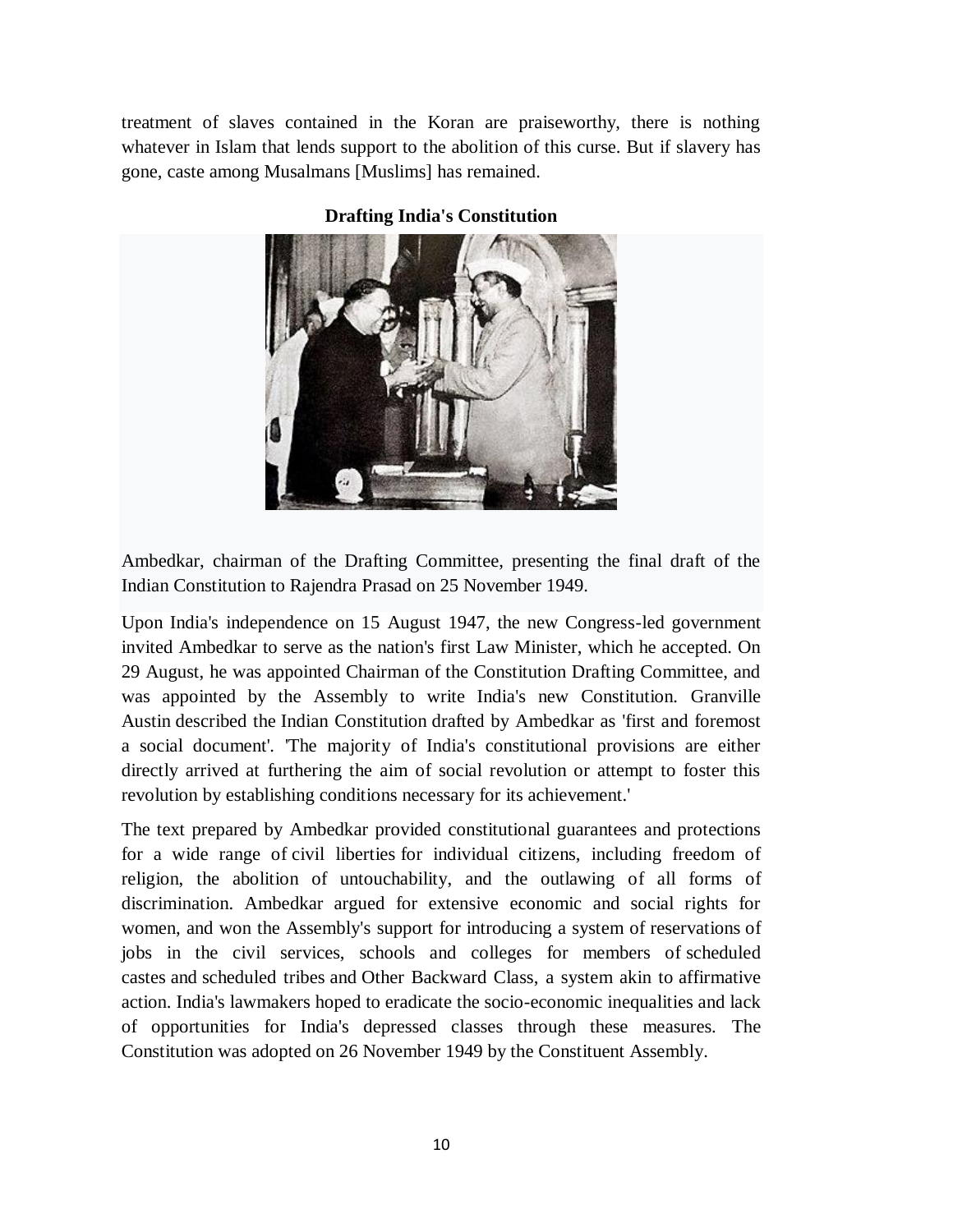had [neuropathic pain](https://en.wikipedia.org/wiki/Neuropathic_pain) in his legs, and was taking [insulin](https://en.wikipedia.org/wiki/Insulin) and homoeopathic medicines. He went to Bombay for treatment, and there met Dr. Sharada Kabir, whom he married on 15 April 1948, at his home in New Delhi. Doctors recommended a companion who was a good cook and had medical knowledge to care for him. She adopted the name Savita Ambedkar and cared for him the rest of his life. Savita Ambedkar, who was called 'Mai', died on May 29, 2003, aged 93 at Mehrauli, New Delhi.

**Conversion to Buddhism**



**Ambedkar delivering speech during mass conversion**

Ambedkar considered converting to [Sikhism,](https://en.wikipedia.org/wiki/Sikhism) which encouraged opposition to oppression and so appealed to leaders of scheduled castes. But after meeting with Sikh leaders, he concluded that he might get "second-rate" Sikh status, as described by scholar [Stephen P. Cohen.](https://en.wikipedia.org/wiki/Stephen_P._Cohen)

Instead, he studied Buddhism all his life. Around 1950, he devoted his attention to Buddhism and travelled to [Ceylon](https://en.wikipedia.org/wiki/Ceylon) (now Sri Lanka) to attend a meeting of the [World](https://en.wikipedia.org/wiki/World_Fellowship_of_Buddhists)  [Fellowship of Buddhists.](https://en.wikipedia.org/wiki/World_Fellowship_of_Buddhists) While dedicating a new Buddhist [vihara](https://en.wikipedia.org/wiki/Vihara) near [Pune,](https://en.wikipedia.org/wiki/Pune) Ambedkar announced he was writing a book on Buddhism, and that when it was finished, he would formally convert to Buddhism. He twice visited Burma in 1954; the second time to attend the third conference of the World Fellowship of Buddhists in [Rangoon.](https://en.wikipedia.org/wiki/Rangoon) In 1955, he founded the Bharatiya Bauddha Mahasabha, or the Buddhist Society of India. He completed his final work, *[The Buddha and His Dhamma](https://en.wikipedia.org/wiki/The_Buddha_and_His_Dhamma)*, in 1956 which was published posthumously. After meetings with the Sri Lankan Buddhist monk [Hammalawa Saddhatissa,](https://en.wikipedia.org/wiki/Hammalawa_Saddhatissa) Ambedkar organised a formal public ceremony for himself and his supporters in [Nagpur](https://en.wikipedia.org/wiki/Nagpur) on 14 October 1956. Accepting the [Three Refuges](https://en.wikipedia.org/wiki/Three_Jewels) and [Five Precepts](https://en.wikipedia.org/wiki/Five_Precepts) from a Buddhist [monk](https://en.wikipedia.org/wiki/Bhikkhu) in the traditional manner, Ambedkar completed his own conversion, along with his wife. He then proceeded to convert some 500,000 of his supporters who were gathered around him. He prescribed the [22 Vows](https://en.wikipedia.org/wiki/22_Vows) for these converts, after the Three Jewels and Five Precepts. He then travelled to [Kathmandu,](https://en.wikipedia.org/wiki/Kathmandu) Nepal to attend the Fourth World Buddhist Conference. His work on *The Buddha or Karl Marx* and "Revolution and counter-revolution in ancient India" remained incomplete.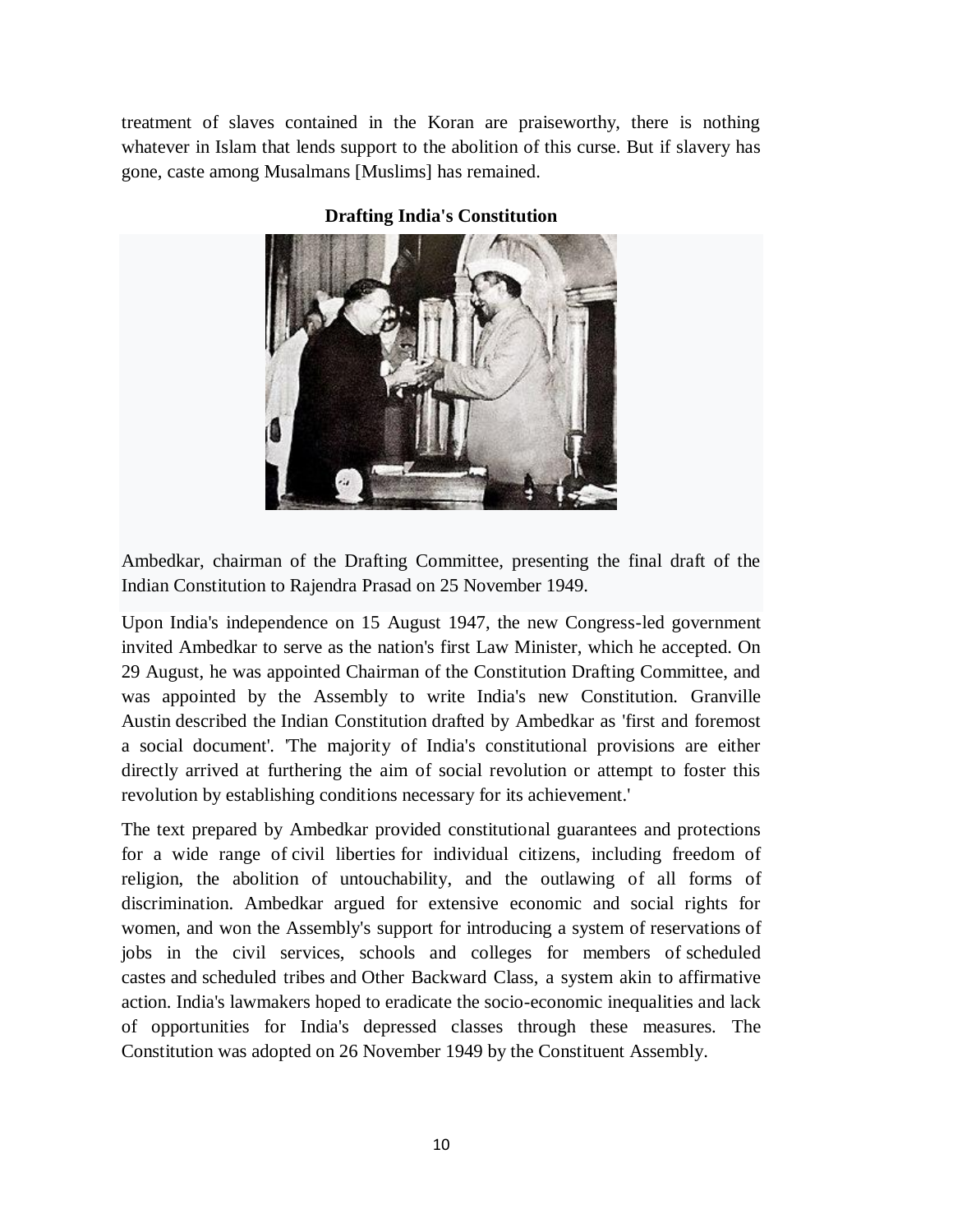## **Death**

Mahaparinirvana of B. R. Ambedkar

Since 1948, Ambedkar suffered from [diabetes.](https://en.wikipedia.org/wiki/Diabetes) He was bed-ridden from June to October in 1954 due to medication side-effects and poor eyesight. He had been increasingly embittered by political issues, which took a toll on his health. His health worsened during 1955. Three days after completing his final manuscript *[The Buddha](https://en.wikipedia.org/wiki/The_Buddha_and_His_Dhamma)  [and His Dhamma](https://en.wikipedia.org/wiki/The_Buddha_and_His_Dhamma)*, Ambedkar died in his sleep on 6 December 1956 at his home in Delhi.

A Buddhist cremation was organised at Dadar [Chowpatty](https://en.wikipedia.org/wiki/Chowpatty) beach on 7 December, attended by half a million grieving people. A conversion program was organised on 16 December 1956, so that cremation attendees were also converted to Buddhism at the same place.

Ambedkar was survived by his second wife, who died in 2003, and his son Yashwant (known as Bhaiyasaheb Ambedkar). Ambedkar's grandson, [Ambedkar Prakash](https://en.wikipedia.org/wiki/Ambedkar_Prakash_Yashwant)  [Yashwant,](https://en.wikipedia.org/wiki/Ambedkar_Prakash_Yashwant) is the chief-adviser of the Buddhist Society of India, leads the [Bharipa](https://en.wikipedia.org/wiki/Bharipa_Bahujan_Mahasangh)  [Bahujan Mahasangh](https://en.wikipedia.org/wiki/Bharipa_Bahujan_Mahasangh) and has served in both houses of the [Indian Parliament.](https://en.wikipedia.org/wiki/Indian_Parliament) A number of unfinished typescripts and handwritten drafts were found among Ambedkar's notes and papers and gradually made available. Among these were *Waiting for a Visa*, which probably dates from 1935–36 and is an autobiographical work, and the *Untouchables, or the Children of India's Ghetto*, which refers to the census of 1951. A memorial for Ambedkar was established in his [Delhi](https://en.wikipedia.org/wiki/Delhi) house at 26 Alipur Road. His birthdate is celebrated as a public holiday known as [Ambedkar Jayanti](https://en.wikipedia.org/wiki/Ambedkar_Jayanti) or [Bhim Jayanti.](https://en.wikipedia.org/wiki/Bhim_Jayanti) He was posthumously awarded India's highest civilian honour, the [Bharat Ratna,](https://en.wikipedia.org/wiki/Bharat_Ratna) in 1990.

On the anniversary of his birth and death, and on [Dhamma Chakra Pravartan Din](https://en.wikipedia.org/wiki/Dhamma_Chakra_Pravartan_Din) (14 October) at Nagpur, at least half a million people gather to pay homage to him at his memorial in Mumbai.<sup>[\[101\]](https://en.wikipedia.org/wiki/B._R._Ambedkar#cite_note-101)</sup> Thousands of bookshops are set up, and books are sold. His message to his followers was "educate, agitate, organise!".

# **Legacy**

People paying tribute at the central statue of Ambedkar in [Dr. Babasaheb Ambedkar](https://en.wikipedia.org/wiki/Dr._Babasaheb_Ambedkar_Marathwada_University)  [Marathwada University](https://en.wikipedia.org/wiki/Dr._Babasaheb_Ambedkar_Marathwada_University) in [Aurangabad.](https://en.wikipedia.org/wiki/Aurangabad,_Maharashtra)

Ambedkar's legacy as a socio-political reformer, had a deep effect on modern India. In post-Independence India, his socio-political thought is respected across the political spectrum. His initiatives have influenced various spheres of life and transformed the way India today looks at socio-economic policies, education and [affirmative action](https://en.wikipedia.org/wiki/Affirmative_action) through socio-economic and legal incentives. His reputation as a scholar led to his appointment as free India's first law minister, and chairman of the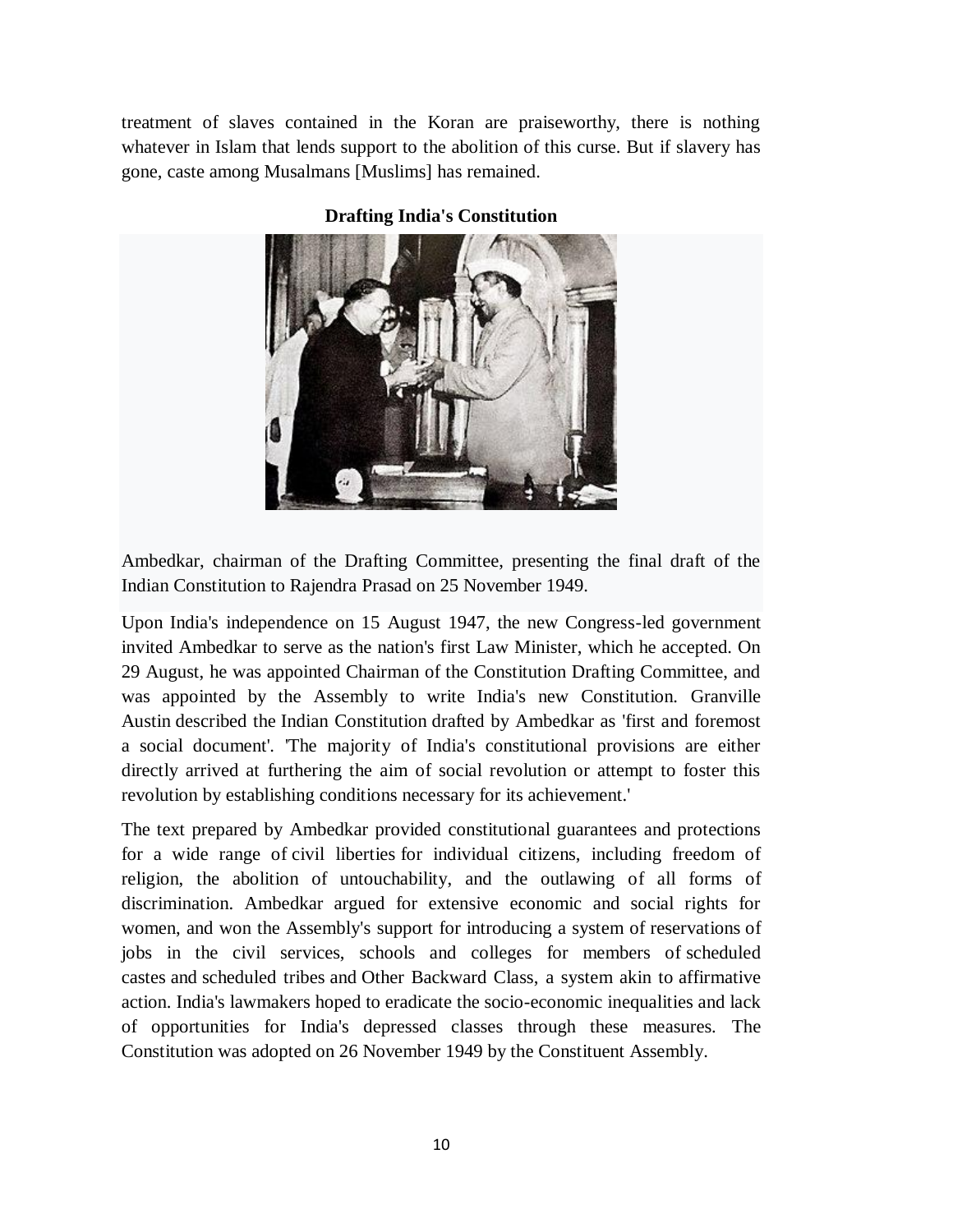committee for drafting the constitution. He passionately believed in individual freedom and criticised caste society. His accusations of [Hinduism](https://en.wikipedia.org/wiki/Hinduism) as being the foundation of the caste system made him controversial and unpopular among Hindus. His conversion to Buddhism sparked a revival in interest in Buddhist philosophy in India and abroad. Many public institutions are named in his honour, and the Dr. Babasaheb Ambedkar International Airport in [Nagpur,](https://en.wikipedia.org/wiki/Nagpur) otherwise known as [Sonegaon Airport.](https://en.wikipedia.org/wiki/Sonegaon_Airport) [Dr. B. R. Ambedkar National Institute of Technology,](https://en.wikipedia.org/wiki/Dr._B._R._Ambedkar_National_Institute_of_Technology,_Jalandhar)  [Jalandhar,](https://en.wikipedia.org/wiki/Dr._B._R._Ambedkar_National_Institute_of_Technology,_Jalandhar) [Ambedkar University Delhi](https://en.wikipedia.org/wiki/Ambedkar_University_Delhi) is also named in his honour.

The Maharashtra government has acquired a house in London where Ambedkar lived during his days as a student in the 1920s. The house is expected to be converted into a museum-cum-memorial to Ambedkar. Ambedkar was voted ["the Greatest Indian"](https://en.wikipedia.org/wiki/The_Greatest_Indian) in 2012 by a poll which didn't included [Mahatma Gandhi,](https://en.wikipedia.org/wiki/Mahatma_Gandhi) citing it was not possible to beat him in the poll. The poll was organised by [History TV18](https://en.wikipedia.org/wiki/History_TV18) and [CNN IBN.](https://en.wikipedia.org/wiki/CNN_IBN) Nearly 20 million votes were cast. Due to his role in economics, [Narendra Jadhav,](https://en.wikipedia.org/wiki/Narendra_Jadhav) a notable Indian economist, has said that Ambedkar was "the highest educated Indian economist of all times." [Amartya Sen,](https://en.wikipedia.org/wiki/Amartya_Sen) said that Ambedkar is "father of my economics", and "he was highly controversial figure in his home country, though it was not the reality. His contribution in the field of economics is marvelous and will be remembered forever."

Ambedkar's legacy was not without criticism. Ambedkar has been criticised for his one-sided views on the issue of untouchability at the expense of cooperation with the larger nationalist movement. Ambedkar has been also criticised by some of his biographers over his neglect of organization-building. Ambedkar's political philosophy has given rise to a large number of political parties, publications and workers' unions that remain active across India, especially in [Maharashtra.](https://en.wikipedia.org/wiki/Maharashtra) His promotion of Buddhism has rejuvenated interest in Buddhist philosophy among sections of population in India. Mass conversion ceremonies have been organised by human rights activists in modern times, emulating Ambedkar's Nagpur ceremony of 1956. Some Indian Buddhists regard him as a [Bodhisattva,](https://en.wikipedia.org/wiki/Bodhisattva) although he never claimed it himself. Outside India, during the late 1990s, some Hungarian [Romani](https://en.wikipedia.org/wiki/Romani_people)  [people](https://en.wikipedia.org/wiki/Romani_people) drew parallels between their own situation and that of the downtrodden people in India. Inspired by Ambedkar, they started to convert to Buddhism.

#### **1.2.6 IN POPULAR CULTURE**

Several movies, plays, and other works have been based on the life and thoughts of Ambedkar. [Jabbar Patel](https://en.wikipedia.org/wiki/Jabbar_Patel) directed the English-language film *[Dr. Babasaheb](https://en.wikipedia.org/wiki/Dr._Babasaheb_Ambedkar_(film))  [Ambedkar](https://en.wikipedia.org/wiki/Dr._Babasaheb_Ambedkar_(film))* in 2000 with [Mammootty](https://en.wikipedia.org/wiki/Mammootty) in the lead role. This biopic was sponsored by the [National Film Development Corporation of India](https://en.wikipedia.org/wiki/National_Film_Development_Corporation_of_India) and the government's [Ministry](https://en.wikipedia.org/wiki/Ministry_of_Social_Justice_and_Empowerment)  [of Social Justice and Empowerment.](https://en.wikipedia.org/wiki/Ministry_of_Social_Justice_and_Empowerment) The film was released after a long and controversial gestation. David Blundell, professor of anthropology at [UCLA](https://en.wikipedia.org/wiki/UCLA) and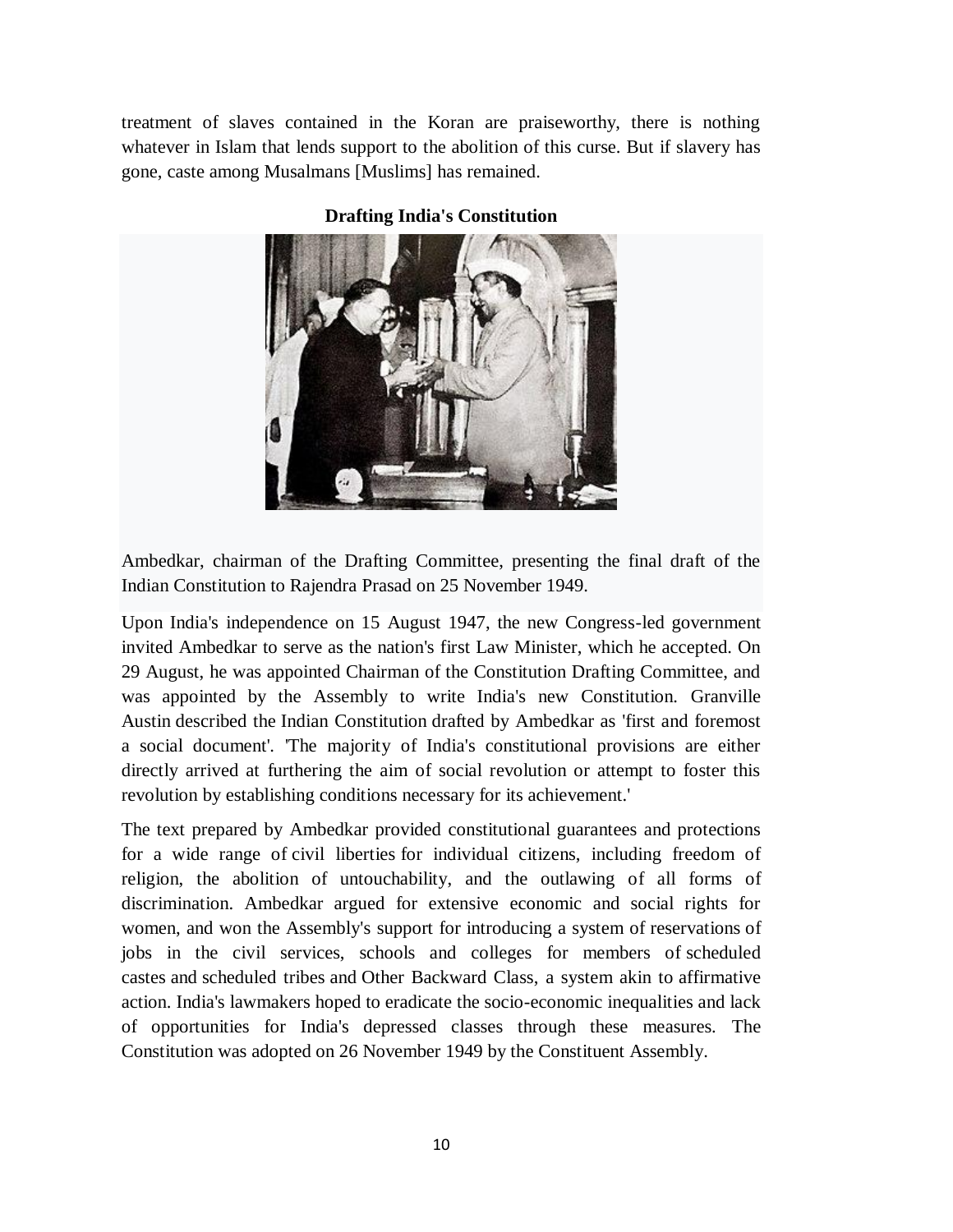historical ethnographer, has established *Arising Light* – a series of films and events that are intended to stimulate interest and knowledge about the social conditions in India and the life of Ambedkar. In *[Samvidhaan](https://en.wikipedia.org/wiki/Samvidhaan)*, a TV mini-series on the making of the Constitution of India directed by [Shyam Benegal,](https://en.wikipedia.org/wiki/Shyam_Benegal) the pivotal role of B. R. Ambedkar was played by [Sachin Khedekar.](https://en.wikipedia.org/wiki/Sachin_Khedekar) The play *Ambedkar Aur Gandhi*, directed by [Arvind Gaur](https://en.wikipedia.org/wiki/Arvind_Gaur) and written by Rajesh Kumar, tracks the two prominent personalities of its title. *[Bhimayana: Experiences of Untouchability](https://en.wikipedia.org/wiki/Bhimayana)* is a graphic biography of Ambedkar created by Pardhan-Gond artists Durgabai Vyam and Subhash Vyam, and writers Srividya Natarajan and [S. Anand.](https://en.wikipedia.org/wiki/S._Anand) The book depicts the experiences of untouchability faced by Ambedkar from childhood to adulthood. CNN named it one of the top 5 political comic books. The [Ambedkar](https://en.wikipedia.org/wiki/Ambedkar_Memorial)  [Memorial](https://en.wikipedia.org/wiki/Ambedkar_Memorial) at [Lucknow](https://en.wikipedia.org/wiki/Lucknow) is dedicated in his memory. The [chaitya](https://en.wikipedia.org/wiki/Chaitya) consists of monuments showing his biography.

[Google](https://en.wikipedia.org/wiki/Google) commemorated Ambedkar's 124th birthday through a homepage doodle on 14 April 2015. The doodle was featured in India, Argentina, Chile, Ireland, Peru, Poland, Sweden and the United Kingdom.

#### **Works**

The Education Department, [Government of Maharashtra](https://en.wikipedia.org/wiki/Government_of_Maharashtra) (Mumbai) published the collection of Ambedkar's writings and speeches in different volumes.

*[Castes in India: Their Mechanism, Genesis and Development](https://en.wikipedia.org/wiki/Castes_in_India:_Their_Mechanism,_Genesis_and_Development) and 11 Other Essays*

- *Ambedkar in the Bombay Legislature,*
- *with the Simon Commission and at the*
- *Round Table Conferences*, 1927–1939
- *Philosophy of Hinduism; India and the Pre-requisites of Communism;*
- *Revolution and Counter-revolution; Buddha or Karl Marx*
- *Riddles in Hinduism*
- *Essays on Untouchables and Untouchability*
- *The Evolution of Provincial Finance in British India*
- *The Untouchables Who Were They And Why They Became Untouchables ?*
- *[The Annihilation of Caste](https://en.wikipedia.org/wiki/The_Annihilation_of_Caste)* (1936)
- *Pakistan or the Partition of India*
- *What Congress and Gandhi have done to the Untouchables; Mr. Gandhi and the Emancipation of the Untouchables*
- Ambedkar as member of the Governor General's Executive Council, 1942–46
- *[The Buddha and](https://en.wikipedia.org/wiki/The_Buddha_and_His_Dhamma) his Dhamma*
- *Unpublished Writings; Ancient Indian Commerce; Notes on laws; [Waiting for](https://en.wikipedia.org/wiki/Waiting_for_a_Visa)  [a Visa](https://en.wikipedia.org/wiki/Waiting_for_a_Visa) ; Miscellaneous notes, etc.*
- Ambedkar as the principal architect of the Constitution of India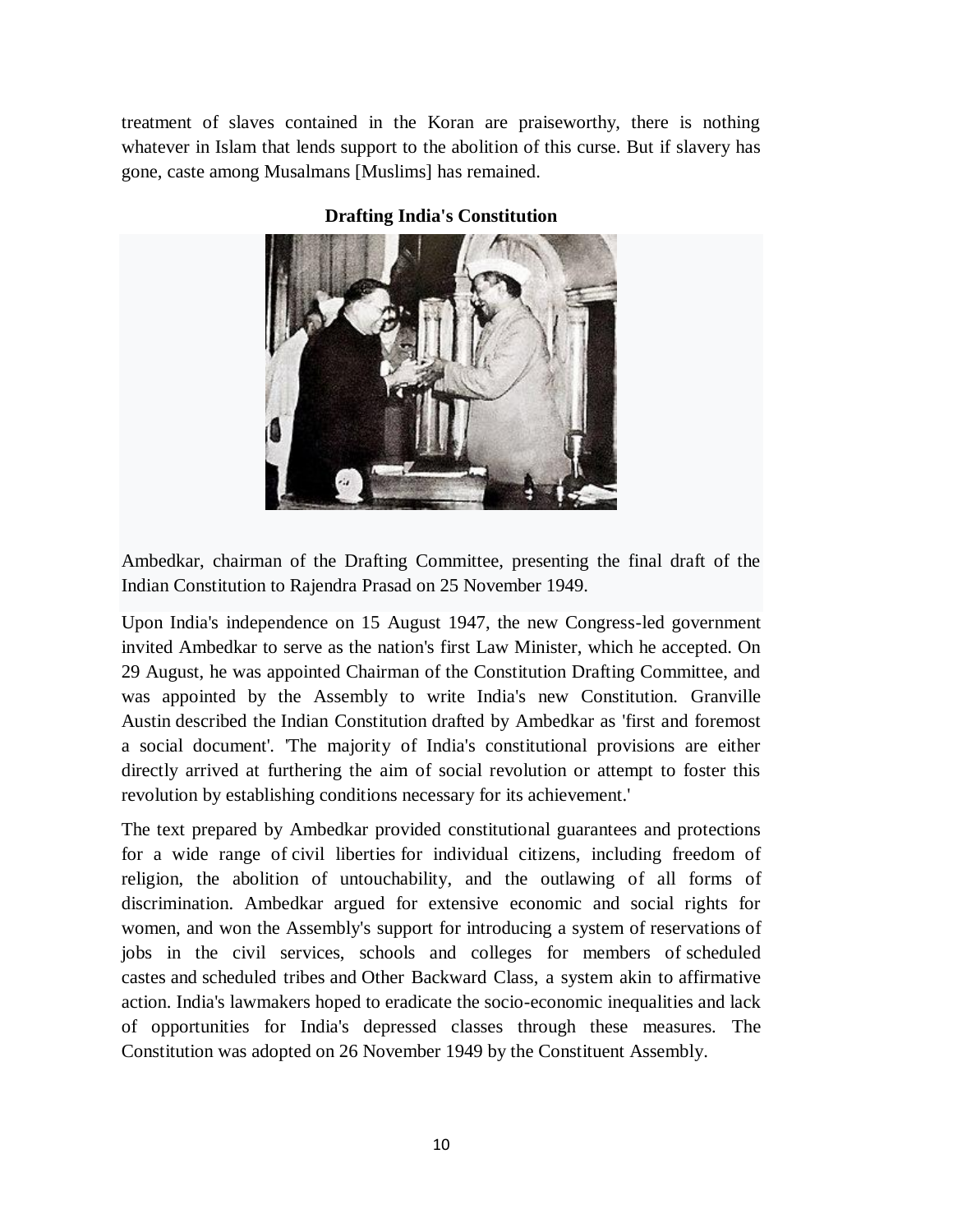- (2 parts) Dr. Ambedkar and The Hindu Code Bill
- *Ambedkar as Free India's First Law Minister and Member of Opposition in Indian Parliament* (1947–1956)
- *The Pali Grammar*
- Ambedkar and his Egalitarian Revolution Struggle for Human Rights. Events starting from March 1927 to 17 November 1956 in the chronological order; Ambedkar and his Egalitarian Revolution – Socio-political and religious activities. Events starting from November 1929 to 8 May 1956 in the chronological order; Ambedkar and his Egalitarian Revolution – Speeches. (Events starting from 1 January to 20 November 1956 in the chronological order.)

# **1.3 LET US SUM UP**

Ambedkar conceived education as an instrument of social change and religion as a social force to reconstruct the world. In this context his conception of religion and its significance for education and social change can be studied in more details.

Production of an enlighted, emancipatory, democratised citizen was a prime concern of Arnbedkar's social project. In this light Ambedkar's democratic ideals and their importance for education can be investigated and a construct for a scheme of education in accordance with these ideals developed.

# **1.4 CHECK YOUR PROGRESS**

1) 'Educate Agitate Organise' has also been subjected to exhumation. Explain …………………………………………………………………………………… …………………………………………………………………………………… …………………………………………………………………………………… …………………………………………………………………………………… 2) Ambedkar's style of social criticism. Elaborate …………………………………………………………………………………… …………………………………………………………………………………… …………………………………………………………………………………… …………………………………………………………………………………… 3) Religion as a transformative force. Do you agree? …………………………………………………………………………………… …………………………………………………………………………………… …………………………………………………………………………………… ……………………………………………………………………………………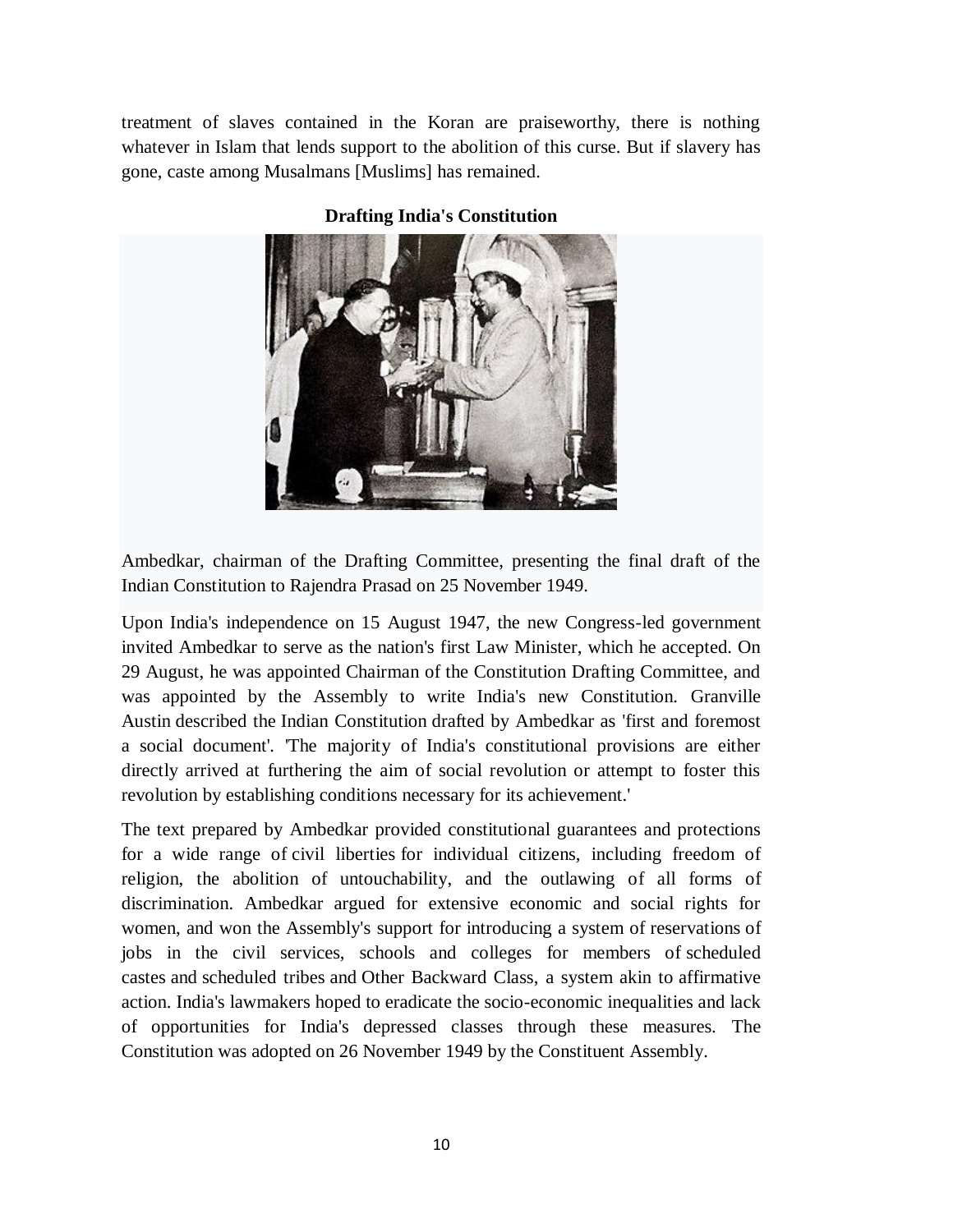# **UNIT 2 : A TEXT ON CASTES IN INDIA": DR. BABASAHEB AMBEDKAR**

#### **Structure**

- 2.0 Objective
- 2.1 Introduction
- 2.2 Text
- 2.3 Let us sum up
- 2.4 Check your progress

#### **2.0 OBJECTIVE**

- 1. To analyse and interpret Ambedkar's conception of education as power, as a tool for the development of the individual as well as the society and as an instrument for the emancipation of the deprived groups.
- 2. To trace the contribution made by Ambedkar for the development of education in general and for the education of the Dalits in particular.
- 3. To analyse and interpret the educational ideas and activities of Ambedkar in the light of his message, 'Educate, Agitate and Organise.
- 4. To establish meaningful linkages between Ambedkar's theories on social and political reformation and on education and its development.

# **2.1 INTRODUCTION**

Ambedkarism is a living force in India and that force defines the ideology of the Dalit movements. But, Ambedkar as a thinker and ardent rebel against casteism is being subjected to a systematic dememorization. The discourse communities of powerknowledge in India, who would like very much to preserve their superiority as well as monopoly over knowledge have got united in their efforts to mistify the thoughts and social actions of this revolutionary of modem India. The academics and scholars have not yet shed their reluctance to have a dispassionate discourse on Ambedkar's life and struggle against casteism. Though his observations and message are still relevant for completing the unfinished social projects in India, the academies in the country have ignored or discouraged scholarly studies on caste issues. At the same time, attempts are made outside the boundaries of academies to characterize him as a 'false god' to be ignored. What is truly demeaning is the effort to block any discussion on his observations on caste, society and religion, particularly Hinduism.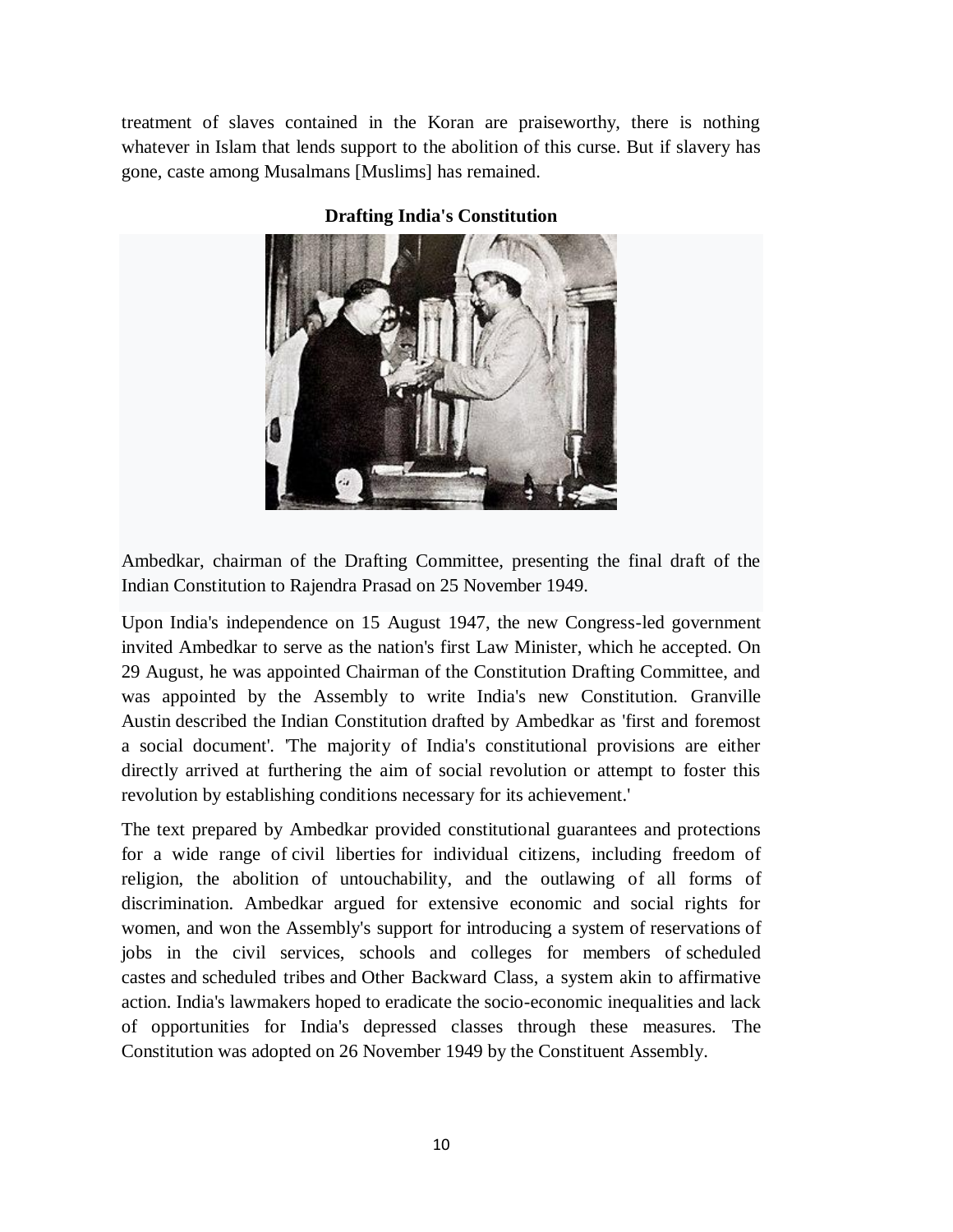# **2.2 TEXT**

## **Castes in India: Their Mechanism, Genesis, and Development**

1. Many of us, I dare say, have witnessed local, national or international expositions of material objects that make up the sum total of human civilization. But few can entertain the idea of there being such a thing as an exposition of human institutions. Exhibition of human institutions is a strange idea; some might call it the wildest of ideas. But the students of Ethnology I hope you will not be hard on this innovation, for it is not so, and to you at least it should not be strange.

2. You all have visited, I believe, some historic place like ruins of Pompeii, and listened with curiosity to the history of the remains as it flowed from the glib tongue of the guide. In my opinion a student of Ethnology, in one sense at least, is much like the guide. Like his prototype, he holds up (perhaps with more seriousness and desire of self-instruction) the social institutions to view with all the objectiveness humanly possible, and inquires in their origin and function.

3. Most of our fellow students in this Seminar, which concerns itself with primitive versus modern society, have ably acquitted themselves along these lines by giving lucid expositions of the various institutions, modern or primitive, in which they are interested. It is my turn now, this evening, to entertain you, as best I can, with a paper on "Castes in India: Their Mechanism, Genesis and Development."

4. I need hardly remind you of the complexity of the subject I intend to handle. Subtler minds and abler pens than mine have been brought to the task of unravelling the mysteries of Caste; but unfortunately it still remains in the domain of the "unexplained," not to say of the "un-understood." I am quite alive to the complex intricacies of a hoary institution like Caste, but I am not so pessimistic as to relegate it to the region of the unknowable, for I believe it can be known. The caste problem is a vast one, both theoretically and practically. Practically, it is an institution that portends tremendous consequences. It is a local problem, but one capable of much wider mischief, for "as long as caste in India does exist, Hindus will hardly intermarry or have any social intercourse with outsiders; and if Hindus migrate to other regions on earth, Indian caste would become a world problem." Theoretically, it has defied a great many scholars who have taken upon themselves, as a labour of love, to dig into its origin. Such being the case, I cannot treat the problem in its entirety. Time, space and acumen, I am afraid, would all fail me, if I attempted to do otherwise than limit myself to a phase of it, namely, the genesis, mechanism and spread of the caste system. I will strictly observe this rule, and will dwell on extraneous matters only when it is necessary to clarify or support a point in my thesis.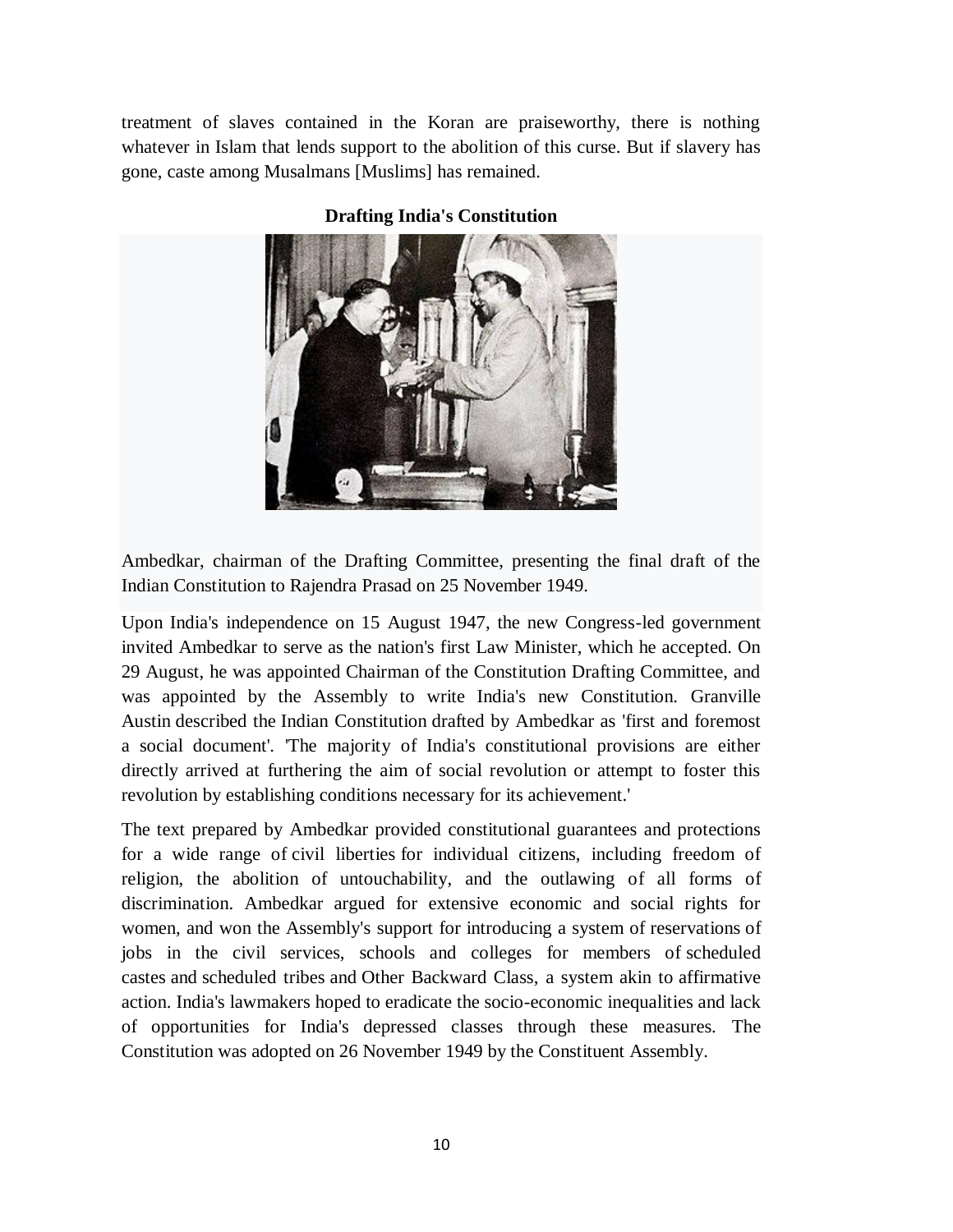5. To proceed with the subject. According to well-known ethnologists, the population of India is a mixture of Aryans, Dravidians, Mongolians and Scythians. All these stocks of people came into India from various directions and with various cultures, centuries ago, when they were in a tribal state. They all in turn elbowed their entry into the country by fighting with their predecessors, and after a stomachful of it settled down as peaceful neighbours. Through constant contact and mutual intercourse they evolved a common culture that superseded their distinctive cultures. It may be granted that there has not been a thorough amalgamation of the various stocks that make up the peoples of India, and to a traveller from within the boundaries of India the East presents a marked contrast in physique and even in colour to the West, as does the South to the North. But amalgamation can never be the sole criterion of homogeneity as predicated of any people. Ethnically all people are heterogeneous. It is the unity of culture that is the basis of homogeneity. Taking this for granted, I venture to say that there is no country that can rival the Indian Peninsula with respect to the unity of its culture. It has not only a geographic unity, but it has over and above all a deeper and a much more fundamental unity—the indubitable cultural unity that covers the land from end to end. But it is because of this homogeneity that Caste becomes a problem so difficult to be explained. If the Hindu Society were a mere federation of mutually exclusive units, the matter would be simple enough. But Caste is a parcelling of an already homogeneous unit, and the explanation of the genesis of Caste is the explanation of this process of parcelling.

6. Before launching into our field of enquiry, it is better to advise ourselves regarding the nature of a caste. I will therefore draw upon a few of the best students of caste for their definitions of it :

(1) Mr. Senart, a French authority, defines a caste as "a close corporation, in theory at any rate rigorously hereditary: equipped with a certain traditional and independent organisation, including a chief and a council, meeting on occasion in assemblies of more or less plenary authority and joining together at certain festivals: bound together by common occupations, which relate more particularly to marriage and to food and to questions of ceremonial pollution, and ruling its members by the exercise of jurisdiction, the extent of which varies, but which succeeds in making the authority of the community more felt by the sanction of certain penalties and, above all, by final irrevocable exclusion from the group." (2) Mr. Nesfield defines a caste as "a class of the community which disowns any connection with any other class and can neither intermarry nor eat nor drink with any but persons of their own community."

(3) According to Sir H. Risley, "a caste may be defined as a collection of families or groups of families bearing a common name which usually denotes or is associated with specific occupation, claiming common descent from a mythical ancestor, human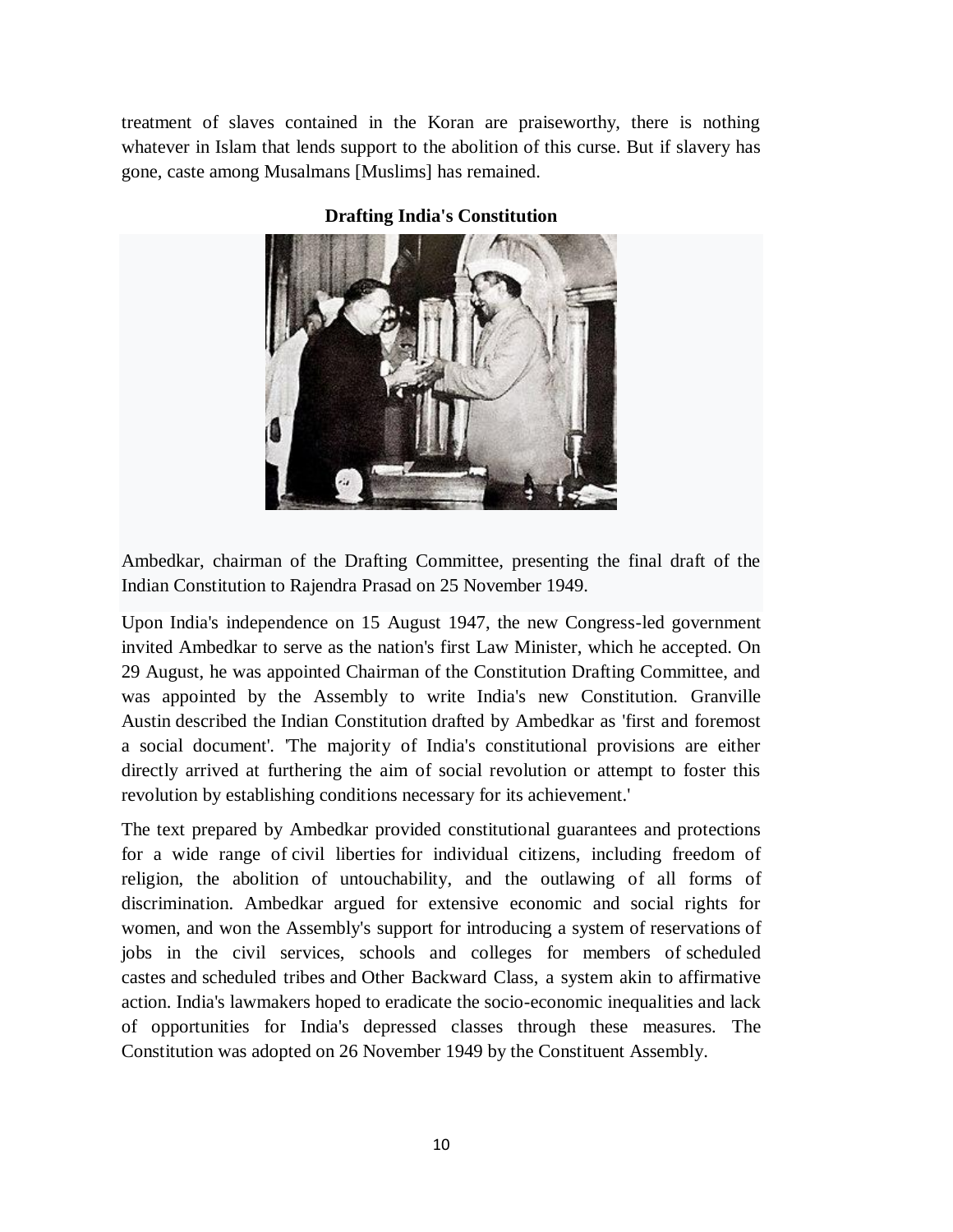or divine, professing to follow the same professional callings and are regarded by those who are competent to give an opinion as forming a single homogeneous community."

(4) Dr. Ketkar defines caste as "a social group having two characteristics: (i) membership is confined to those who are born of members and includes all persons so born; (ii) the members are forbidden by an inexorable social law to marry outside the group."

7. To review these definitions is of great importance for our purpose. It will be noticed that taken individually the definitions of three of the writers include too much or too little: none is complete or correct by itself and all have missed the central point in the mechanism of the Caste system. Their mistake lies in trying to define caste as an isolated unit by itself, and not as a group within, and with definite relations to, the system of caste as a whole. Yet collectively all of them are complementary to one another, each one emphasising what has been obscured in the other. By way of criticism, therefore, I will take only those points common to all Castes in each of the above definitions which are regarded as peculiarities of Caste and evaluate them as such.

8. To start with Mr. Senart. He draws attention to the "idea of pollution" as a characteristic of Caste. With regard to this point it may be safely said that it is by no means a peculiarity of Caste as such. It usually originates in priestly ceremonialism and is a particular case of the general belief in purity. Consequently its necessary connection with Caste may be completely denied without damaging the working of Caste. The "idea of pollution" has been attached to the institution of Caste, only because the Caste that enjoys the highest rank is the priestly Caste: while we know that priest and purity are old associates. We may therefore conclude that the "idea of pollution" is a characteristic of Caste only in so far as Caste has a religious flavour.

9. Mr. Nesfield in his way dwells on the absence of messing with those outside the Caste as one of its characteristics. In spite of the newness of the point we must say that Mr. Nesfield has mistaken the effect for the cause. Caste, being a self-enclosed unit, naturally limits social intercourse, including messing etc., to members within it. Consequently this absence of messing with outsiders is not due to positive prohibition, but is a natural result of Caste, i.e. exclusiveness. No doubt this absence of messing, originally due to exclusiveness, acquired the prohibitory character of a religious injunction, but it may be regarded as a later growth. Sir H. Risley makes no new point deserving of special attention.

10. We now pass on to the definition of Dr. Ketkar who has done much for the elucidation of the subject. Not only is he a native, but he has also brought a critical acumen and an open mind to bear on his study of Caste. His definition merits consideration, for he has defined Caste in its relation to a system of Castes, and has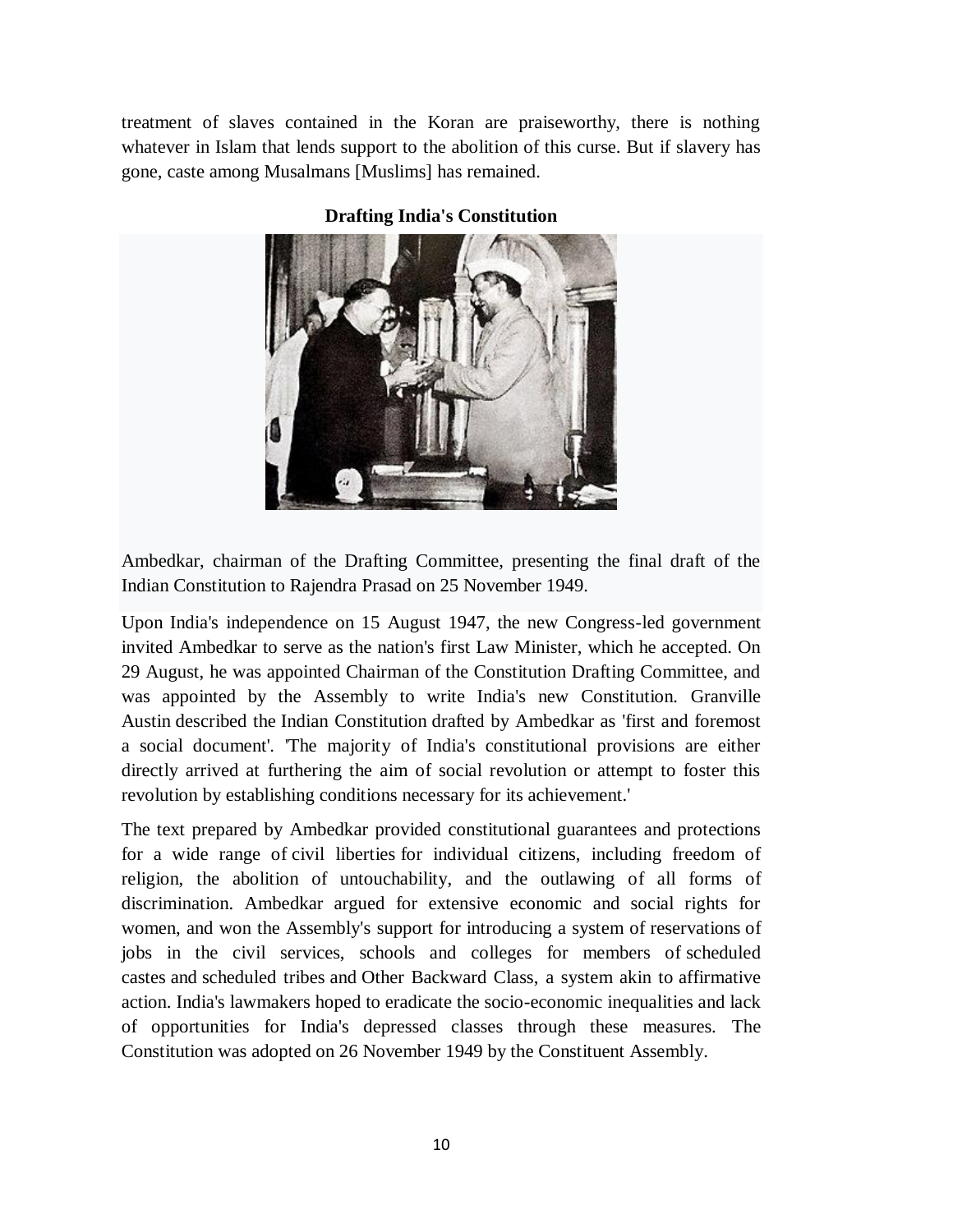concentrated his attention only on those characteristics which are absolutely necessary for the existence of a Caste within a system, rightly excluding all others as being secondary or derivative in character. With respect to his definition it must, however, be said that in it there is a slight confusion of thought, lucid and clear as otherwise it is. He speaks of Prohibition of Intermarriage and Membership by Autogeny as the two characteristics of Caste. I submit that these are but two aspects of one and the same thing, and not two different things as Dr. Ketkar supposes them to be. If you prohibit intermarriage the result is that you limit membership. to those born within the group. Thus the two are the obverse and the reverse sides of the same medal.

11. This critical evaluation of the various characteristics of Caste leave no doubt that prohibition, or rather the absence of intermarriage—endogamy, to be concise—is the only one that can be called the essence of Caste when rightly understood. But some may deny this on abstract anthropological grounds, for there exist endogamous groups without giving rise to the problem of Caste. In a general way this may be true, as endogamous societies, culturally different, making their abode in localities more or less removed, and having little to do with each other are a physical reality. The Negroes and the Whites and the various tribal groups that go by name of American Indians in the United States may be cited as more or less appropriate illustrations in support of this view. But we must not confuse matters, for in India the situation is different. As pointed out before, the peoples of India form a homogeneous whole. The various races of India occupying definite territories have more or less fused into one another and do possess cultural unity, which is the only criterion of a homogeneous population. Given this homogeneity as a basis, Caste becomes a problem altogether new in character and wholly absent in the situation constituted by the mere propinquity of endogamous social or tribal groups. Caste in India means an artificial chopping off of the population into fixed and definite units, each one prevented from fusing into another through the custom of endogamy. Thus the conclusion is inevitable that Endogamy is the only characteristic that is peculiar to caste, and if we succeed in showing how endogamy is maintained, we shall practically have proved the genesis and also the mechanism of Caste.

12. It may not be quite easy for you to anticipate why I regard endogamy as a key to the mystery of the Caste system. Not to strain your imagination too much, I will proceed to give you my reasons for it.

13. It may not also be out of place to emphasize at this moment that no civilized society of today presents more survivals of primitive times than does the Indian society. Its religion is essentially primitive and its tribal code, in spite of the advance of time and civilization, operates in all its pristine vigour even today. One of these primitive survivals, to which I wish particularly to draw your attention, is the Custom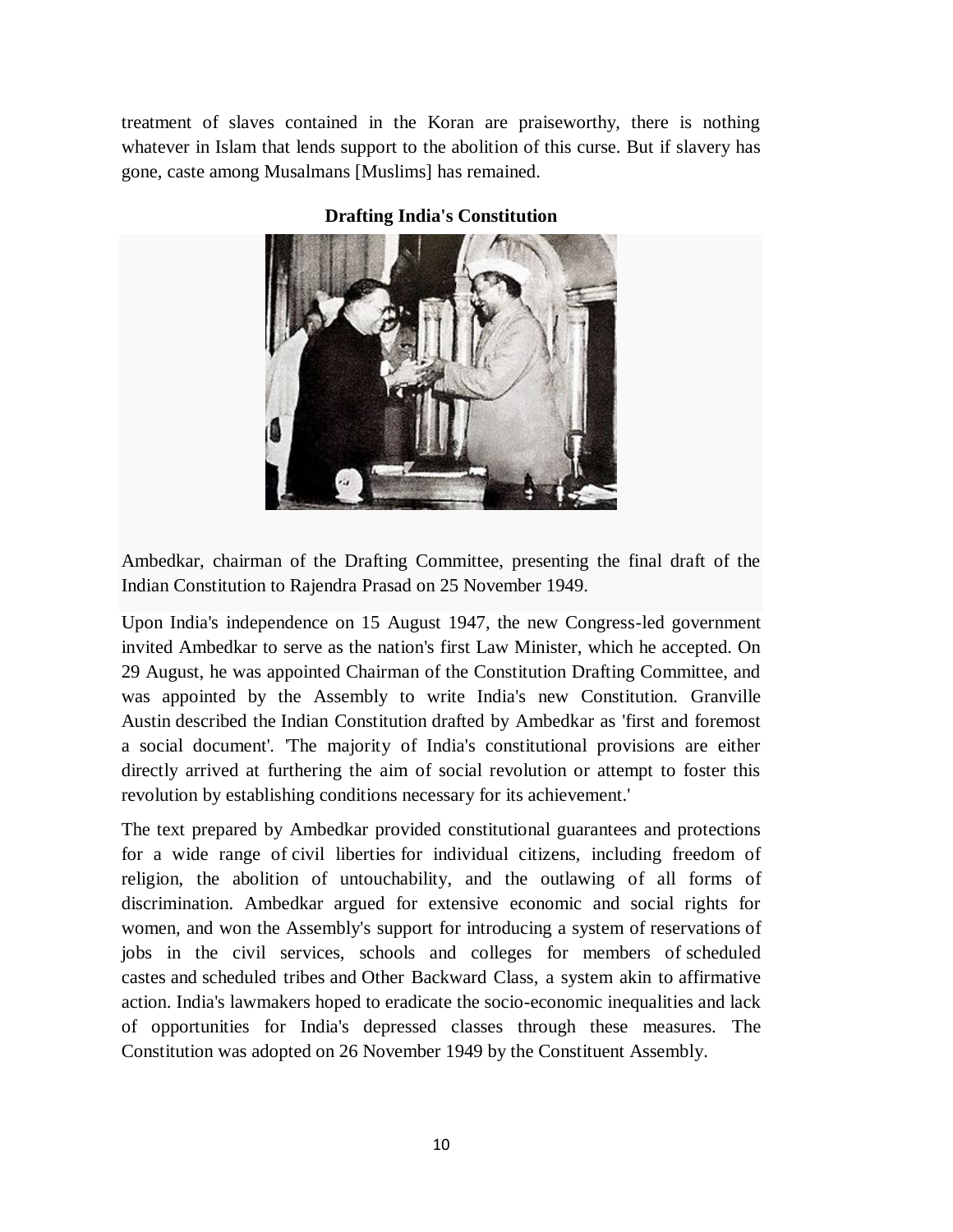of Exogamy. The prevalence of exogamy in the primitive worlds is a fact too wellknown to need any explanation. With the growth of history, however, exogamy has lost its efficacy, and excepting the nearest blood-kins, there is usually no social bar restricting the field of marriage. But regarding the peoples of India the law of exogamy is a positive injunction even today. Indian society still savours of the clan system, even though there are no clans; and this can be easily seen from the law of matrimony which centres round the principle of exogamy, for it is not that Sapindas (blood-kins) cannot marry, but a marriage even between Sagotras (of the same class) is regarded as a sacrilege.

14. Nothing is therefore more important for you to remember than the fact that endogamy is foreign to the people of India. The various Gotras of India are and have been exogamous: so are the other groups with totemic organization. It is no exaggeration to say that with the people of India exogamy is a creed and none dare infringe it, so much so that, in spite of the endogamy of the Castes within them, exogamy is strictly observed and that there are more rigorous penalties for violating exogamy than there are for violating endogamy. You will, therefore, readily see that with exogamy as the rule there could be no Caste, for exogamy means fusion. But we have castes; consequently in the final analysis creation of Castes, so far as India is concerned, means the superposition of endogamy on exogamy. However, in an originally exogamous population an easy working out of endogamy (which is equivalent to the creation of Caste) is a grave problem, and it is in the consideration of the means utilized for the preservation of endogamy against exogamy that we may hope to find the solution of our problem.

15. Thus the superposition of endogamy on exogamy means the creation of caste. But this is not an easy affair. Let us take an imaginary group that desires to make itself into a Caste and analyse what means it will have to adopt to make itself endogamous. If a group desires to make itself endogamous a formal injunction against intermarriage with outside groups will be of no avail, especially if prior to the introduction of endogamy, exogamy had been the rule in all matrimonial relations. Again, there is a tendency in all groups lying in close contact with one another to assimilate and amalgamate, and thus consolidate into a homogeneous society. If this tendency is to be strongly counteracted in the interest of Caste formation, it is absolutely necessary to circumscribe a circle outside which people should not contract marriages.

16. Nevertheless, this encircling to prevent marriages from without creates problems from within which are not very easy of solution. Roughly speaking, in a normal group the two sexes are more or less evenly distributed, and generally speaking there is an equality between those of the same age. The equality is, however, never quite realized in actual societies. At the same time to the group that is desirous of making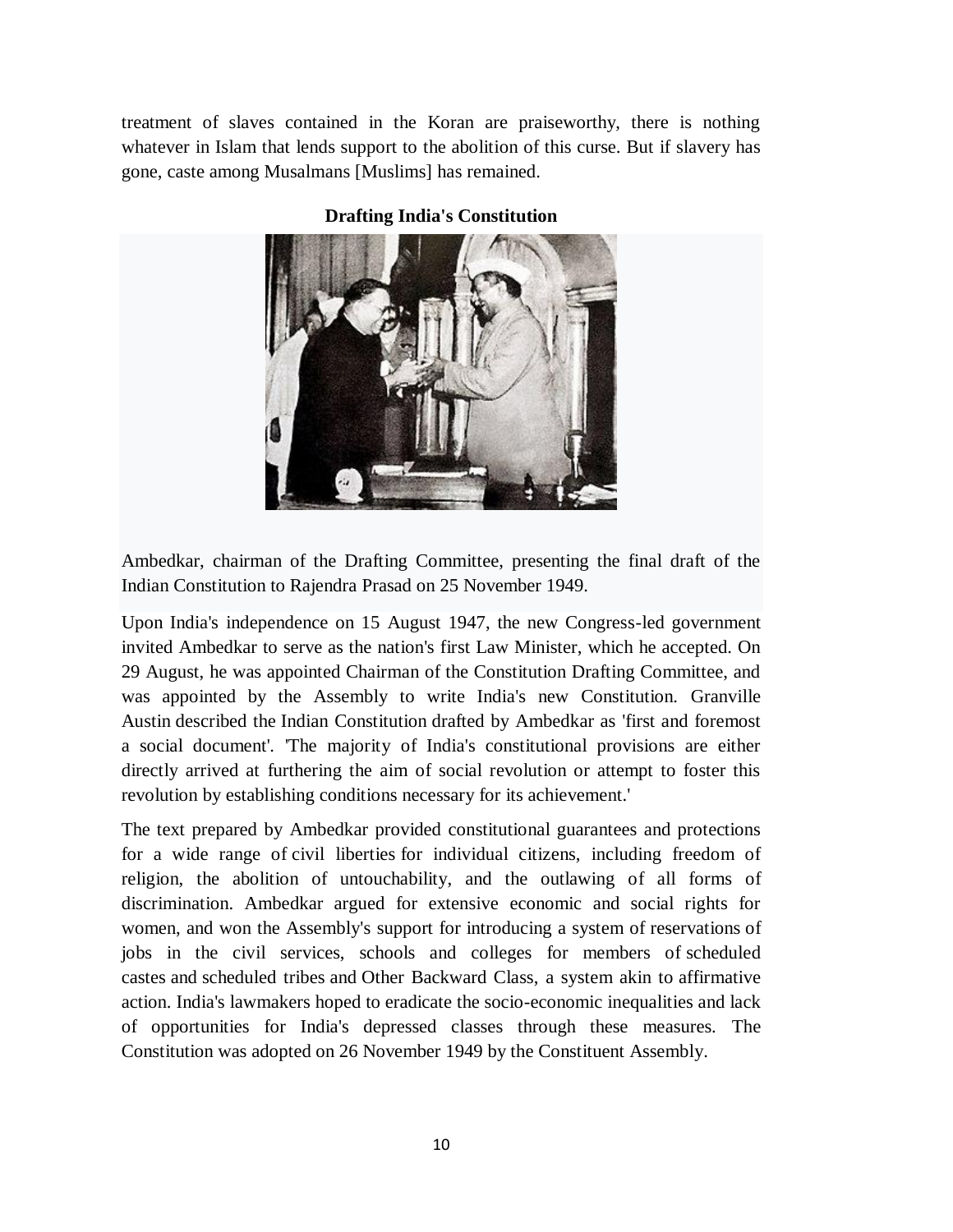itself into a caste the maintenance of equality between the sexes becomes the ultimate goal, for without it endogamy can no longer subsist. In other words, if endogamy is to be preserved conjugal rights from within have to be provided for, otherwise members of the group will be driven out of the circle to take care of themselves in any way they can. But in order that the conjugal rights be provided for from within, it is absolutely necessary to maintain a numerical equality between the marriageable units of the two sexes within the group desirous of making itself into a Caste. It is only through the maintenance of such an equality that the necessary endogamy of the group can be kept intact, and a very large disparity is sure to break it.

17. The problem of Caste, then, ultimately resolves itself into one of repairing the disparity between the marriageable units of the two sexes within it. Left to nature, the much needed parity between the units can be realized only when a couple dies simultaneously. But this is a rare contingency. The husband may die before the wife and create a surplus woman, who must be disposed of, else through intermarriage she will violate the endogamy of the group. In like manner the husband may survive, his wife and be a surplus man, whom the group, while it may sympathise with him for the sad bereavement, has to dispose of, else he will marry outside the Caste and will break the endogamy. Thus both the surplus man and the surplus woman constitute a menace to the Caste if not taken care of, for not finding suitable partners inside their prescribed circle (and left to themselves they cannot find any, for if the matter be not regulated there can only be just enough pairs to go round) very likely they will transgress the boundary, marry outside and import offspring that is foreign to the Caste.

18. Let us see what our imaginary group is likely to do with this surplus man and surplus woman. We will first take up the case of the surplus woman. She can be disposed of in two different ways so as to preserve the endogamy of the Caste.

19. First: burn her on the funeral pyre of her deceased husband and get rid of her. This, however, is rather an impracticable way of solving the problem of sex disparity. In some cases it may work, in others it may not. Consequently every surplus woman cannot thus be disposed of, because it is an easy solution but a hard realization. And so the surplus woman (= widow), if not disposed of, remains in the group: but in her very existence lies a double danger. She may marry outside the Caste and violate endogamy, or she may marry within the Caste and through competition encroach upon the chances of marriage that must be reserved for the potential brides in the Caste. She is therefore a menace in any case, and something must be done to her if she cannot be burned along with her deceased husband.

20. The second remedy is to enforce widowhood on her for the rest of her life. So far as the objective results are concerned, burning is a better solution than enforcing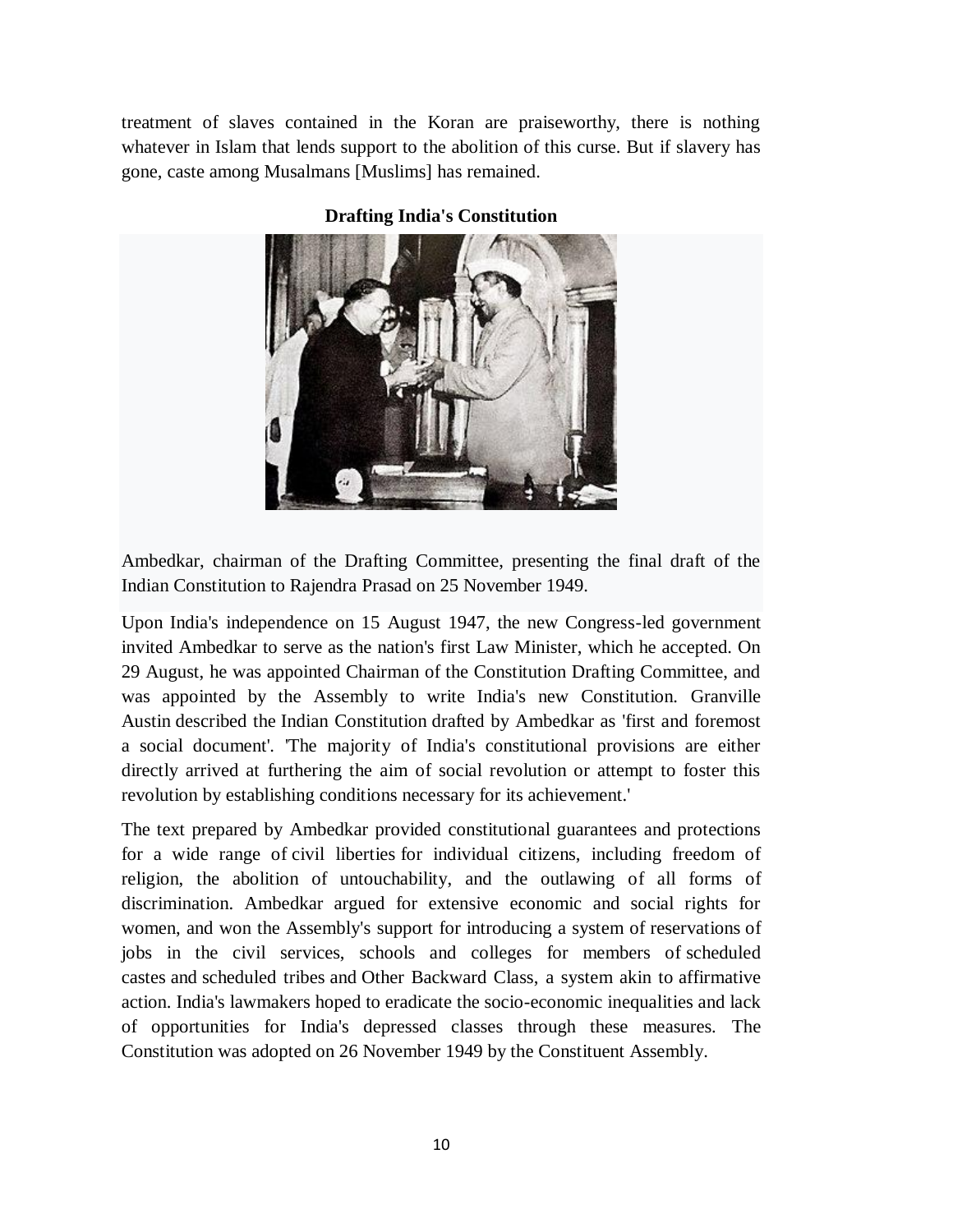widowhood. Burning the widow eliminates all the three evils that a surplus woman is fraught with. Being dead and gone she creates no problem of remarriage either inside or outside the Caste. But compulsory widowhood is superior to burning because it is more practicable. Besides being comparatively humane it also guards against the evils of remarriage as does burning; but it fails to guard the morals of the group. No doubt under compulsory widowhood the woman remains, and just because she is deprived of her natural right of being a legitimate wife in future, the incentive to immoral conduct is increased. But this is by no means an insuperable difficulty. She can be degraded to a condition in which she is no longer a source of allurement.

21. The problem of the surplus man (= widower) is much more important and much more difficult than that of the surplus woman in a group that desires to make itself into a Caste. From time immemorial man as compared with woman has had the upper hand. He is a dominant figure in every group and of the two sexes has greater prestige. With this traditional superiority of man over woman his wishes have always been consulted. Woman, on the other hand, has been an easy prey to all kinds of iniquitous injunctions, religious, social or economic. But man as a maker of injunctions is most often above them all. Such being the case, you cannot accord the same kind of treatment to a surplus man as you can to a surplus woman in a Caste.

22. The project of burning him with his deceased wife is hazardous in two ways: first of all it cannot be done, simply because he is a man. Secondly, if done, a sturdy soul is lost to the Caste. There remain then only two solutions which can conveniently dispose of him. I say conveniently, because he is an asset to the group.

23. Important as he is to the group, endogamy is still more important, and the solution must assure both these ends. Under these circumstances he may be forced or I should say induced, after the manner of the widow, to remain a widower for the rest of his life. This solution is not altogether difficult, for without any compulsion some are so disposed as to enjoy self-imposed celibacy, or even to take a further step of their own accord and renounce the world and its joys. But, given human nature as it is, this solution can hardly be expected to be realized. On the other hand, as is very likely to be the case, if the surplus man remains in the group as an active participator in group activities, he is a danger to the morals of the group. Looked at from a different point of view celibacy, though easy in cases where it succeeds, is not so advantageous even then to the material prospects of the Caste. If he observes genuine celibacy and renounces the world, he would not be a menace to the preservation of Caste endogamy or Caste morals as he undoubtedly would be if he remained a secular person. But as an ascetic celibate he is as good as burned, so far as the material wellbeing of his Caste is concerned. A Caste, in order that it may be large enough to afford a vigorous communal life, must be maintained at a certain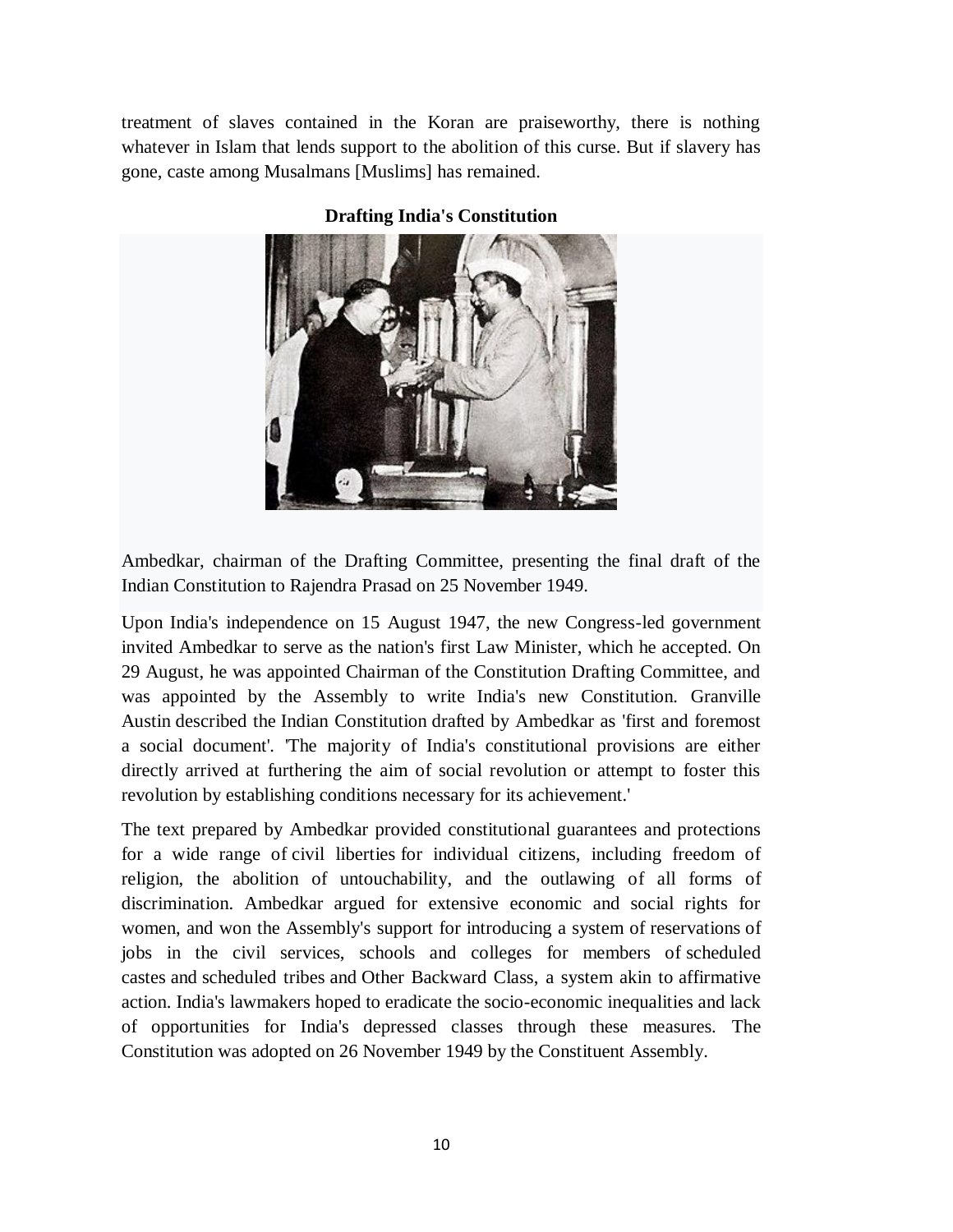numerical strength. But to hope for this and to proclaim celibacy is the same as trying to cure atrophy by bleeding.

24. Imposing celibacy on the surplus man in the group, therefore, fails both theoretically and practically. It is in the interest of the Caste to keep him as a Grahastha (one who raises a family), to use a Sanskrit technical term. But the problem is to provide him with a wife from within the Caste. At the outset this is not possible, for the ruling ratio in a caste has to be one man to one woman and none can have two chances of marriage, for in a Caste thoroughly self-enclosed there are always just enough marriageable women to go round for the marriageable men. Under these circumstances the surplus man can be provided with a wife only by recruiting a bride from the ranks of those not yet marriageable in order to tie him down to the group. This is certainly the best of the possible solutions in the case of the surplus man. By this, he is kept within the Caste. By this means numerical depletion through constant outflow is guarded against, and by this endogamy and morals are preserved.

25. It will now be seen that the four means by which numerical disparity between the two sexes is conveniently maintained are: (1) burning the widow with her deceased husband; (2) compulsory widowhood—a milder form of burning; (3) imposing celibacy on the widower; and (4) wedding him to a girl not yet marriageable. Though, as I said above, burning the widow and imposing celibacy on the widower are of doubtful service to the group in its endeavour to preserve its endogamy, all of them operate as means. But means, as forces, when liberated or set in motion create an end. What then is the end that these means create? They create and perpetuate endogamy, while caste and endogamy, according to our analysis of the various definitions of caste, are one and the same thing. Thus the existence of these means is identical with caste and caste involves these means.

26. This, in my opinion, is the general mechanism of a caste in a system of castes. Let us now turn from these high generalities to the castes in Hindu Society and inquire into their mechanism. I need hardly premise that there are a great many pitfalls in the path of those who try to unfold the past, and caste in India to be sure is a very ancient institution. This is especially true where there exist no authentic or written records or where the people, like the Hindus, are so constituted that to them writing history is a folly, for the world is an illusion. But institutions do live, though for a long time they may remain unrecorded and as often as not customs and morals are like fossils that tell their own history. If this is true, our task will be amply rewarded if we scrutinize the solution the Hindus arrived at to meet the problems of the surplus man and surplus woman.

27. Complex though it be in its general working the Hindu Society, even to a superficial observer, presents three singular uxorial customs, namely: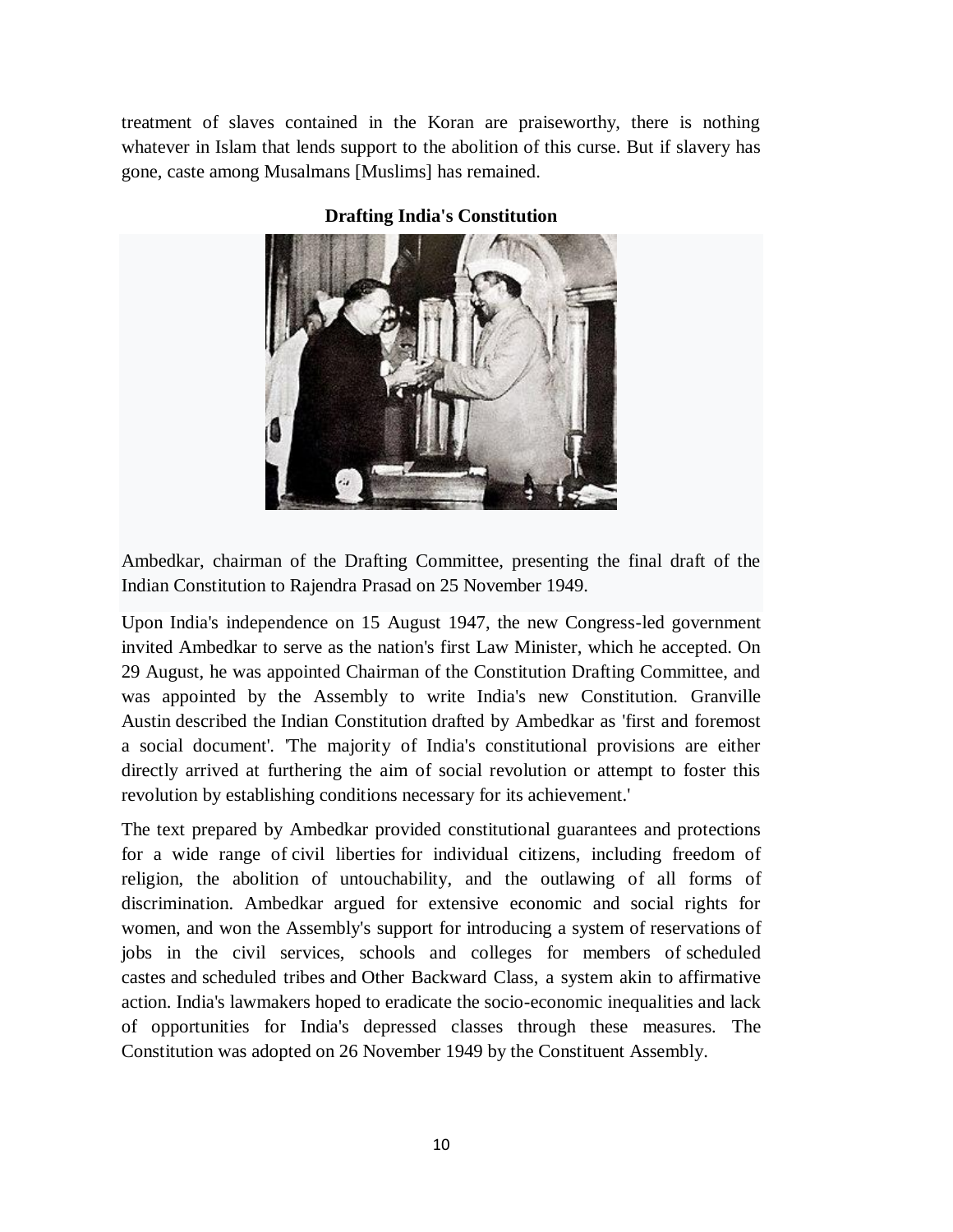(i) Sati or the burning of the widow on the funeral pyre of her deceased husband.

(ii) Enforced widowhood by which a widow is not allowed to remarry.

(iii) Girl marriage. In addition, one also notes a great hankering after Sannyasa (renunciation) on the part of the widower, but this may in some cases be due purely to psychic disposition.

28. So far as I know, no scientific explanation of the origin of these customs is forthcoming even today. We have plenty of philosophy to tell us why these customs were honoured, but nothing to tell us the causes of their origin and existence. Sati has been honoured (Cf. A. K. Coomaraswamy, "Sati: A Defence of the Eastern Woman" in the British Sociological Review, Vol. VI, 1913) because it is a "proof of the perfect unity of body and soul" between husband and wife and of "devotion beyond the grave," because it embodied the ideal of wifehood, which is well expressed by Uma when she said, "Devotion to her Lord is woman's honour, it is her eternal heaven: and Maheshvara," she adds with a most touching human cry, "I desire not paradise itself if thou are not satisfied with me!" Why compulsory widowhood is honoured I know not, nor have I yet met with any one who sang in praise of it, though there are a great many who adhere to it. The eulogy in honour of girl marriage is reported by Dr. Ketkar to be as follows: "A really faithful man or woman ought not to feel affection for a woman or a man other than the one with whom he or she is united. Such purity is compulsory not only after marriage, but even before marriage, for that is the only correct ideal of chastity. No maiden could be considered pure if she feels love for a man other than the one to whom she might be married. As she does not know to whom she is going to be married, she must not feel affection, for any man at all before marriage. If she does so, it is a sin. So it is better for a girl to know whom she has to love before any sexual consciousness has been awakened in her" (History of Caste in India, 1909, pp. 2-33.). Hence girl marriage.

29. This high-flown and ingenious sophistry indicates why these institutions were honoured, but does not tell us why they were practiced. My own interpretation is that they were honoured because they were practiced. Any one slightly acquainted with the rise of individualism in the 18th century will appreciate my remark. At all times, it is the movement that is most important; and the philosophies grow around it long afterwards to justify it and give it a moral support. In like manner I urge that the very fact that these customs were so highly eulogized proves that they needed eulogy for their prevalence. Regarding the question as to why they arose, I submit that they were needed to create the structure of caste and the philosophies in honour of them were intended to popularise them, or to gild the pill, as we might say, for they must have been so abominable and shocking to the moral sense of the unsophisticated that they needed a great deal of sweetening. These customs are essentially of the nature of means, though they are represented as ideals. But this should not blind us from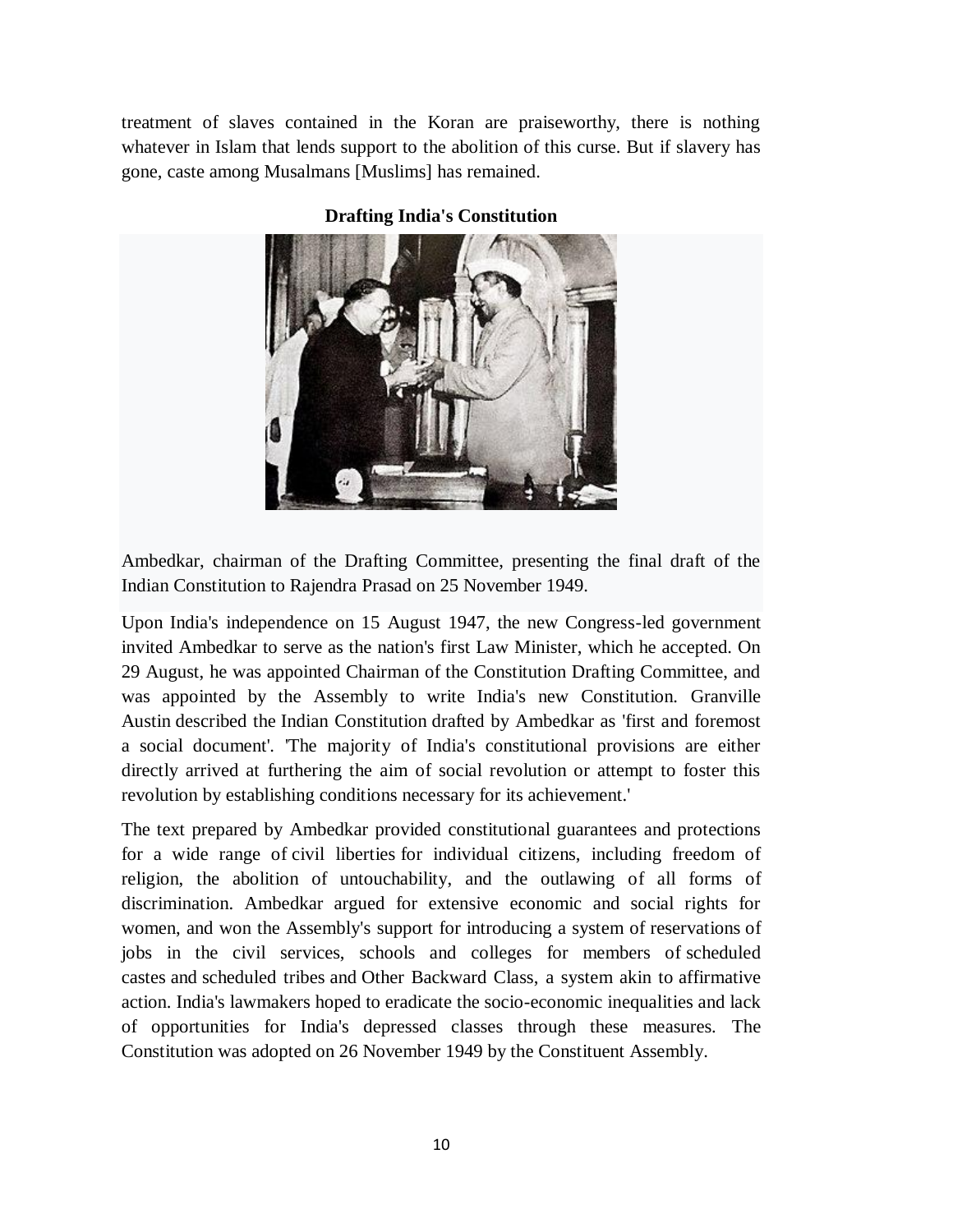understanding the results that flow from them. One might safely say that idealization of means is necessary and in this particular case was perhaps motivated to endow them with greater efficacy. Calling a means an end does no harm, except that it disguises its real character; but it does not deprive it of its real nature, that of a means. You may pass a law that all cats are dogs, just as you can call a means an end. But you can no more change the nature of means thereby than you can turn cats into dogs; consequently I am justified in holding that, whether regarded as ends or as means, Sati, enforced widowhood and girl marriage are customs that were primarily intended to solve the problem of the surplus man and surplus woman in a caste and to maintain its endogamy. Strict endogamy could not be preserved without these customs, while caste without endogamy is a fake.

30. Having explained the mechanism of the creation and preservation of Caste in India, the further question as to its genesis naturally arises. The question of origin is always an annoying question and in the study of Caste it is sadly neglected; some have connived at it, while others have dodged it. Some are puzzled as to whether there could be such a thing as the origin of caste and suggest that "if we cannot control our fondness for the word 'origin,' we should better use the plural form, viz. 'origins of caste.'" As for myself I do not feel puzzled by the Origin of Caste in India for, as I have established before, endogamy is the only characteristic of Caste and when I say Origin of Caste I mean The Origin of the Mechanism for Endogamy.

31. The atomistic conception of individuals in a Society so greatly popularised— I was about to say vulgarised—in political orations is the greatest humbug. To say that individuals make up society is trivial; society is always composed of classes. It may be an exaggeration to assert the theory of class-conflict, but the existence of definite classes in a society is a fact. Their basis may differ. They may be economic or intellectual or social, but an individual in a society is always a member of a class. This is a universal fact and early Hindu society could not have been an exception to this rule, and, as a matter of fact, we know it was not. If we bear this generalization in mind, our study of the genesis of caste would be very much facilitated, for we have only to determine what was the class that first made itself into a caste, for class and caste, so to say, are next door neighbours, and it is only a span that separates the two. A Caste is an Enclosed Class.

32. The study of the origin of caste must furnish us with an answer to the question what is the class that raised this "enclosure" around itself? The question may seem too inquisitorial, but it is pertinent, and an answer to this will serve us to elucidate the mystery of the growth and development of castes all over India. Unfortunately a direct answer to this question is not within my power. I can answer it only indirectly. I said just above that the customs in question were current in the Hindu society. To be true to facts it is necessary to qualify the statement, as it connotes universality of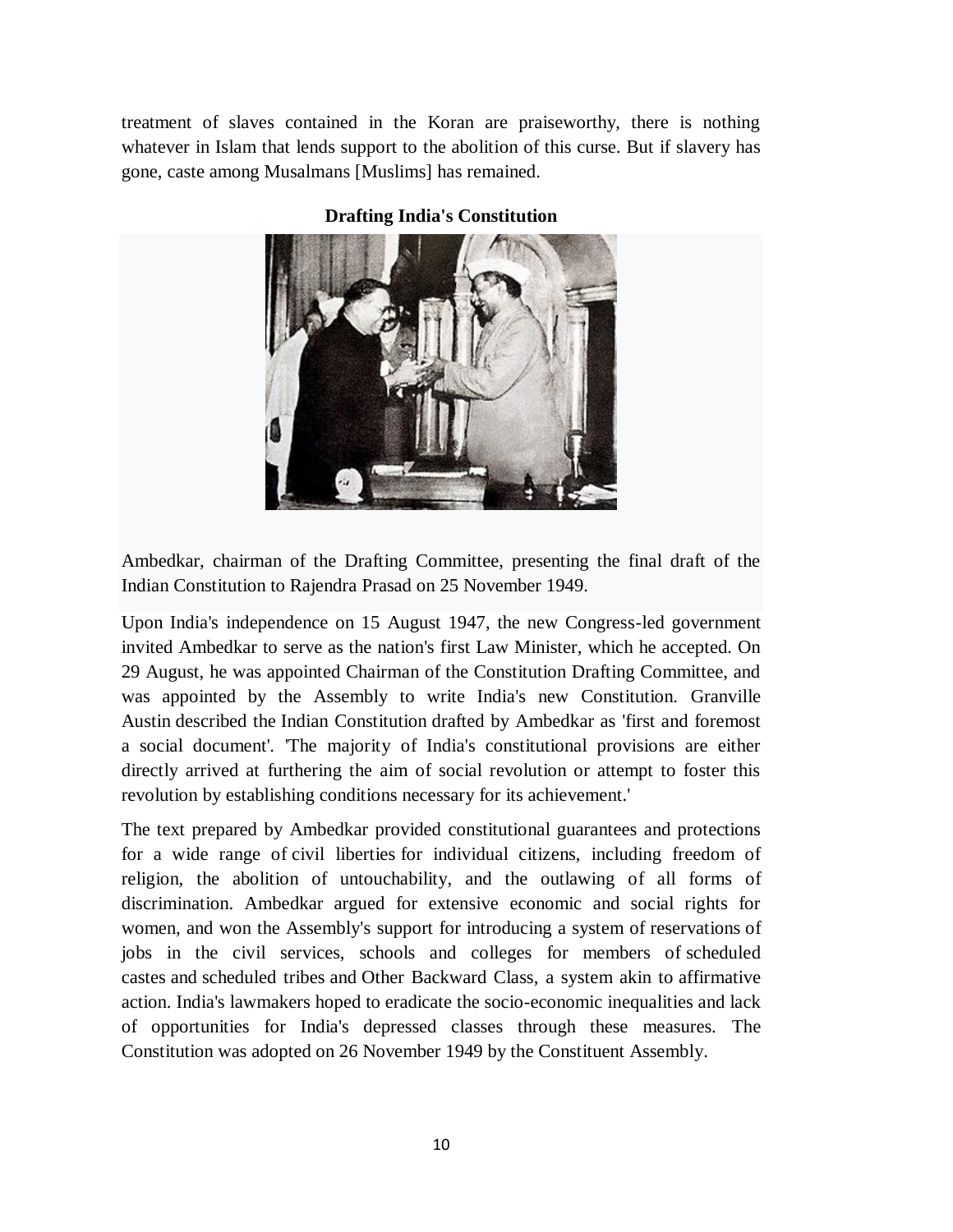their prevalence. These customs in all their strictness are obtainable only in one caste, namely the Brahmins, who occupy the highest place in the social hierarchy of the Hindu society; and as their prevalence in non-Brahmin castes is derivative, their observance is neither strict nor complete. This important fact can serve as a basis of an important observation. If the prevalence of these customs in the non-Brahmin Castes is derivative, as can be shown very easily, then it needs no argument to prove what class is the father of the institution of caste. Why the Brahmin class should have enclosed itself into a caste is a different question, which may be left as an employment for another occasion. But the strict observance of these customs and the social superiority arrogated by the priestly class in all ancient civilizations are sufficient to prove that they were the originators of this "unnatural institution" founded and maintained through these unnatural means.

33. I now come to the third part of my paper regarding the question of the growth and spread of the caste system all over India. The question I have to answer is: How did the institution of caste spread among the rest of the non-Brahmin population of the country? The question of the spread of the castes all over India has suffered a worse fate than the question of genesis. And the main cause, as it seems to me, is that the two questions of spread and of origin are not separated. This is because of the common belief among scholars that the caste system has either been imposed upon the docile population of India by a law-giver as a divine dispensation, or that it has grown according to some law of social growth peculiar to the Indian people.

34. I first propose to handle the law-giver of India. Every country has its law-giver, who arises as an incarnation (avatar) in times of emergency to set right a sinning humanity and give it the laws of justice and morality. Manu, the law-giver of India, if he did exist, was certainly an audacious person. If the story that he gave the law of caste be credited, then Manu must have been a dare-devil fellow and the humanity that accepted his dispensation must be a humanity quite different from the one we are acquainted with. It is unimaginable that the law of caste was given. It is hardly an exaggeration to say that Manu could not have outlived his law, for what is that class that can submit to be degraded to the status of brutes by the pen of a man, and suffer him to raise another class to the pinnacle? Unless he was a tyrant who held all the population in subjection it cannot be imagined that he could have been allowed to dispense his patronage in this grossly unjust manner, as may be easily seen by a mere glance at his "Institutes." I may seem hard on Manu, but I am sure my force is not strong enough to kill his ghost. He lives like a disembodied spirit and is appealed to, and I am afraid will yet live long. One thing I want to impress upon you is that Manu did not give the law of Caste and that he could not do so. Caste existed long before Manu. He was an upholder of it and therefore philosophised about it, but certainly he did not and could not ordain the present order of Hindu Society. His work ended with the codification of existing caste rules and the preaching of Caste Dharma. The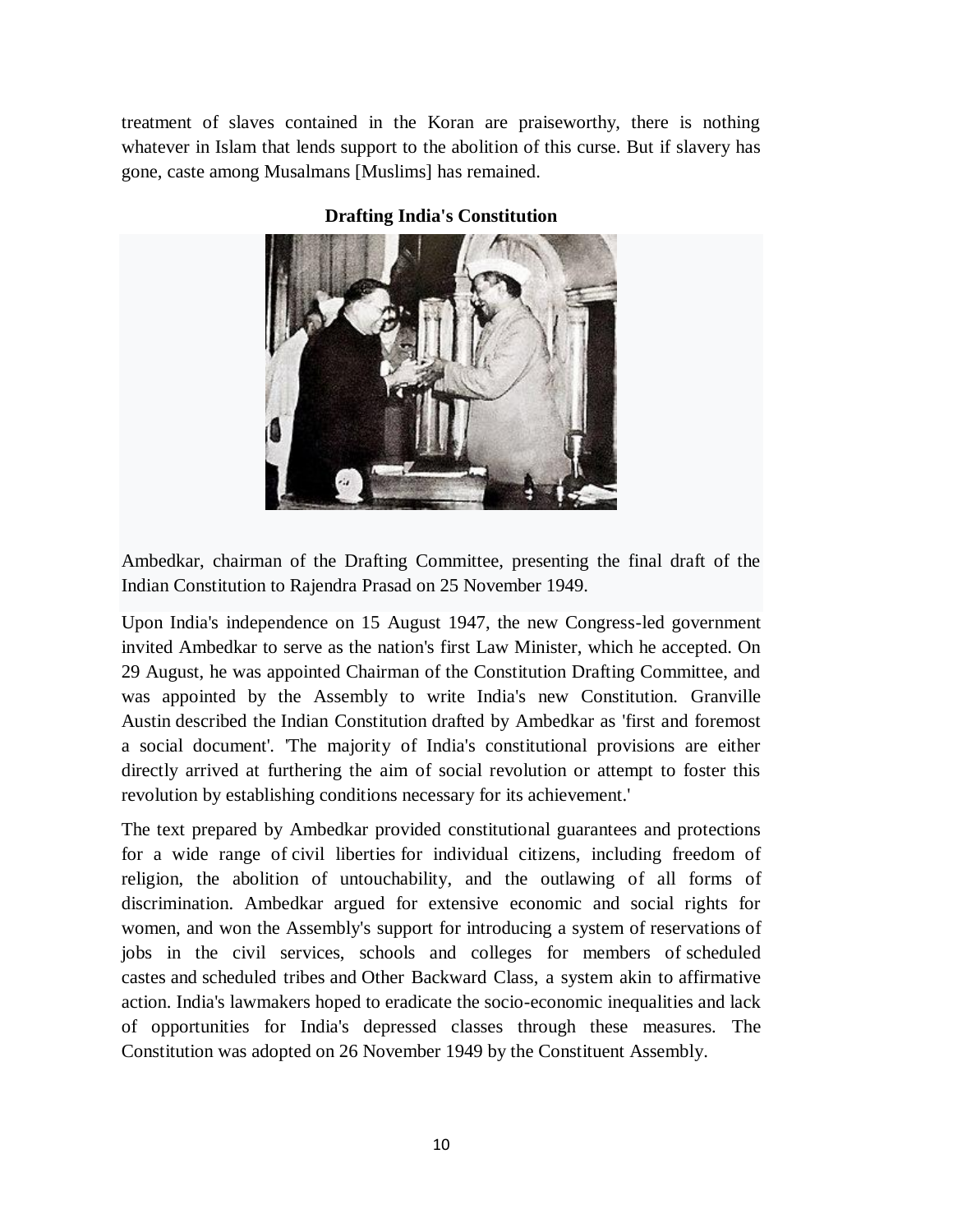spread and growth of the Caste system is too gigantic a task to be achieved by the power or cunning of an individual or of a class. Similar in argument is the theory that the Brahmins created the Caste. After what I have said regarding Manu, I need hardly say anything more, except to point out that it is incorrect in thought and malicious in intent. The Brahmins may have been guilty of many things, and I dare say they were, but the imposing of the caste system on the non-Brahmin population was beyond their mettle. They may have helped the process by their glib philosophy, but they certainly could not have pushed their scheme beyond their own confines. To fashion society after one's own pattern! How glorious! How hard! One can take pleasure and eulogize its furtherance; but cannot further it very far. The vehemence of my attack may seem to be unnecessary; but I can assure you that it is not uncalled for. There is a strong belief in the mind of orthodox Hindus that the Hindu Society was somehow moulded into the framework of the Caste System and that it is an organization consciously created by the Shastras. Not only does this belief exist, but it is being justified on the ground that it cannot but be good, because it is ordained by the Shastras and the Shastras cannot be wrong. I have urged so much on the adverse side of this attitude, not because the religious sanctity is grounded on scientific basis, nor to help those reformers who are preaching against it. Preaching did not make the caste system; neither will it unmake it. My aim is to show the falsity of the attitude that has exalted religious sanction to the position of a scientific explanation.

35. Thus the great man theory does not help us very far in solving the spread of castes in India. Western scholars, probably not much given to hero-worship, have attempted other explanations. The nuclei, round which have "formed" the various castes in India, are, according to them:

- 1. occupation;
- 2. survivals of tribal organization etc.;
- 3. the rise of new belief;
- 4. cross-breeding;
	- and
- 5. migration.

36. The question may be asked whether these nuclei do not exist in other societies and whether they are peculiar to India. If they are not peculiar to India, but are common to the world, why is it that they did not "form" caste on other parts of this planet? Is it because those parts are holier than the land of the Vedas, or that the professors are mistaken? I am afraid that the latter is the truth.

37. In spite of the high theoretic value claimed by the several authors for their respective theories based on one or other of the above nuclei, one regrets to say that on close examination they are nothing more than filling illustrations—what Matthew Arnold means by "the grand name without the grand thing in it." Such are the various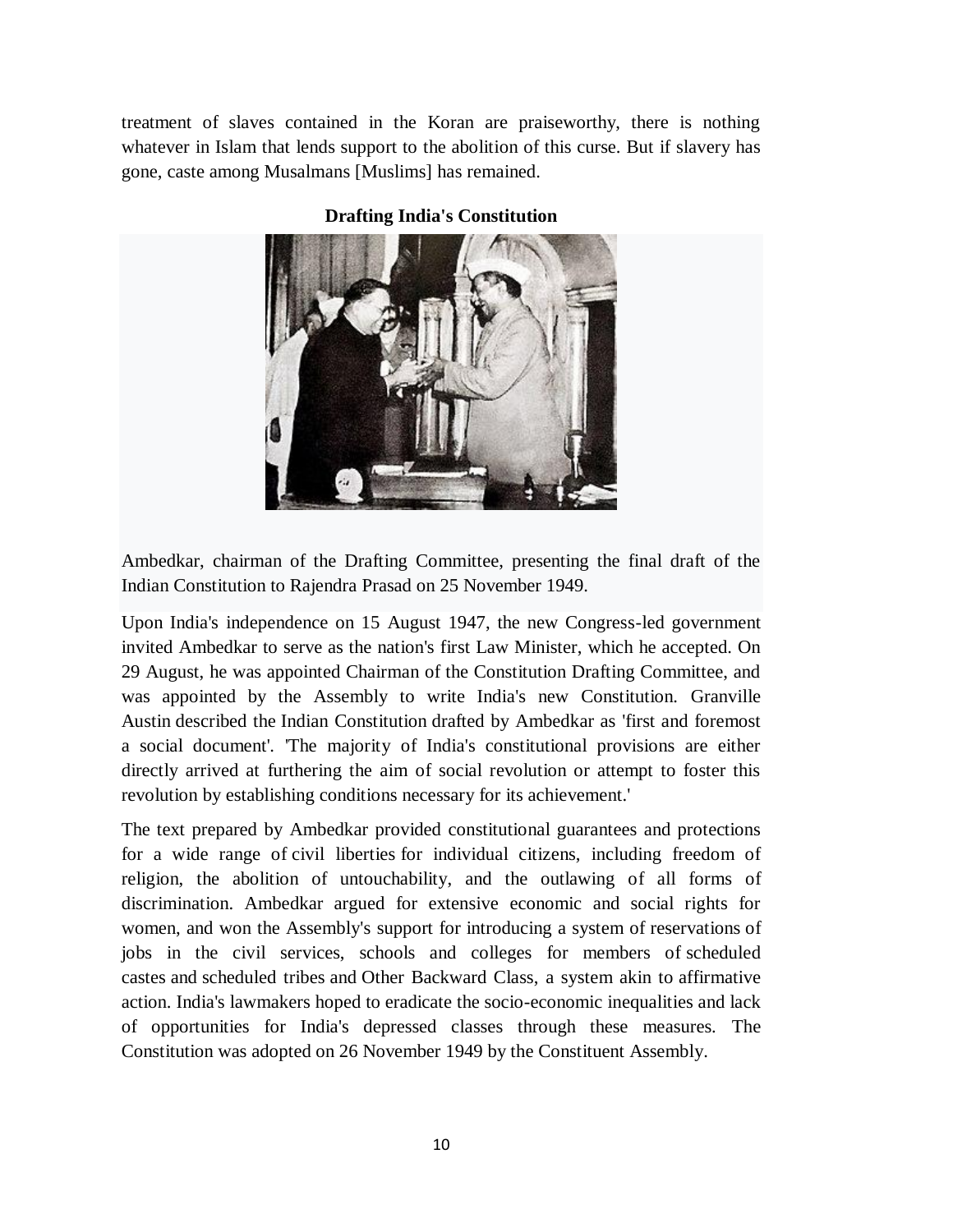theories of caste advanced by Sir Denzil lbbetson, Mr. Nesfield, Mr. Senart and Sir H. Risley. To criticise them in a lump would be to say that they are a disguised form of the Petitio Principii of formal logic. To illustrate: Mr. Nesfield says that " function and function only. . . was the foundation upon which the whole system of Castes in India was built up." But he may rightly be reminded that he does not very much advance our thought by making the above statement, which practically amounts to saying that castes in India are functional or occupational, which is a very poor discovery! We have yet to know from Mr. Nesfield why is it that an occupational group turned into an occupational caste? I would very cheerfully have undertaken the task of dwelling on the theories of other ethnologists, had it not been for the fact that Mr. Nesfield's is a typical one.

38. Without stopping to criticize those theories that explain the caste system as a natural phenomenon occurring in obedience to the law of disintegration, as explained by Herbert Spencer in his formula of evolution; or as natural as "the structural differentiation within an organism," to employ the phraseology of orthodox apologists; or as an early attempt to test the laws of eugenics—as all belonging to the same class of fallacy which regards the caste system as inevitable, or as being consciously imposed in anticipation of these laws on a helpless and humble population, I will now lay before you my own view on the subject.

39. We shall be well advised to recall at the outset that the Hindu society, in common with other societies, was composed of classes and the earliest known are

- (1) the Brahmins or the priestly class;
- (2) the Kshatriya, or the military class;
- (3) the Vaishya, or the merchant class; and
- (4) the Shudra, or the artisan and menial class.

Particular attention has to be paid to the fact that this was essentially a class system, in which individuals, when qualified, could change their class, and therefore classes did change their personnel. At some time in the history of the Hindus, the priestly class socially detached itself from the rest of the body of people and through a closed-door policy became a caste by itself . The other classes being subject to the law of social division of labour underwent differentiation, some into large, others into very minute, groups. The Vaishya and Shudra classes were the original inchoate plasm, which formed the sources of the numerous castes of today. As the military occupation does not very easily lend itself to very minute sub-division, the Kshatriya class could have differentiated into soldiers and administrators.

40. This sub-division of a society is quite natural. But the unnatural thing about these sub-divisions is that they have lost the open-door character of the class system and have become self-enclosed units called castes. The question is: were they compelled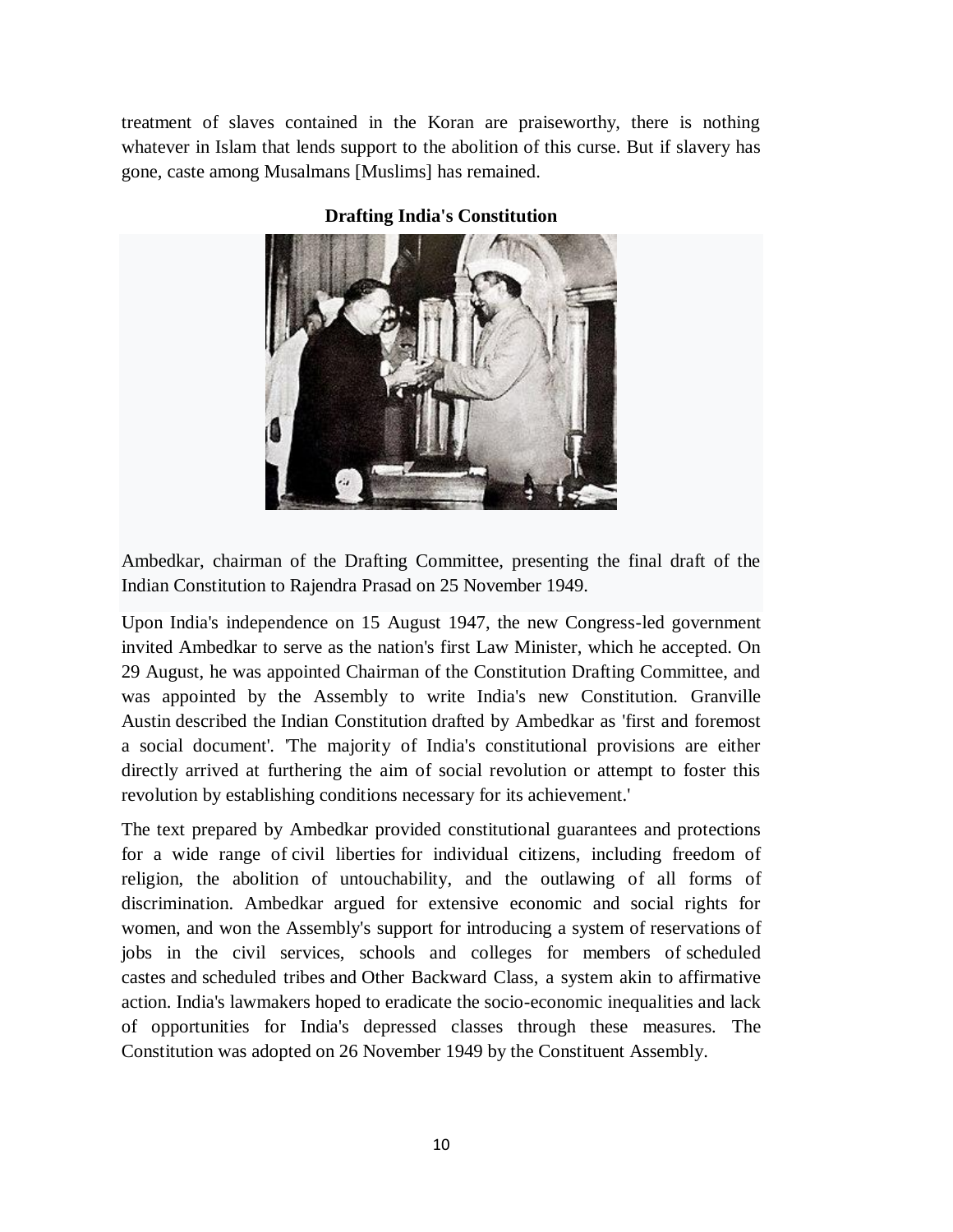to close their doors and become endogamous, or did they close them of their own accord? I submit that there is a double line of answer: Some closed the door: Others found it closed against them. The one is a psychological interpretation and the other is mechanistic, but they are complementary and both are necessary to explain the phenomena of caste-formation in its entirety.

41. I will first take up the psychological interpretation. The question we have to answer in this connection is: Why did these sub-divisions or classes, if you please, industrial, religious or otherwise, become self-enclosed or endogamous? My answer is because the Brahmins were so. Endogamy or the closed-door system, was a fashion in the Hindu society, and as it had originated from the Brahmin caste it was whole-heartedly imitated by all the non-Brahmin sub-divisions or classes, who, in their turn, became endogamous castes. It is "the infection of imitation" that caught all these sub-divisions on their onward march of differentiation and has turned them into castes. The propensity to imitate is a deep-seated one in the human mind and need not be deemed an inadequate explanation for the formation of the various castes in India. It is so deep-seated that Walter Bagehot argues that, "We must not think of . . . imitation as voluntary, or even conscious. On the contrary it has its seat mainly in very obscure parts of the mind, whose notions, so far from being consciously produced, are hardly felt to exist; so far from being conceived beforehand, are not even felt at the time. The main seat of the imitative part of our nature is our belief, and the causes predisposing us to believe this or disinclining us to believe that are among the obscurest parts of our nature. But as to the imitative nature of credulity there can be no doubt" (Physics and Politics, 1915, p. 60). This propensity to imitate has been made the subject of a scientific study by Gabriel Tarde, who lays down three laws of imitation. One of his three laws is that imitation flows from the higher to the lower or, to quote his own words, "Given the opportunity, a nobility will always and everywhere imitate its leaders, its kings or sovereigns, and the people likewise, given the opportunity, its nobility" (Laws of Imitation, tr. by E. C. Parsons, 2nd edition, p. 217). Another of Trade's laws of imitation is: that the extent or intensity of imitation varies inversely in proportion to distance, or in his own words "The thing that is most imitated is the most superior one of those that are nearest. In fact, the influence of the model's example is efficacious inversely to its distance as well as directly to its superiority. Distance is understood here in its sociological meaning. However distant in space a stranger may be, he is close by, from this point of view, if we have numerous and daily relations with him and if we have every facility to satisfy our desire to imitate him. This law of the imitation of the nearest, of the least distant, explains the gradual and consecutive character of the spread of an example that has been set by the higher social ranks"

42. In order to prove my thesis—which really needs no proof—that some castes were formed by imitation, the best way, it seems to me, is to find out whether or not the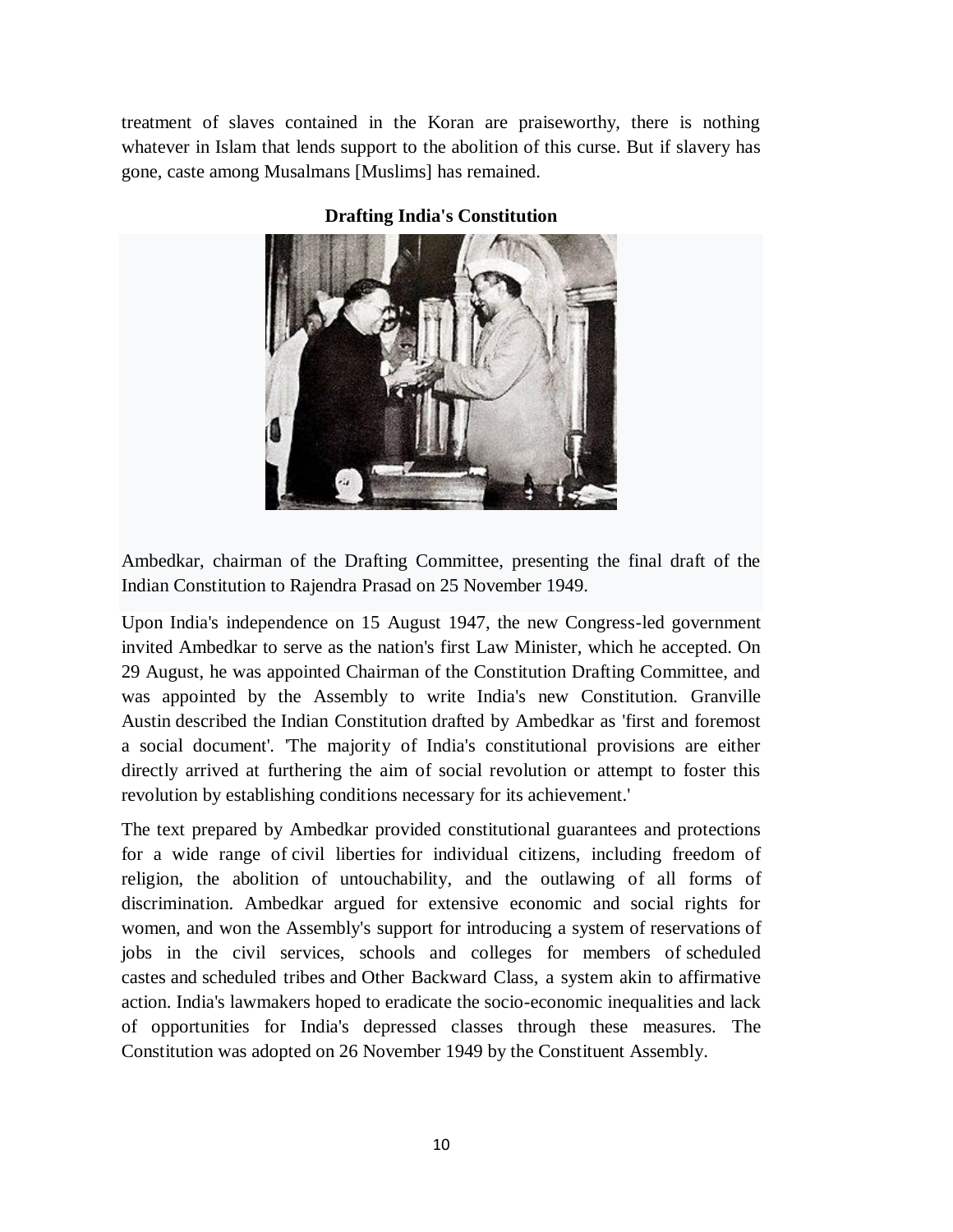vital conditions for the formation of castes by imitation exist in the Hindu Society. The conditions for imitation, according to this standard authority are:

(1) that the source of imitation must enjoy prestige in the group and

(2) that there must be "numerous and daily relations" among members of a group.

That these conditions were present in India there is little reason to doubt. The Brahmin is a semi-god and very nearly a demi-god. He sets up a mode and moulds the rest. His prestige is unquestionable and is the fountain-head of bliss and good. Can such a being, idolised by scriptures and venerated by the priest-ridden multitude, fail to project his personality on the suppliant humanity? Why, if the story be true, he is believed to be the very end of creation. Such a creature is worthy of more than mere imitation, but at least of imitation; and if he lives in an endogamous enclosure, should not the rest follow his example? Frail humanity! Be it embodied in a grave philosopher or a frivolous housemaid, it succumbs. It cannot be otherwise. Imitation is easy and invention is difficult.

43. Yet another way of demonstrating the play of imitation in the formation of castes is to understand the attitude of non-Brahmin classes towards those customs which supported the structure of caste in its nascent days until, in the course of history, it became embedded in the Hindu mind and hangs there to this day without any support—for now it needs no prop but belief—like a weed on the surface of a pond. In a way, but only in a way, the status of a. caste in the Hindu Society varies directly with the extent of the observance of the customs of Sati, enforced widowhood, and girl marriage. But observance of these customs varies directly with the distance (I am using the word in the Tardian sense) that separates the caste. Those castes that are nearest to the Brahmins have imitated all the three customs and insist on the strict observance thereof. Those that are less near have imitated enforced widowhood and girl marriage; others, a little further off, have only girl marriage; and those furthest off have imitated only the belief in the caste principle. This imperfect imitation, I dare say, is due partly to what Tarde calls "distance" and partly to the barbarous character of these customs. This phenomenon is a complete illustration of Tarde's law and leaves no doubt that the whole process of caste-formation in India is a process of imitation of the higher by the lower. At this juncture I will turn back to support a former conclusion of mine, which might have appeared to you as too sudden or unsupported. I said that the Brahmin class first raised the structure of caste by the help of those three customs in question. My reason for that conclusion was that their existence in other classes was derivative. After what I have said regarding the role of imitation in the spread of these customs among the non-Brahmin castes, as means or as ideals, though the imitators have not been aware of it, they exist among them as derivatives; and, if they are derived, there must have been prevalent one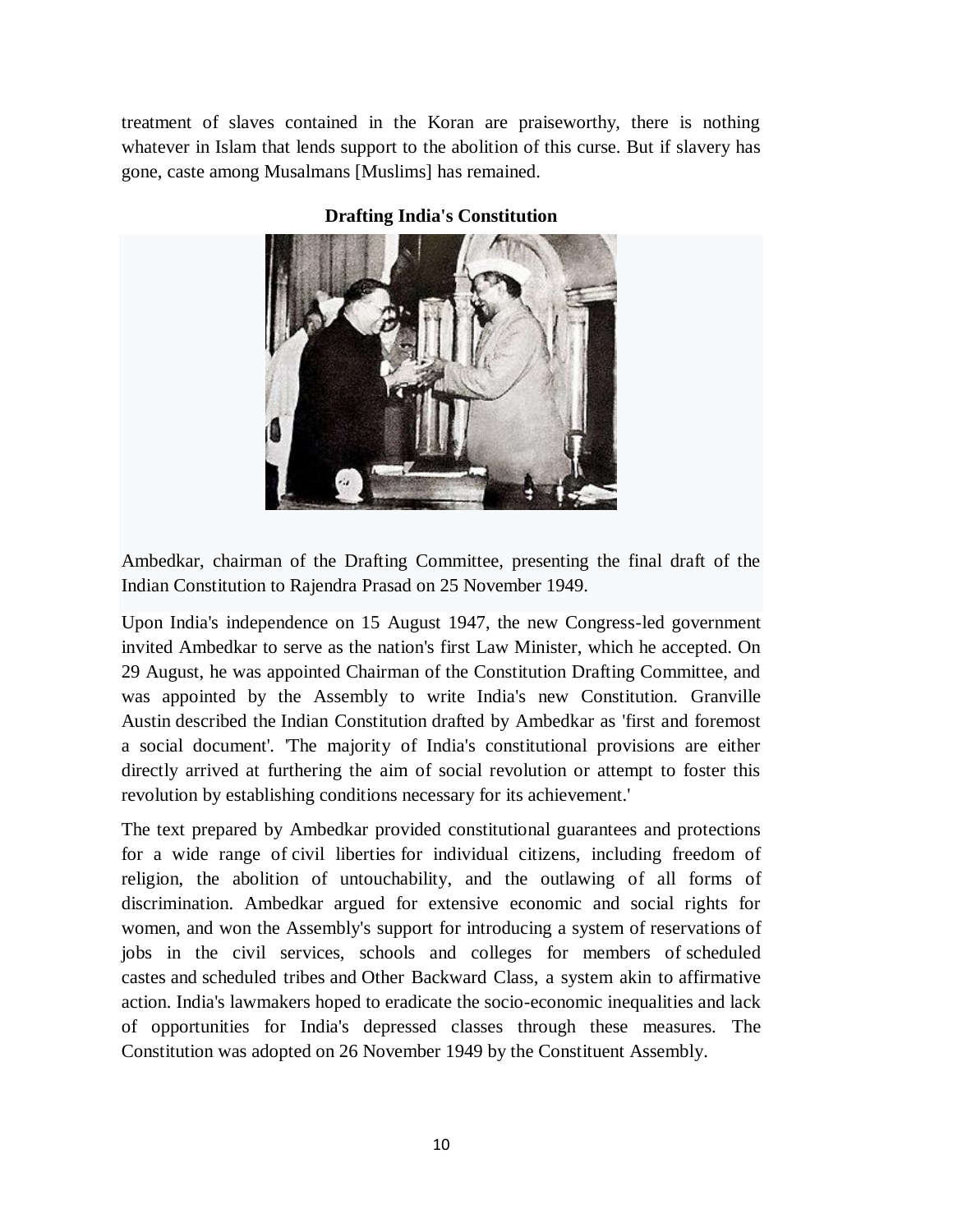original caste that was high enough to have served as a pattern for the rest. But in a theocratic society, who could be the pattern but the servant of God?

44. This completes the story of those that were weak enough to close their doors. Let us now see how others were closed in as a result of being closed out. This I call the mechanistic process of the formation of caste. It is mechanistic because it is inevitable. That this line of approach, as well as the psychological one, to the explanation of the subject has escaped my predecessors is entirely due to the fact that they have conceived caste as a unit by itself and not as one within a System of Caste. The result of this oversight or lack of sight has been very detrimental to the proper understanding of the subject matter and therefore its correct explanation. I will proceed to offer my own explanation by making one remark which I will urge you to bear constantly in mind. It is this : that caste in the singular number is an unreality. Castes exist only in the plural number. There is no such thing as a caste: There are always castes. To illustrate my meaning: while making themselves into a caste, the Brahmins, by virtue of this, created non-Brahmin caste; or, to express it in my own way, while closing themselves in they closed others out. I will clear my point by taking another illustration. Take India as a whole with its various communities designated by the various creeds to which they owe allegiance, to wit, the Hindus, Mohammedans, Jews, Christians and Parsis. Now, barring the Hindus, the rest within themselves are non-caste communities. But with respect to each other they are castes. Again, if the first four enclose themselves, the Parsis are directly closed out, but are indirectly closed in. Symbolically, if Group A wants to be endogamous, Group B has to be so by sheer force of circumstances.

45. Now apply the same logic to the Hindu society and you have another explanation of the "fissiparous" character of caste, as a consequence of the virtue of selfduplication that is inherent in it. Any innovation that seriously antagonises the ethical, religious and social code of the Caste is not likely to be tolerated by the Caste, and the recalcitrant members of a Caste are in danger of being thrown out of the Caste, and left to their own fate without having the alternative of being admitted into or absorbed by other Castes. Caste rules are inexorable and they do not wait to make nice distinctions between kinds of offence. Innovation may be of any kind, but all kinds will suffer the same penalty. A novel way of thinking will create a new Caste for the old ones will not tolerate it. The noxious thinker respectfully called Guru (Prophet) suffers the same fate as the sinners in illegitimate love. The former creates a caste of the nature of a religious sect and the latter a type of mixed caste. Castes have no mercy for a sinner who has the courage to violate the code. The penalty is excommunication and the result is a new caste. It is not peculiar Hindu psychology that induces the excommunicated to form themselves into a caste; far from it. On the contrary, very often they have been quite willing to be humble members of some caste (higher by preference) if they could be admitted within its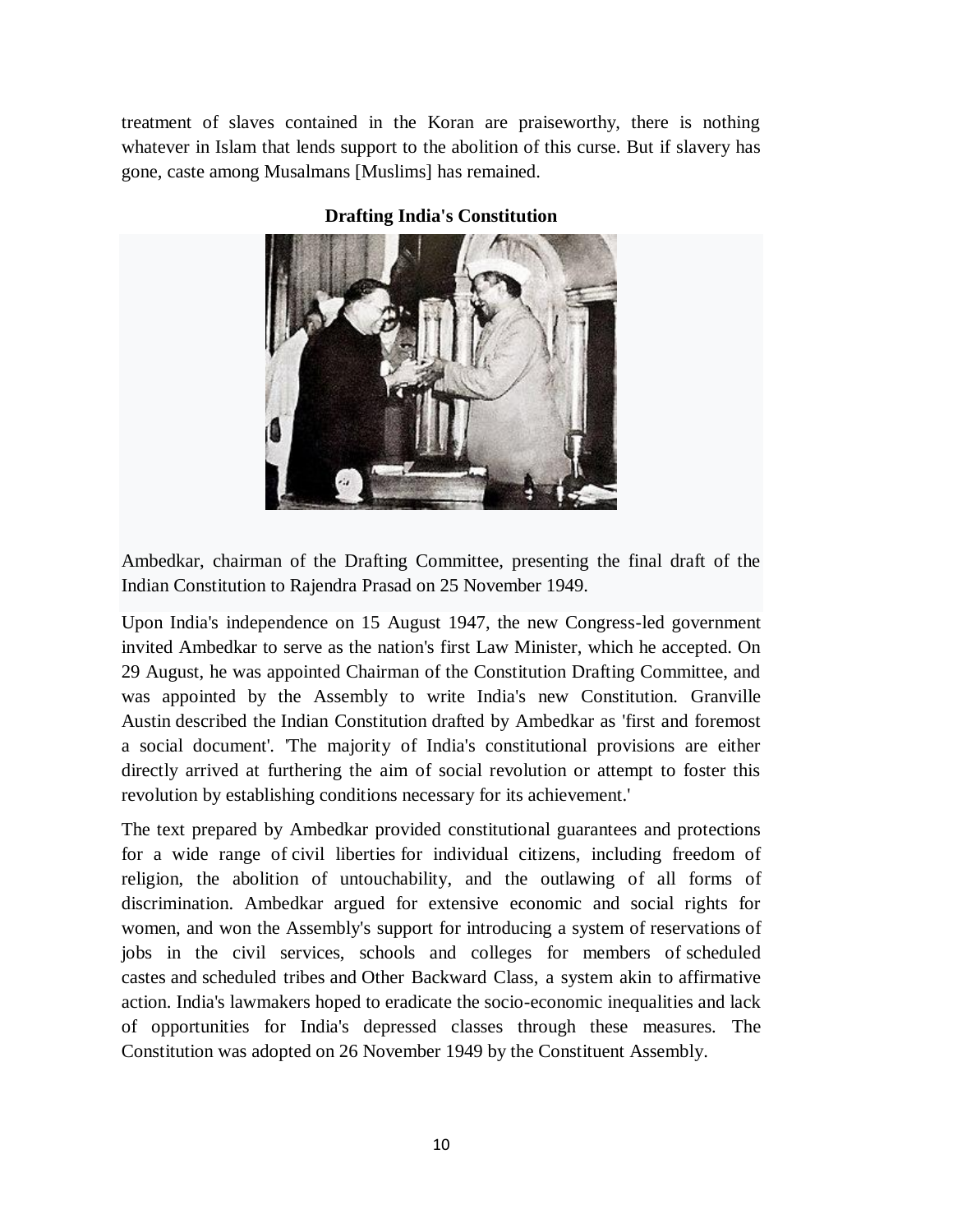fold. But castes are enclosed units and it is their conspiracy with clear conscience that compels the excommunicated to make themselves into a caste. The logic of this obdurate circumstance is merciless, and it is in obedience to its force that some unfortunate groups find themselves enclosed, because others in enclosing, themselves have closed them out, with the result that new groups (formed on any basis obnoxious to the caste rules) by a mechanical law are constantly being converted into castes to a bewildering multiplicity. Thus is told the second tale in the process of Caste formation in India.

46. Now to summarise the main points of my thesis. In my opinion there have been several mistakes committed by the students of Caste, which have misled them in their investigations. European students of Caste have unduly emphasised the role of colour in the Caste system. Themselves impregnated by colour prejudices, they very readily imagined it to be the chief factor in the Caste problem. But nothing can be farther from the truth, and Dr. Ketkar is correct when he insists that "All the princes whether they belonged to the so-called Aryan race, or the so-called Dravidian race, were Aryas. Whether a tribe or a family was racially Aryan or Dravidian was a question which never troubled the people of India, until foreign scholars came in and began to draw the line. The colour of the skin had long ceased to be a matter of importance" (History of Caste, p. 82). Again, they have mistaken mere descriptions for explanation and fought over them as though they were theories of origin. There are occupational, religious etc., castes, it is true, but it is by no means an explanation of the origin of Caste. We have yet to find out why occupational groups are castes; but this question has never even been raised. Lastly they have taken Caste very lightly as though a breath had made it. On the contrary. Caste, as I have explained it, is almost impossible to be sustained: for the difficulties that it involves are tremendous. It is true that Caste rests on belief, but before belief comes to be the foundation of an institution, the institution itself needs to be perpetuated and fortified. My study of the Caste problem involves four main points:

- (1) that in spite of the composite make-up of the Hindu population, there is a deep cultural unity;
- (2) that caste is a parcelling into bits of a larger cultural unit;
- (3) that there was one caste to start with; and
- (4) that classes have become Castes through imitation and excommunication.

47. Peculiar interest attaches to the problem of Caste in India today; as persistent attempts are being made to do away with this unnatural institution. Such attempts at reform, however, have aroused a great deal of controversy regarding its origin, as to whether it is due to the conscious command of a Supreme Authority, or is an unconscious growth in the life of a human society under peculiar circumstances. Those who hold the latter view will, I hope, find some food for thought in the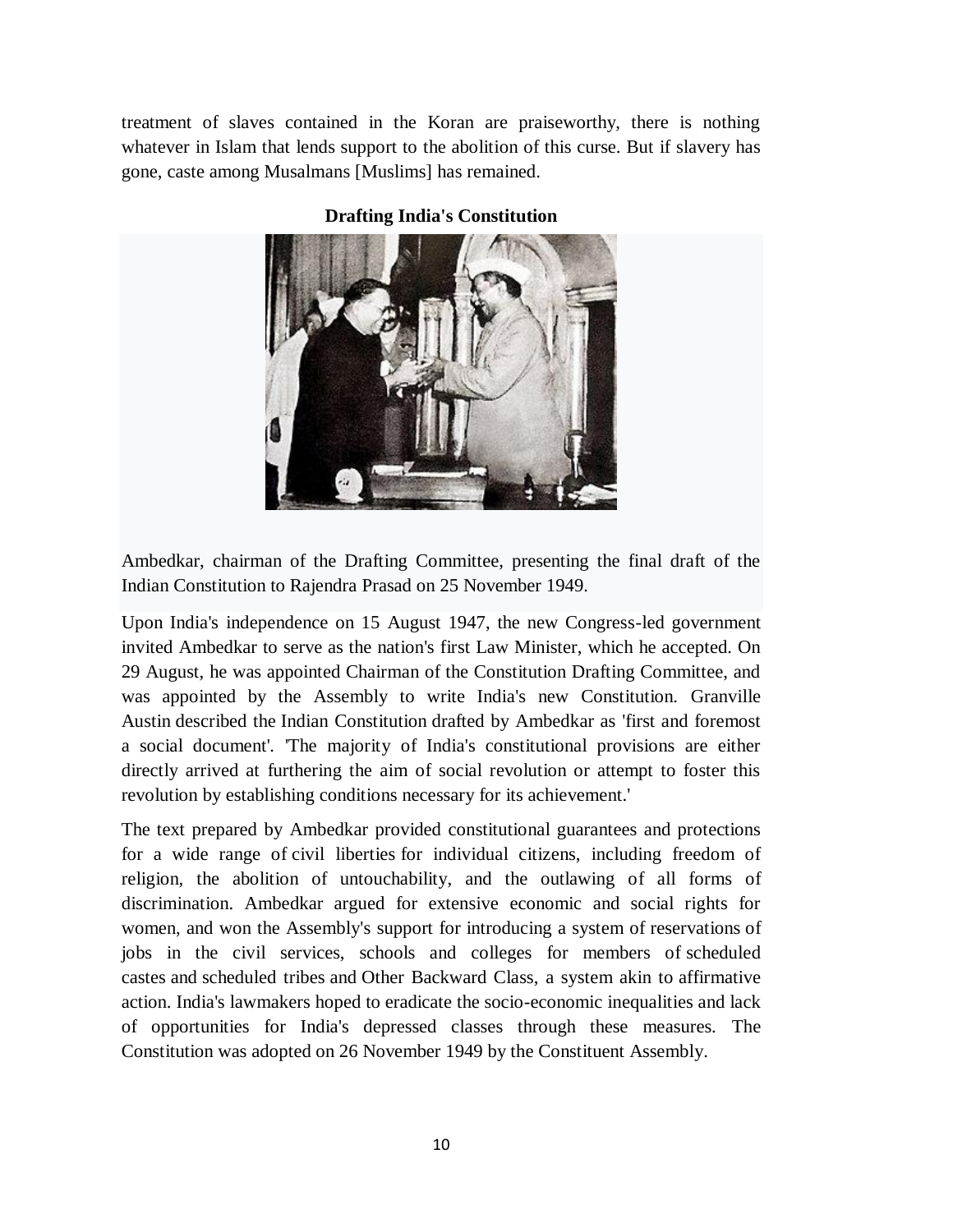standpoint adopted in this paper. Apart from its practical importance the subject of Caste is an all-absorbing problem and the interest aroused in me regarding its theoretic foundations has moved me to put before you some of the conclusions which seem to me well founded, and the grounds upon which they may be supported. I am not, however, so presumptuous as to think them in any way final, or anything more than a contribution to a discussion of the subject. It seems to me that the car has been shunted on wrong lines, and the primary object of the paper is to indicate what I regard to be the right path of investigation, with a view to arrive at a serviceable truth. We must, however, guard against approaching the subject with a bias. Sentiment must be outlawed from the domain of science and things should be judged from an objective standpoint. For myself I shall find as much pleasure in a positive destruction of my own ideology, as in a rational disagreement on a topic, which, notwithstanding many learned disquisitions, is likely to remain controversial forever. To conclude, while I am ambitious to advance a Theory of Caste, if it can be shown to be untenable I shall be equally willing to give it up.

# **2.3 LET'S SUM UP**

Ambedkar himself was instrumental in the establishment of People's Education Society as an alternative agency for education of the depressed classes. A study can be undertaken to exhume the philosophy, aims, functioning and achievement of the People's Education Society with regard to the education of the Dalits and the backward sections of the society.

Ambedkar was a strong advocate of affirmative action for the progress of the downtrodden people. Keeping this in mind the social and educational progress achieved by the Dalits in free India can be studied by using a multiple research design to ascertain the mechanism and effectiveness of implementation of affirmative action in India.

# **2.4 CHECK YOUR PROGRESS**

1) Education is not only a source of power but it is also an instrument of social change. Elucidate

……………………………………………………………………………………… ……………………………………………………………………………………… ……………………………………………………………………………………… ……………………………………………………………………………………… ………………………………………………………………………………………